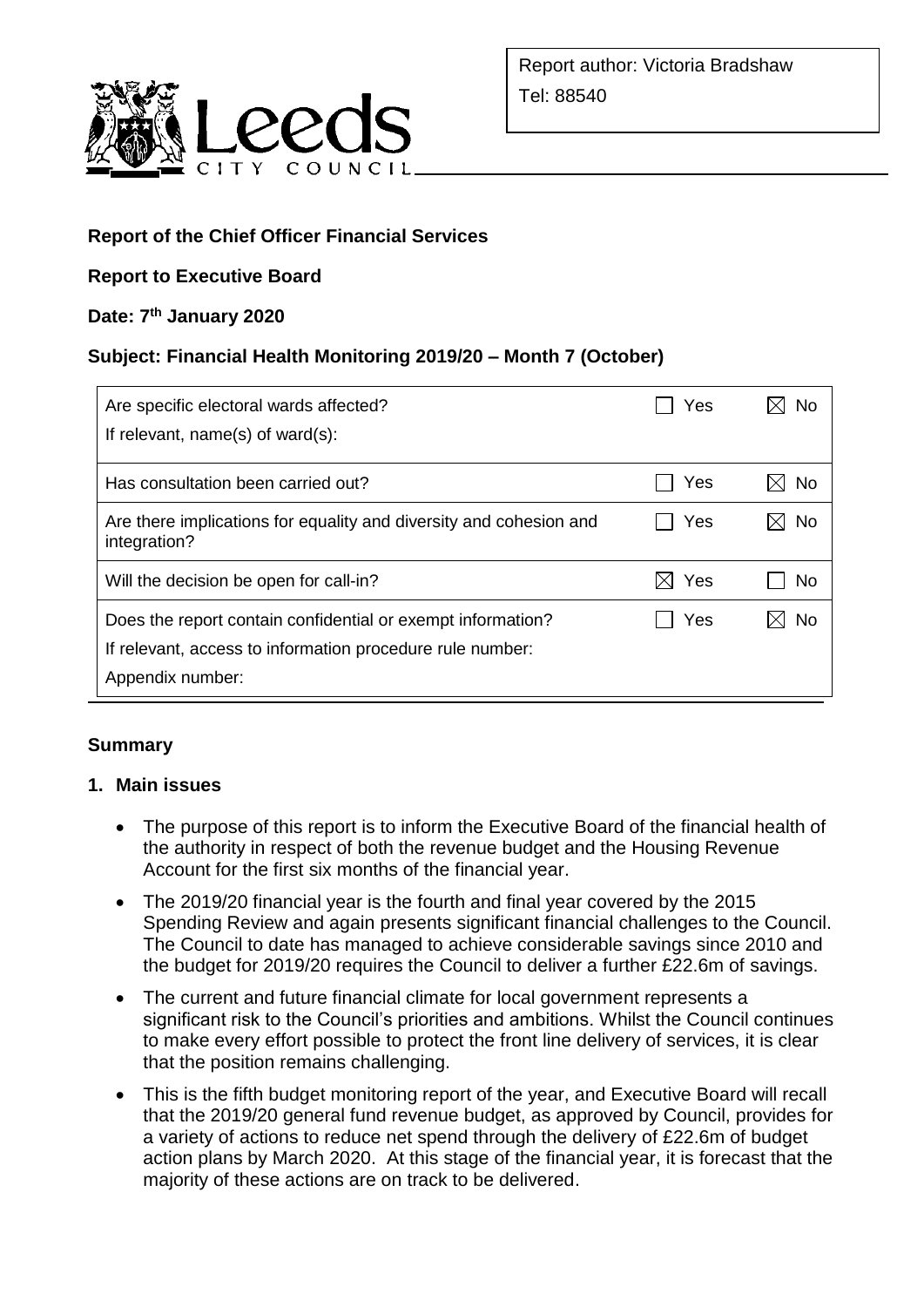- At October 2019 (Month 7) it is forecast that by the end of the financial year there will be a balanced budget position, however this assumes that a number of proposed measures are implemented successfully to ensure that a balanced budget position can be delivered.
- This position includes actions identified by directorates to date to contribute towards dealing with the uncertainty surrounding the timing of realising capital receipts, as first noted in the October report to this Board. To manage this risk and deliver a balanced budget position the Council will continue to work to identify areas where spend could be reduced or stopped.
- Members will be aware that the updated Medium Term Financial Strategy, received at July's Executive Board, assumes a balanced budget in 2019/20. Any variation to this assumption will have implications for the level of general reserve available to the Council.
- A deficit of £5.6m is currently projected on the authority's Collection Fund in respect of business rates. Whilst this position is volatile, if any such deficit is declared in December 2019 this will have implications for the revenue funds available to the Council in 2020/21.
- At October 2019 (Month 7), the Housing Revenue Account is projecting a balanced budget position.
- **2. Best Council Plan Implications** (click [here](https://www.leeds.gov.uk/your-council/plans-and-strategies/council-plans) for the latest version of the Best Council Plan)
	- The 2019/20 budget targeted resources towards the Council's policies and priorities as set out in the Best Council Plan. This report comments on financial performance against this budget, supporting the Best Council ambition to be an efficient and enterprising organisation.

### **3. Resource Implications**

- At Month 7 (October) a balanced budget position is projected against the approved 2019/20 budget.
- The position takes into consideration the pressures identified in the Children and Families Directorate and the Strategic budget as discussed below. The Council's Medium Term Financial Strategy assumes a balanced budget position for 2019/20. Should an underspend be realised, this would be used to help mitigate the forecast pressure in regard to capital receipts.
- Any shortfall in the assumed level of capital receipts receivable has implications for the delivery of a balanced budget in 2019/20 and therefore will necessitate the implementation of contingency arrangements to deliver this requirement. Savings to date identified by directorates are incorporated into the balanced position shown in this report.
- Any business rates deficit declared in December 2019 will have implications for the revenue funds available to the Council in 2020/21.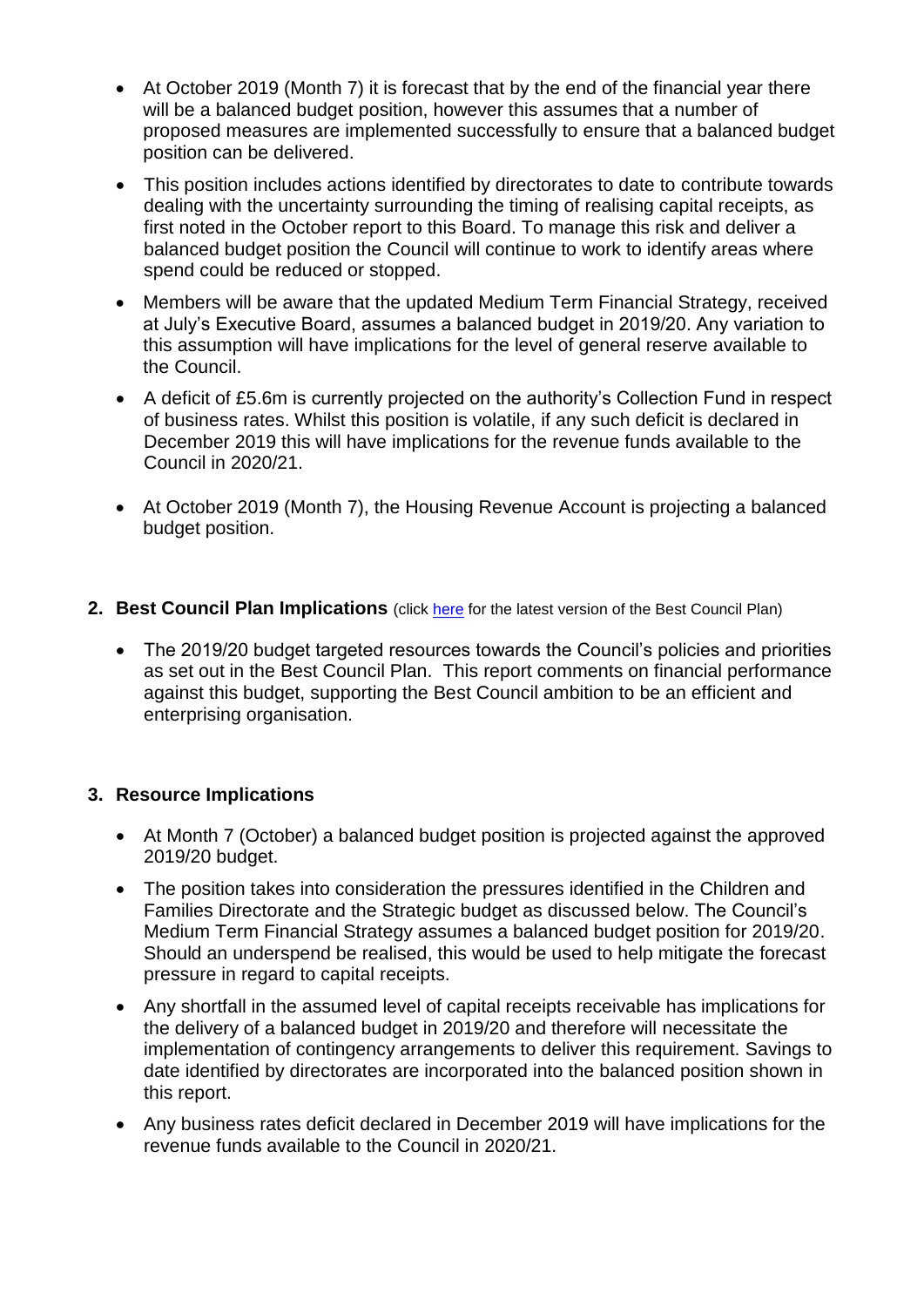#### **Recommendations**

- a) Executive Board are asked to note the projected financial position of the authority as at Month 7 (October).
- b) In regard to the risk that the budgeted level of capital receipts may not be receivable in 2019/20, Executive Board are asked to note progress to date and that work is ongoing to identify budget savings proposals that will contribute towards the delivery of a balanced budget position in 2019/20.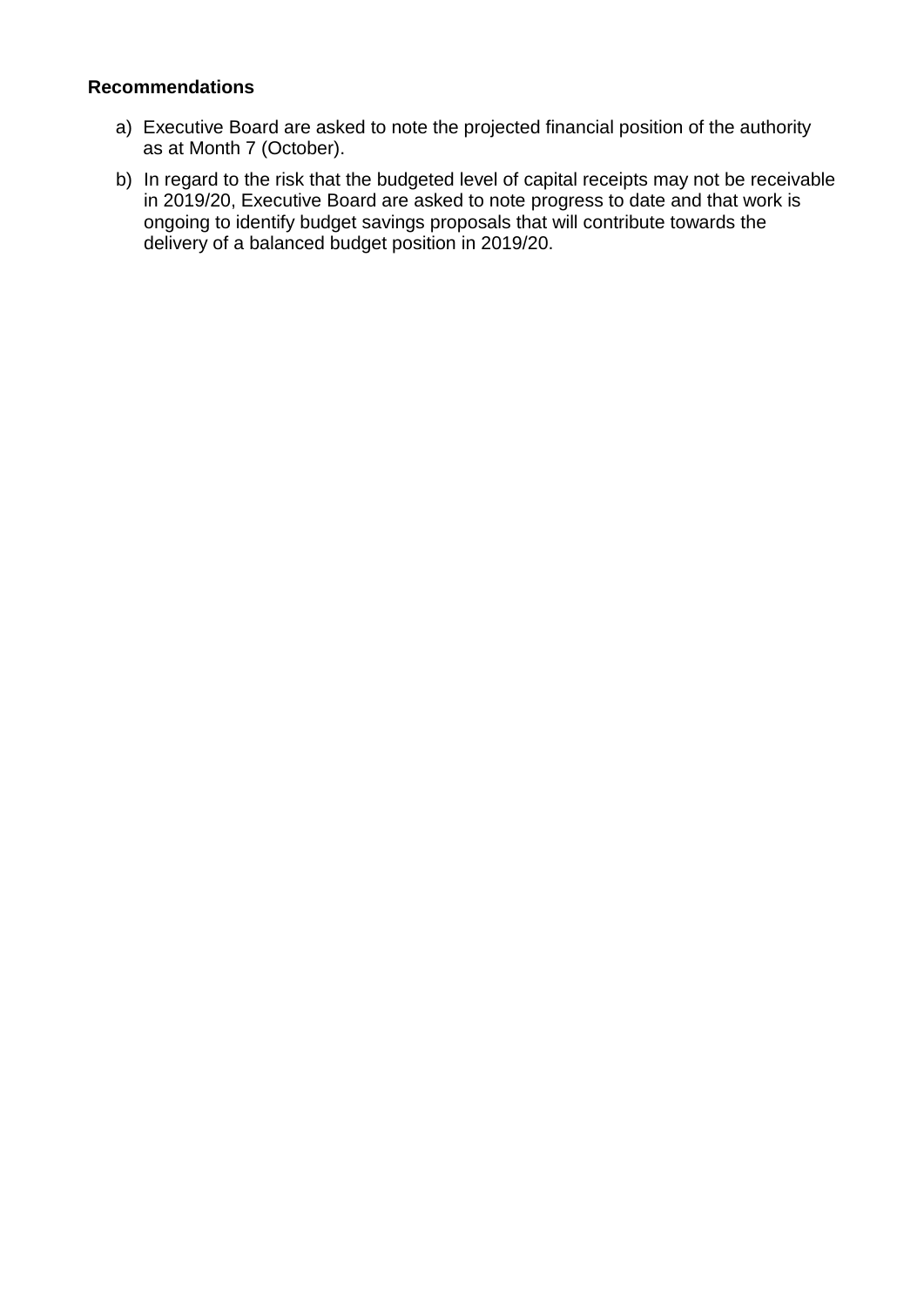#### **1. Purpose of this report**

- 1.1 This report sets out for the Executive Board the Council's projected financial health position for 2019/20 at Month 7 (October).
- 1.2 Budget Monitoring is a continuous process throughout the year, and this report reviews the position of the budget and highlights potential key risks and variations after the first seven months of the year.

### **2. Background information**

- 2.1 Executive Board will recall that the net revenue budget for the general fund for 2019/20 was set at £516.7m.
- 2.2 Following the closure of the 2018/19 accounts, the Council's general fund reserve stands at £28.0m. The 2019/20 budget assumes a further contribution of £4.5m to this reserve during the current financial year, which will contribute towards ensuring that the Council continues to be financially resilient and sustainable. This budgeted contribution includes repayment of £1.7m which was released from the general fund general fund reserve to Children & Families in 2018/19 to address the income pressure arising within the Directorate as a consequence of the re-profiling of the final payment of the Partners in Practice Project by the DfE.
- 2.3 Financial monitoring continues to be undertaken on a risk-based approach where financial management resources are prioritised to support those areas of the budget that are judged to be at risk, for example the implementation of budget action plans, those budgets which are subject to fluctuating demand, key income budgets, etc. This has again been reinforced through specific project management based support and reporting around the achievement of the key budget actions plans.

### **3. Main Issues**

3.1 At Month 7 (October) a balanced budget position is projected, as shown in Table 1.

|                                          |                   |         | (Under) / Over spend for the current period |          |                             |                                               |
|------------------------------------------|-------------------|---------|---------------------------------------------|----------|-----------------------------|-----------------------------------------------|
| <b>Directorate</b>                       | <b>Director</b>   |         | <b>Staffing Total Expenditure</b>           | Income   | Total (under)<br>/overspend | <b>Previous</b><br>month's<br><b>Position</b> |
|                                          |                   | £000    | £000                                        | £000     | £000                        | £000                                          |
| Adults & Health                          | Cath Roff         | (687)   | 1,278                                       | (1, 278) | 0                           | $\mathbf 0$                                   |
| <b>Children and Families</b>             | Steve Walker      | (500)   | 1,075                                       | (600)    | 475                         | 525                                           |
| City Development                         | Martin Farrington | (1,661) | (1, 873)                                    | 1,523    | (350)                       | (350)                                         |
| Resources & Housing                      | Neil Evans        | 982     | 2,541                                       | (2,865)  | (324)                       | (260)                                         |
| Communities & Environment                | James Rogers      | 1,727   | 2,981                                       | (3,069)  | (88)                        | (88)                                          |
| Strategic                                | Victoria Bradshaw | (61)    | 831                                         | (544)    | 287                         | (62)                                          |
| <b>Total Current Month</b>               |                   | (200)   | 6,833                                       | (6, 833) | $\bf{0}$                    | (235)                                         |
| <b>Previous month (under)/over spend</b> |                   | 65      | 5,831                                       | (6,066)  | (235)                       |                                               |

*Table 1*

|  | Summary Position - Financial Year 2019/20 Month 7 |
|--|---------------------------------------------------|
|--|---------------------------------------------------|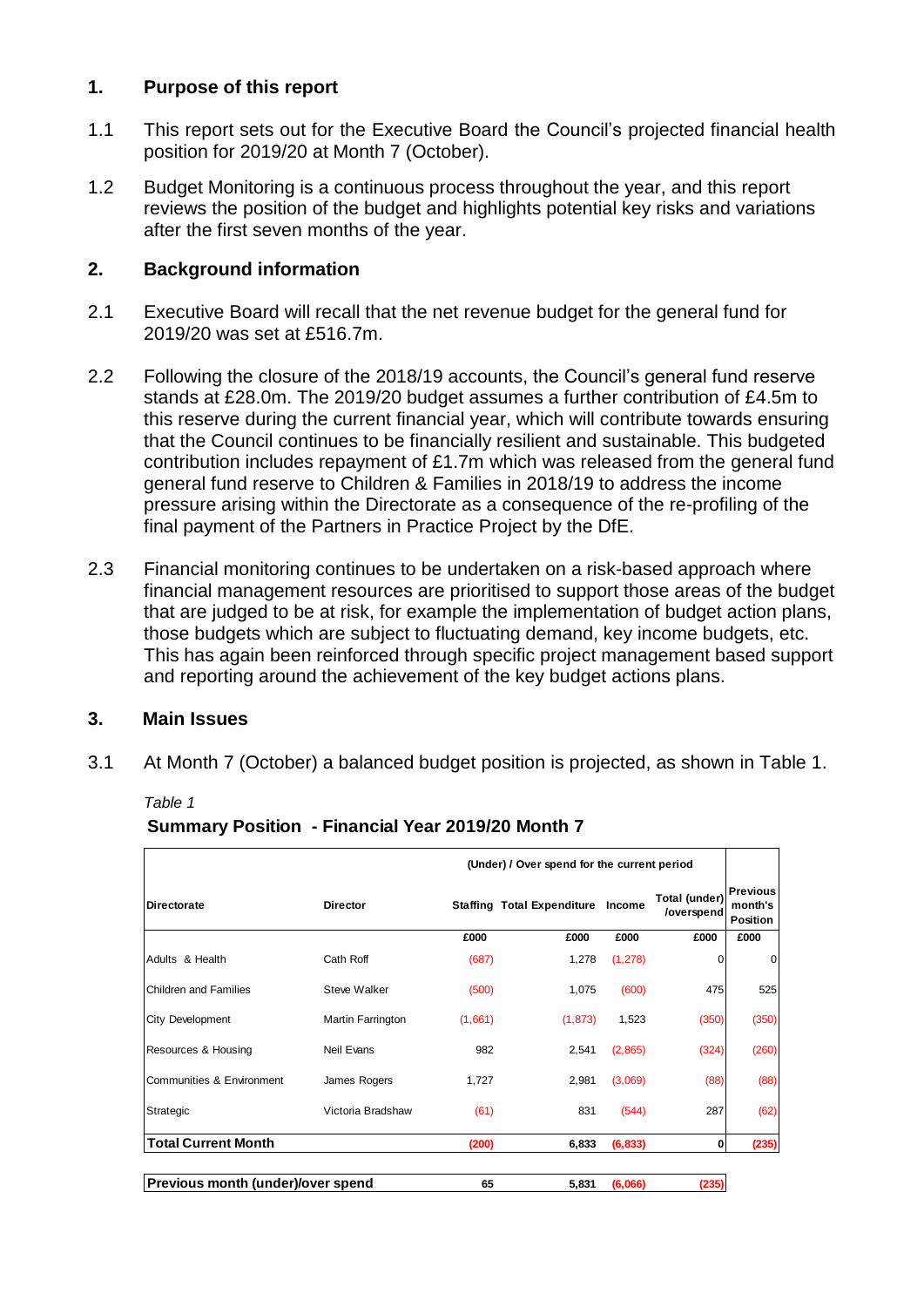- 3.2 The major variations are outlined below, with additional detail provided on the Directorate dashboards which are appended to this report;
- 3.2.1 **Adults & Health -** The directorate is projected to deliver a balanced position. Budget Action Plans are required to deliver £13.1m of savings. At Period 7, 84.2% are effectively delivered and it is assumed that whilst there will be slippage in some plans, compensating overachievement in others will ensure delivery of the target.

£1.6m of pressures are projected within the community care demand based budgets, principally within Learning Disability, Home Care and Supported Accommodation. Underspends are projected within residential and nursing care and direct payments as numbers continue to fall; there are also demand based savings within Commissioning.

Other key variances include a projected staffing underspend of £0.7m; though there are pressures within Provider Services overall, underspends within the rest of the directorate - particularly Service Transformation, Resources and Commissioning more than mitigate these pressures.

Income is projected to be £1.3m above target due to additional client contributions and additional external income in particular the additional £0.5m receivable as an inflationary uplift from the Better Care Fund.

The projections include a contribution to reserves of £0.9m representing a one-off benefit of early debt repayment, underspends within a number of back-office budgets and the in-year receipt of the additional inflationary uplift for the Better Care Fund referenced above.

3.2.2 **Children & Families –** At Month 7 it is projected that the Directorate will have a year-end overspend of £0.475m. This is a reduction of £0.05m from the Month 6 position and reflects the ongoing work in the Directorate to deliver a balanced budget by the end of the financial year with a further saving of £0.05m now anticipated on the staffing budget.

There are risks that the level of planned savings are not achieved, but the Directorate continues to review all areas and will look to further reduce the projected overspend over the coming months whilst still recognising that there are still a number of high risk areas that could worsen the financial position.

As reported previously, the main areas of overspend are forecast to be on Children Looked After (CLA), financially supported Non-CLA and the passenger transport budget. The Directorate is working with the Passenger Transport Service on an action plan to mitigate the pressures on the transport budget but an overspend of £0.6m is still currently projected. There is a risk that the proposed actions do not deliver the expected level of savings and the overspend increases.

Since Month 6 there has been a small increase in both External Residential (ER) and Independent Fostering Agency (IFA) placements, with the number of ER placements at 62 compared to the budget of 58 placements. The number of IFA placements is 207 against the budget of 184. The Directorate is undertaking a number of actions including reviewing ER placements in order to ensure that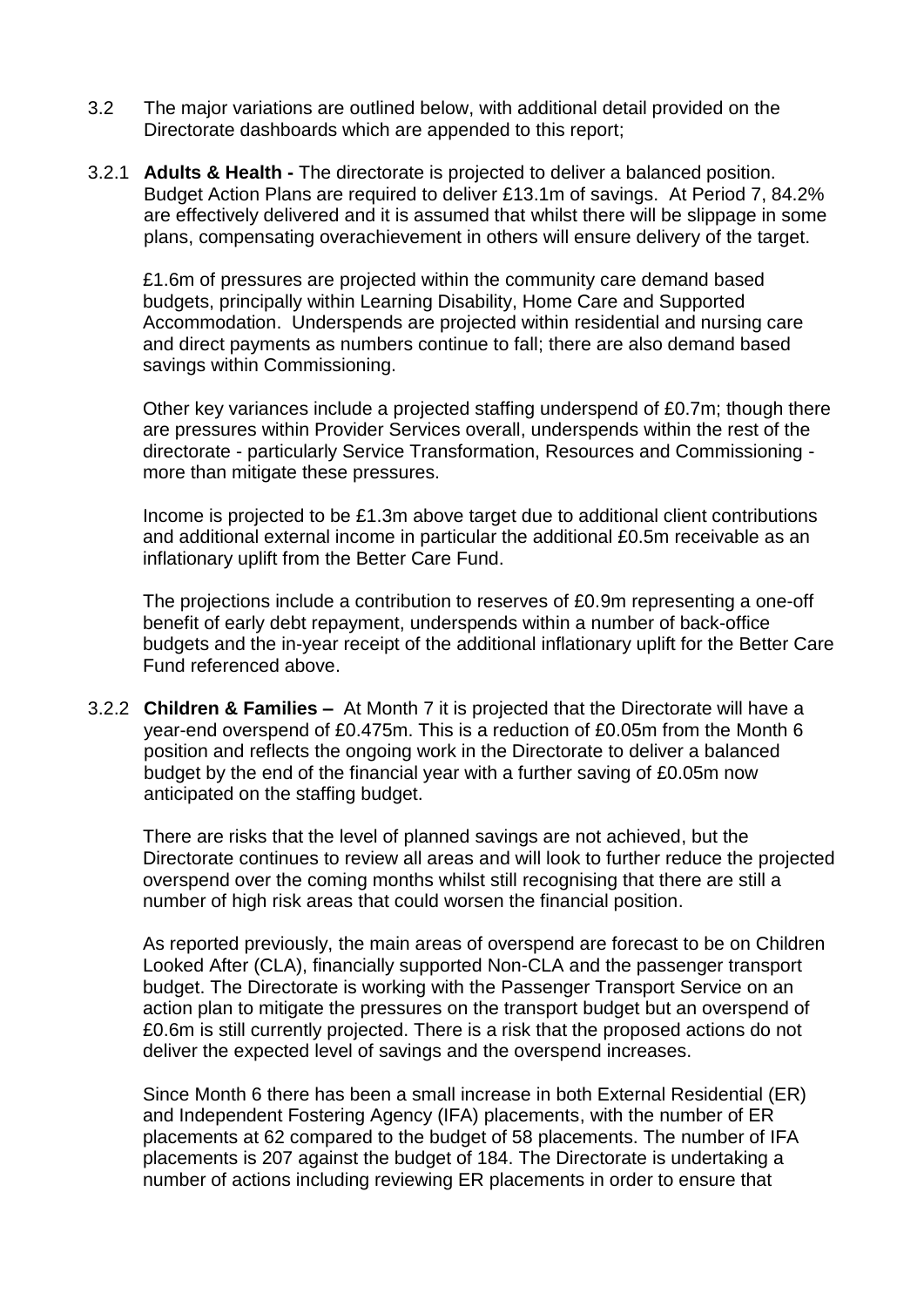placements are still appropriate. The projected overspend on CLA is still £1.9m, although there are some minor variations since Month 6 amongst the different placement types reflecting the latest placement numbers. It is anticipated that there will be a further small reduction in numbers over the remainder of the year due to the various actions being pursued by the Directorate with another children's home due to re-open in early 2020. There remains a risk that overall CLA numbers remain above these assumptions.

Other significant variations include an overspend of £0.4m on Learning for Life. This comprises a projected shortfall in fee income in Children Centres of £1.0m offset by savings within Family Services and Early help. There is a risk that the income position worsens and the autumn term nursery numbers will be key to determining the outturn position. The service is working on a number of actions to mitigate the income shortfall.

The 2019/20 budget included saving plans of £1.8m. All the actions are being implemented and are expected to deliver the required level of savings. On the 17th April 2019 the Department for Education confirmed that Leeds was successful in the Strengthening Families Protecting Children Programme bid worth £8.3m over five years, with 2019/20 the first year and potential spend of up to £1.5m. Leeds is committed to work with up to six local authorities over the next five years to help them improve practice and outcomes based on the innovative practice already established in Leeds. The Directorate has already commenced initial work and is currently establishing the revised staffing structures required to deliver the programme.

At the end of 2018/19 there was a surplus balance of £1.1m on general Dedicated Schools Grant (DSG). It is currently projected that there will be an overall overspend of £5.3m on general DSG in 2019/20, leaving a deficit balance of £4.2m at the end of 2019/20. As in previous years there are significant pressures on spend in the High Needs Block (HNB). On the main areas of spend of outside placements, topup payments and place funding for Specialist Inclusion Learning Centres (SILCs) there is a significant increase in costs this year, with an overall forecast overspend on the HNB of £7.2m. This is expected to be partly offset by an underspend of £1.1m on the Early Years Block and £1.0m on the Schools Block. There is a risk that the overspend on the HNB increases further during the year due to increases in outside placements and top-up payments.

3.2.3 **City Development –** At Period 7 the City Development Directorate is forecasting to deliver a £350k underspend despite two significant pressures in relation to Kirkgate Market and the Strategic Investment Fund.

The Markets Service faces another challenging year for a number of reasons, including continuation of the ongoing adverse retail climate and uncertain future for retail on the high street, growth in e-commerce and changing consumer spending preferences.

There are also 2 major building projects at the Market, one to build a hotel (2 year build) and the other to refurbish unlettable historic units and replace the roof in the 1875 block shops. The vacant units required for this work equate to £0.45m in lost revenue and the level of disruption to tenants has led to an increase in demand for rent concessions. The current 20% rent concession (April 2019 to October 2019)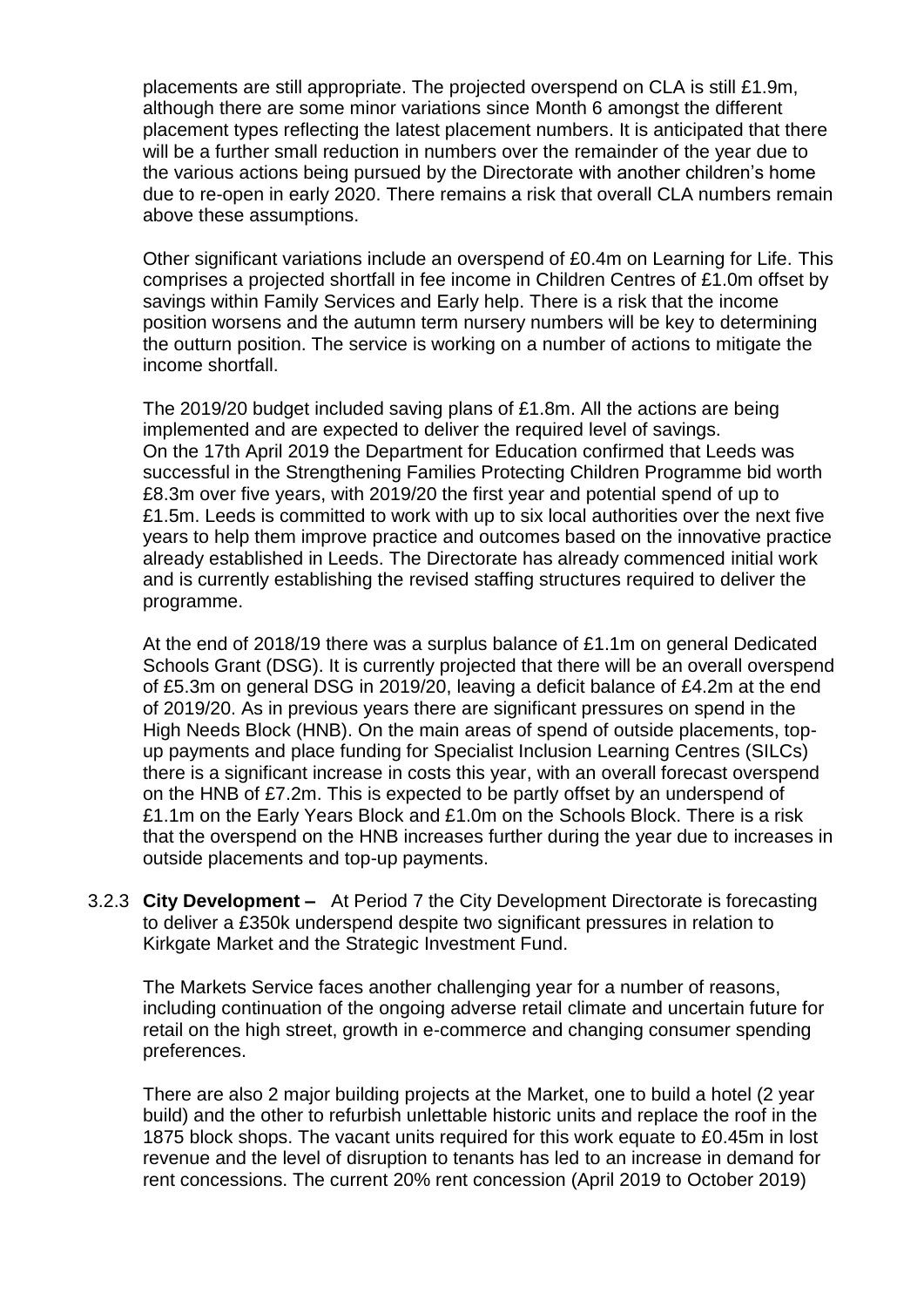equates to a further pressure on income of £0.2m. There is a £100k Action Plan to reduce expenditure and increase income.

The Directorate's Strategic Investment Fund requires further acquisitions in order to achieve the net budgeted return of £3.36m. The current shortfall is circa £0.6m. Further viable investment opportunities with the right risk profile continue to be sought and financially appraised. The impact of the recent 1% increase in the rate of borrowing from the Public Works Loan Board (PWLB) on this target is being assessed.

The Street Lighting LED conversion programme was planned to start in September 2019 however the Deed of Variation for the PFI contract is not expected to be signed off until January 2020 and full commencement of works cannot proceed until then. However some 'small works' instructions for lantern swaps have been issued to ensure energy savings are realised and at present there is no budget pressure arising from this delay.

Planning & Sustainable Development are projecting a £159k underspend this is the net position of vacancy savings, increased CIL administration income, and the SAP Inspector costs of £120k.

There is a £250k action plan in Highways to review and redress the projected overspend in Civil Engineering, and a further £514k Budget Action Plan to balance the Directorate budget - via careful vacancy management (Not all Saf release requests are approved, and as standard, non-grant funded or income earning posts are now questioned as to their need, which results in a time delay), reviewing and restricting other operational expenditure, additional one off income, and review and application of appropriate balances.

Finally there is a savings target of £350k on operational expenditure for the remainder of 2019/20 to support the General Reserves position.

3.2.4 **Resources & Housing –** At Month 7 the Directorate is projecting an underspend of £0.32m, a slight increase on the previous month. There are savings on business rates following the valuation of Merrion House being confirmed. The effect of the lower valuation and backdated refunds will deliver an in year saving of around £0.6m and as previously reported to the Board, there are forecasted savings in DIS of £0.37m primarily related to Microsoft costs. In addition, savings in Democratic Services of £0.1m are projected, mainly in Members Allowances.

However, offsetting these projected budget savings are pressures of £0.39m within Corporate Property Management, £0.15m in the Catering service and a sum of £0.15m (1.3%) in LBS due to the under-recovery of overheads from vacant posts.

3.2.5 **Communities & Environment** – the Directorate is projecting an overall underspend of £0.1m at this stage of the financial year. Within Customer Access there are pressures of £0.29m due to additional staffing costs associated with the improvement in call answer rates at the Contact Centre and additional premises costs including security costs at Hub sites. Partially offsetting these pressures is a forecast net saving of £0.13m within Car Parking services, mainly due to staffing and other expenditure variations, and a net saving of £0.1m within Welfare and Benefits, mainly reflecting additional grant income within the Benefits service.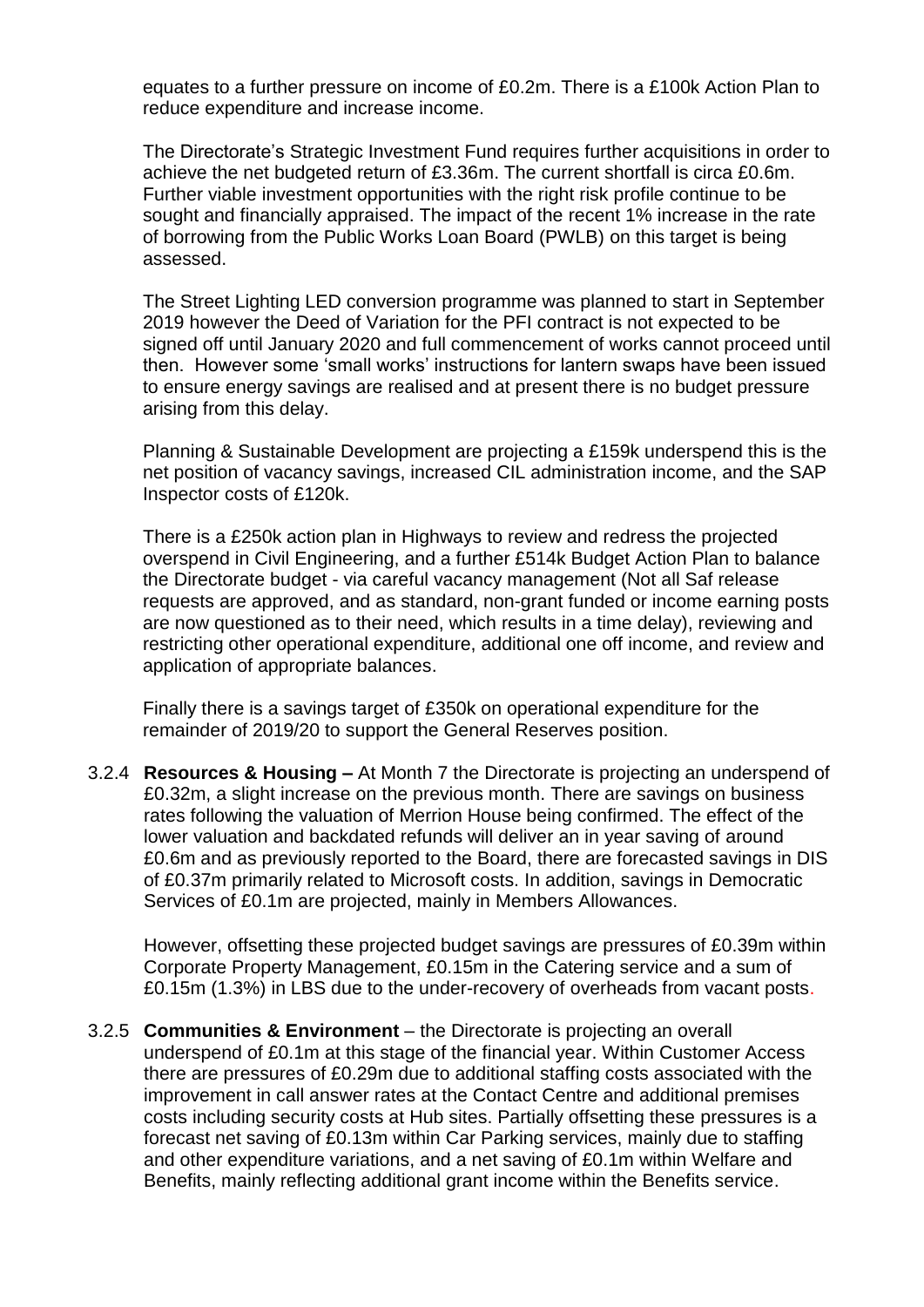Within the Waste Management service there are a number of pressures mainly in respect of the ongoing Refuse review which is progressing well, combined with additional costs relating to recovery. However these pressures are anticipated to be offset by net savings on waste disposal contracts and the service is forecasting a balanced position by the year end. There are also minor underspends within Electoral and Regulatory Services (mainly Environmental Health), Safer Leeds and Cleaner Neighbourhood Teams, contributing a further £0.15m to the overall projected underspend for the directorate.

3.2.6 **Strategic & Central Accounts** - At Month 7, the Strategic & Central budgets are projecting an overspend of £0.29m. The key variations are a projected shortfall of £0.7m in New Homes Bonus which is offset by S31 grant income for small business rates relief projected to exceed budget by £0.9m. A potential shortfall of £0.5m in the target for general capitalisation has also been recognised, to reflect the risk in this area.

It should also be noted that there is a projected additional use of £0.9m from the Insurance reserve as a result of a small number of high value claims. This is a volatile budget and continues to be closely monitored.

The 2019/20 revenue budget assumes the generation of capital receipts from property and land sales will be utilised to offset PFI liabilities, repay MRP and fund redundancy payments. As discussed in the Month 5 report to this Board, there is a risk that not all of these assumed capital receipts will be receivable in 2019/20. Any shortfall will have implications for the delivery of a balanced revenue budget in this financial year.

In response to this identified risk, work continues to identify areas where spend could be reduced or stopped to manage this position. Initial savings identified are incorporated into directorate positions in this report.

#### 3.3 **Other Financial Performance**

#### 3.3.1 **Council Tax**

The Council Tax in-year collection rate at the end of October was 63.28% which is slightly behind performance in 2018/19. At this stage the forecast is to achieve the 2019/20 in-year collection target of 96.1% collecting some £363m of income.

#### 3.3.2 **Business Rates**

The business rates collection rate at the end of October was 65.95% which is 0.66% behind performance in 2018/19. The forecast is to achieve the 2019/20 inyear collection target of 97.7%, collecting some £383m of income. The total rateable value of business properties in Leeds has increased from £930.2m at 1st April to £936.6m at the end of October, an increase of £6.4m. To calculate Leeds' actual income from business rates this total rateable value is multiplied by the national business rates multiplier (49.1p in the pound). After reliefs and adjustments this amount is then shared between Leeds City Council (74%), Central Government (25%) and West Yorkshire Fire Authority (1%). Following deductions for the Business Rates tariff and to meet the business rates deficit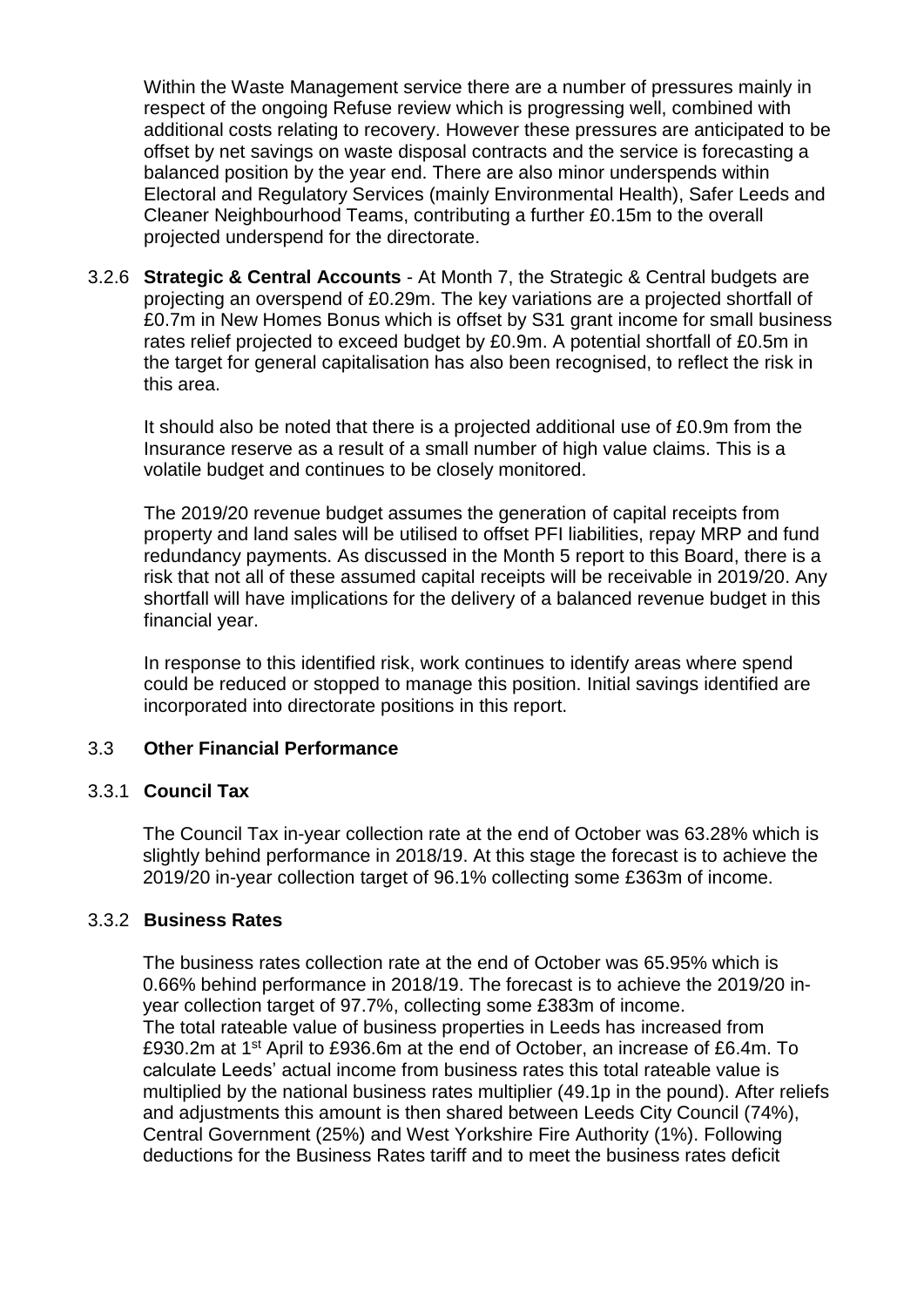brought forward, Leeds' actual business rates income is currently projected to be in the region of £273.71m, which is £0.16m above budgeted expectations.

### 3.3.3 **Business Rates Appeals**

The opening appeals provisions for 2019/20 are £21.0m, made up of £13.8 relating to appeals received against the 2010 ratings list and £7.2m estimated costs in relation to the 2017 ratings list. Under the 75% Business Rates Retention pilot, Leeds' budget is affected by 74% of any appeals provision made in this year but provisions brought forward from 2018/19 were made at 99%.

On the 1st October 2019, there were 1,117 appeals outstanding against the 2010 ratings list. During October 20 appeals have been settled, of which 11 have not resulted in changes to rateable values. 5 new appeals were received in October, this low number received reflecting that appeals are no longer accepted against the 2010 list except in very specific circumstances. At 31<sup>st</sup> October there are 1,102 outstanding appeals in Leeds, with 10.8% of the city's total rateable value in the 2010 list currently subject to at least one appeal.

Only 2 appeals have been received to date against the 2017 list, with only 3.7% of the city's total number of hereditaments in the 2017 list currently subject to either an appeal or a 'check' or 'challenge', the pre-appeal stages of the new appeals process introduced in 2017.

#### 3.3.4 **Business Rates Surplus/Deficit**

At Month 7, a deficit of £5.6m is projected on the authority's Collection Fund in respect of business rates. This figure will be volatile throughout the year as a consequence of changes in the city's rateable value and the impact of appeals. The Collection Fund allows the authority time to deal with any deficit rather than having to absorb it in year. As such, any such deficit declared in December 2019 will have implications for the revenue funds available to the Council in 2020/21.

### **4. Housing Revenue Account (HRA)**

- 4.1 At the end of Month 7 the HRA is projecting a balanced position against the 2019/20 Budget.
- 4.2 Estimated Right to Buy sales for 2019-20 are 645 and this is contributing to a forecast reduction in rental income of around £0.4m compared to the budget, which had assumed 530 sales. However, the additional usable capital receipts generated by the sales will result in a projected saving of £1.6m in the revenue contribution to the Major Repairs Reserve (MRR).
- 4.3 Repairs, including disrepair, are forecast to be £1.4m over the budget based on year to date spend.
- 4.4 These pressures are offset by staffing savings from vacant posts and turnover, forecast at a net £0.9m.
- 4.5 To recognise the investment in the contact centre resource to improve call answering times in relation to tenants' calls, an additional £0.3m will be spent and a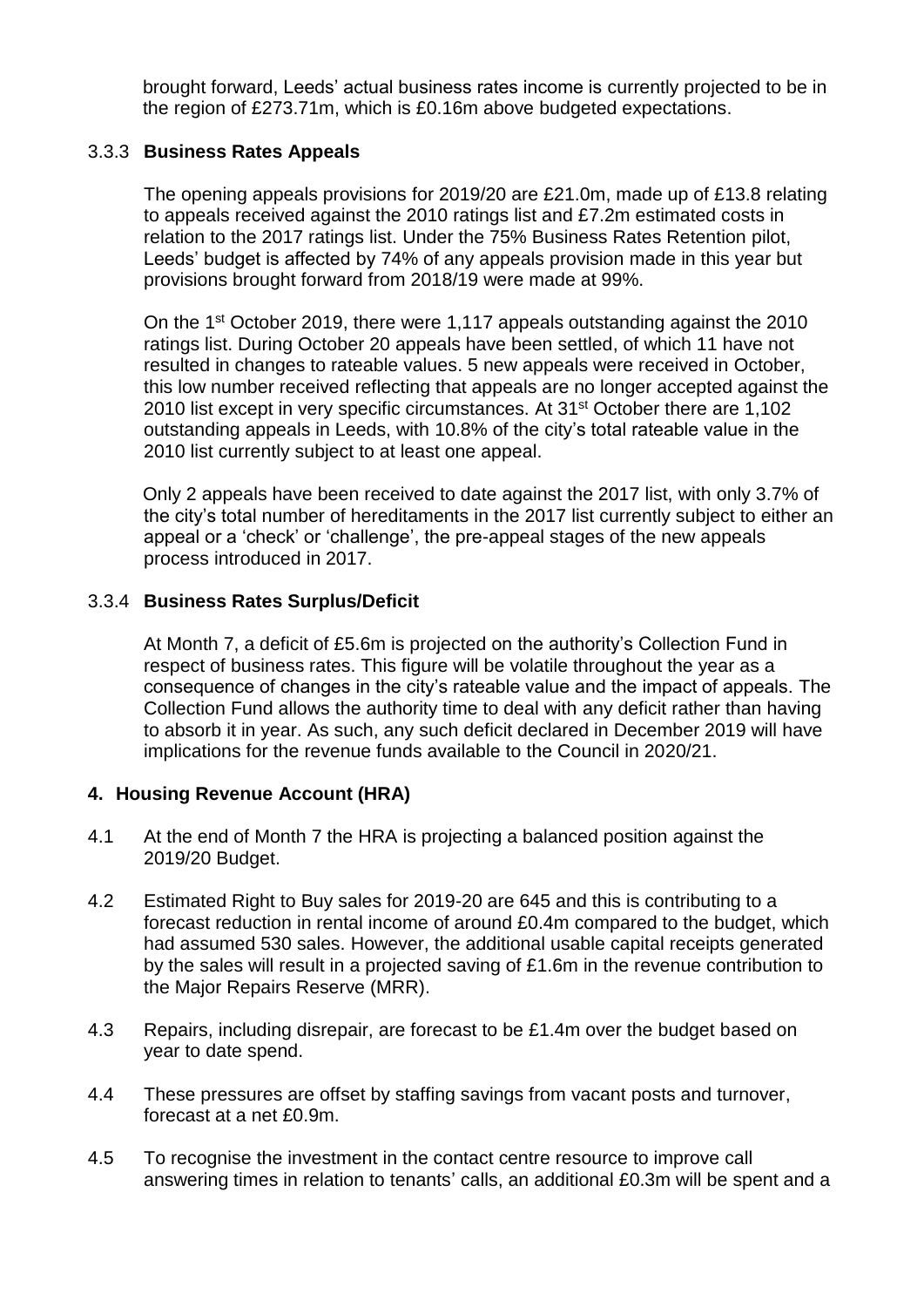further £0.1m will be incurred to support the commitment to pay the Leeds Living Wage by the horticultural maintenance contractor.

4.6 All other variations within the £250m budget amount to around £0.2m under budget.

### **5. Corporate Considerations**

### **5.1 Consultation and engagement**

5.1.1 This is a factual report and is not subject to consultation.

### **5.2 Equality and diversity / cohesion and integration**

5.2.1 The Council's revenue budget for 2019/20 was subject to Equality Impact Assessments where appropriate and these can be seen in the papers to Council on 27<sup>th</sup> February 2019.

### **5.3 Council policies and the Best Council Plan**

5.3.1 The 2019/20 budget targeted resources towards the Council's policies and priorities as set out in the Best Council Plan. This report comments on the financial performance against this budget, supporting the Best Council ambition to be an efficient and enterprising organisation.

### **5.4 Climate Emergency**

5.4.1 Since this is a factual report detailing the Council's financial position for 2019/20 there are no specific climate implications.

### **5.5 Resources, procurement and value for money**

5.5.1 This is a revenue financial report and as such all resources, procurement and value for money implications are detailed in the main body of the report.

### **5.6 Legal implications, access to information, and call-in**

5.6.1 There are no legal implications arising from this report.

### **5.7 Risk management**

5.7.1 Budget management and monitoring is undertaken on a risk-based approach where financial management resources are prioritised to support those areas of the budget that are judged to be at risk such as the implementation of budget action plans, those budgets which are subject to fluctuating demand and key income budgets. To reinforce this risk-based approach, specific project management based support and reporting around the achievement of the key budget actions plans is in place for 2019/20.

### **6. Conclusions**

6.1 This report informs the Executive Board of the Month 7 position for the Authority in respect of the revenue budget which currently projects a balanced budget position. The Housing Revenue Account is also projecting a balanced budget position.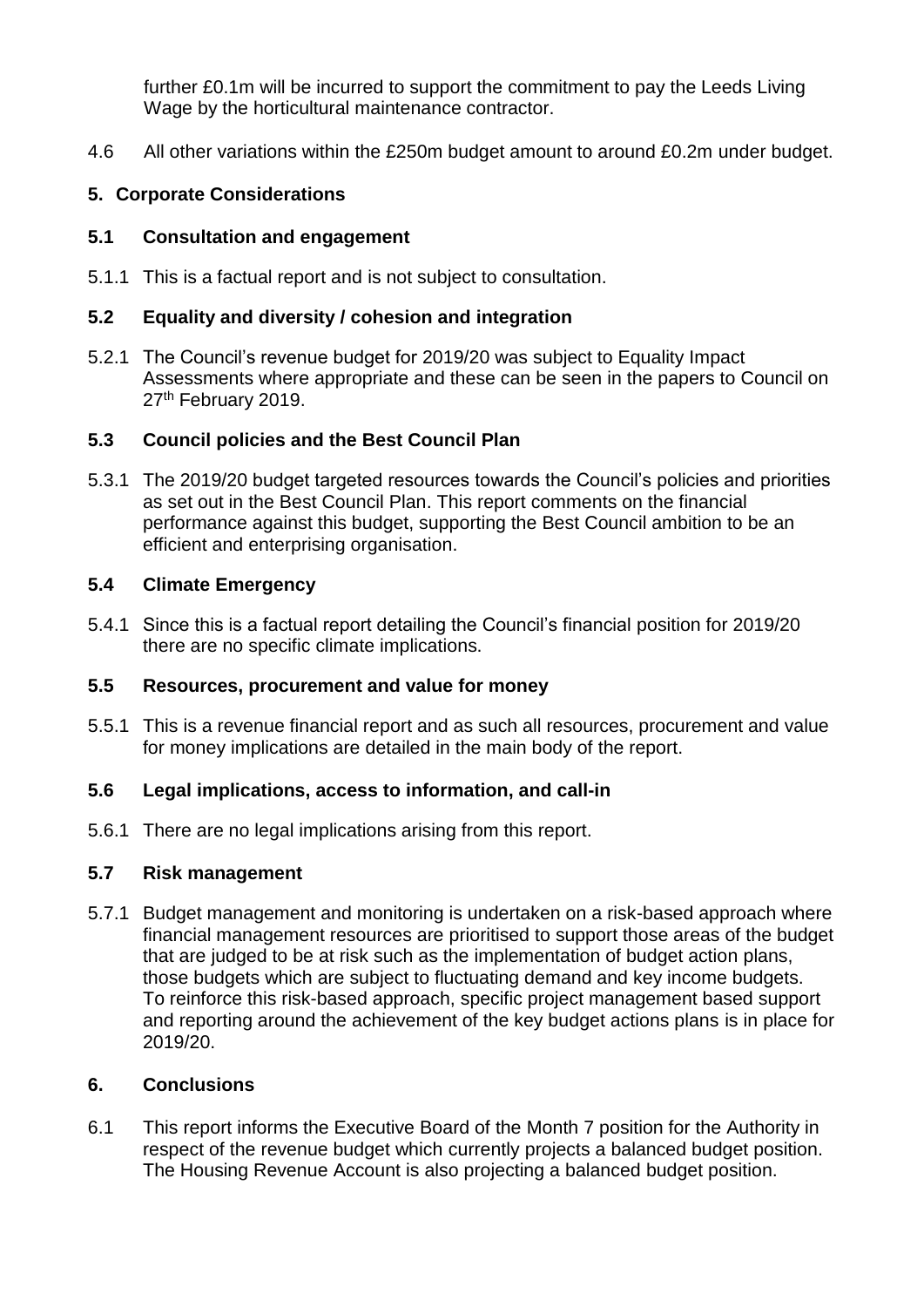6.2 The report reiterates that there is a risk that not all of the assumed capital receipts, which are used to offset PFI liabilities, repay MRP and fund redundancy payments, will be receivable in 2019/20. Savings to date identified by directorates to address this risk are incorporated into the position in this report.

### **7. Recommendations**

- 7.1 Executive Board are asked to note the projected financial position of the authority as at Month 7 (October).
- 7.2 In regard to the risk that the budgeted level of capital receipts may not be receivable in 2019/20, Executive Board are asked to note progress to date and that work is ongoing to identify budget savings proposals that will contribute towards the delivery of a balanced budget position in 2019/20.

### **8. Background documents<sup>1</sup>**

None.

1

<sup>&</sup>lt;sup>1</sup> The background documents listed in this section are available to download from the council's website, unless they contain confidential or exempt information. The list of background documents does not include published works.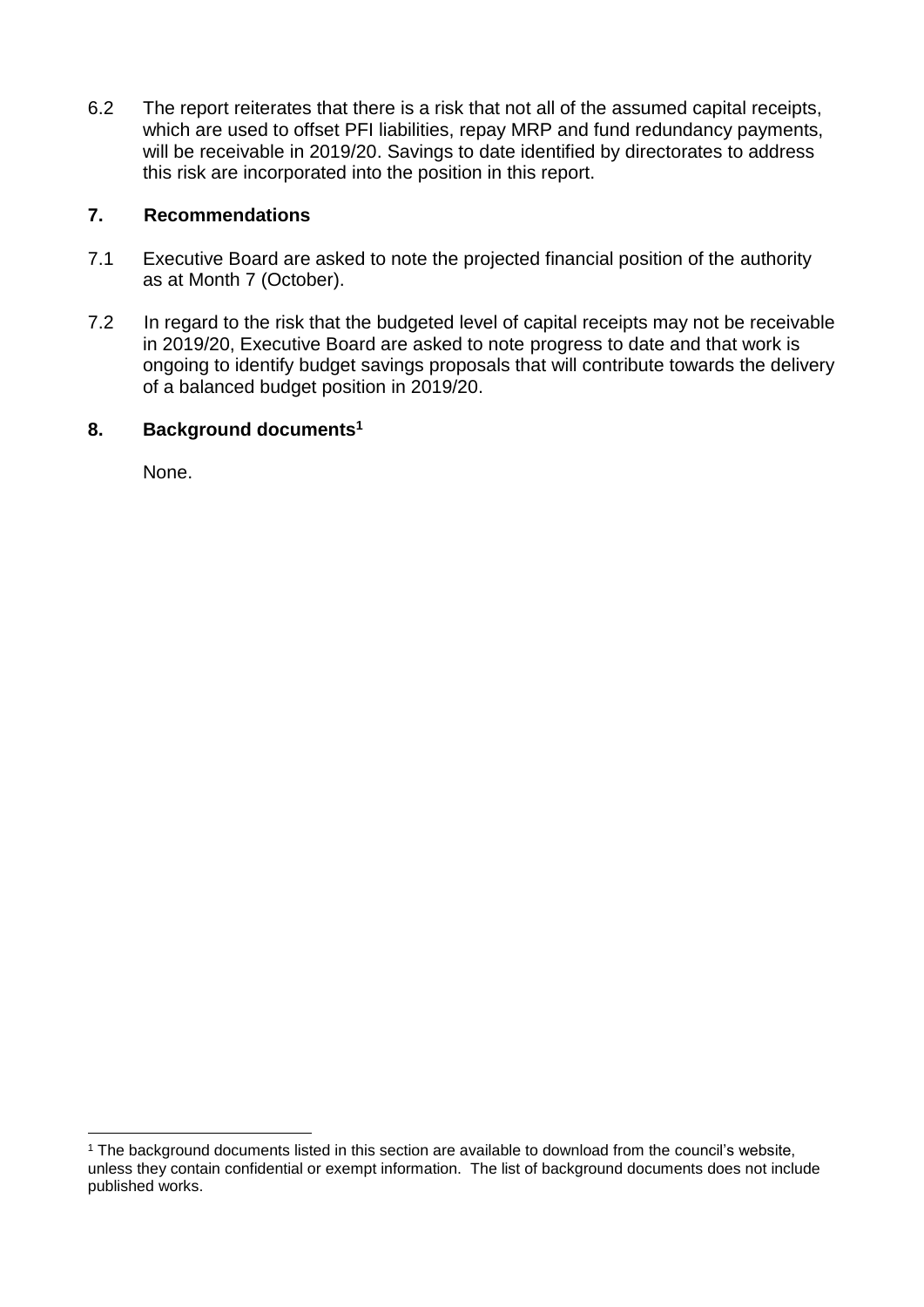## **ADULTS AND HEALTH**

#### **Financial Dashboard - 2019/20 Financial Year**

### **Month 7 (October 2019)**

Budget Action Plans are required to deliver £13.1m of savings. At Period 7, 84.1% are effectively delivered and it is assumed that most plans will be delivered by the end of the year with some slippage in the demand and pa

**The directorate is projected to deliver a balanced position.**

**is evidence of over achievement in several plans which should see the overall savings target achieved.**

| The main variations at Period 7 across the key expenditure types are as follows:<br>Staffing (-£0.7m)                                                                                                                          |                    |                      |                        |                 |                 |                       |                  |                |                     |                 |         |               |                          |        |                 |
|--------------------------------------------------------------------------------------------------------------------------------------------------------------------------------------------------------------------------------|--------------------|----------------------|------------------------|-----------------|-----------------|-----------------------|------------------|----------------|---------------------|-----------------|---------|---------------|--------------------------|--------|-----------------|
| There are pressures within Provider Services but overall underspends within the rest of the directorate particularly Service Transformation, Resources and Commissioning more than mitigate these.                             |                    |                      |                        |                 |                 |                       |                  |                |                     |                 |         |               |                          |        |                 |
| Community Care Packages (+£1.6m)                                                                                                                                                                                               |                    |                      |                        |                 |                 |                       |                  |                |                     |                 |         |               |                          |        |                 |
| Pressures are expected within Learning Disability, Home Care and Supported Accommodation. Underspends are projected within residential and nursing care and direct payments as numbers continue to fall. There are also demand |                    |                      |                        |                 |                 |                       |                  |                |                     |                 |         |               |                          |        |                 |
| within Commissioning.                                                                                                                                                                                                          |                    |                      |                        |                 |                 |                       |                  |                |                     |                 |         |               |                          |        |                 |
| Public Health Commissioning (+£0.3m)                                                                                                                                                                                           |                    |                      |                        |                 |                 |                       |                  |                |                     |                 |         |               |                          |        |                 |
| The Public Health grant underspend from last year of £185k will be used to cover fluctuations arising from the prescribing and dispensing costs for drug treatment following the introduction of a new tariff for the drug bup |                    |                      |                        |                 |                 |                       |                  |                |                     |                 |         |               |                          |        |                 |
| £102k will be used for children's bereavement programmes (funding is shown within the appropriation account).                                                                                                                  |                    |                      |                        |                 |                 |                       |                  |                |                     |                 |         |               |                          |        |                 |
| General Running Costs (-£0.3m)                                                                                                                                                                                                 |                    |                      |                        |                 |                 |                       |                  |                |                     |                 |         |               |                          |        |                 |
| Due to early repayment of debt there are savings of £0.3m. In addition increased transport costs of £0.2m, which are the impact of higher priced tenders for private hire routes are mitigated by savings within non-front lin |                    |                      |                        |                 |                 |                       |                  |                |                     |                 |         |               |                          |        |                 |
| Appropriation Accounts (£0.3m):                                                                                                                                                                                                |                    |                      |                        |                 |                 |                       |                  |                |                     |                 |         |               |                          |        |                 |
| a) Leeds Adults Safeguarding Board (£0.1m) - an in year underspend due to staff savings within Leeds Adult Safeguarding is projected and, in line with the Board's ring-fenced status, it is planned to be carried forward int |                    |                      |                        |                 |                 |                       |                  |                |                     |                 |         |               |                          |        |                 |
| b) Winter Pressures Funding (£0.2m) – CCG funding that was brought forward from 2018/19 to fund intensive support for patients leaving hospital.                                                                               |                    |                      |                        |                 |                 |                       |                  |                |                     |                 |         |               |                          |        |                 |
| c) Recognising the pressures facing the authority and the directorate in 2020/21 it is intended that the £0.3m saving from the early repayment of debt will be carried forward via reserves to be utilised in the next financi |                    |                      |                        |                 |                 |                       |                  |                |                     |                 |         |               |                          |        |                 |
| d) Public Health (-£0.3m) - representing underspends from last year to be spent in this year: the Public Health grant (£0.2m) and children's bereavement programmes (£0.1m).                                                   |                    |                      |                        |                 |                 |                       |                  |                |                     |                 |         |               |                          |        |                 |
| e) An additional £0.5m is receivable from the Better Care Fund representing a late agreement on the level of inflation to be applied to the sum the Council receives. In line with directorate plans this sum will be transfer |                    |                      |                        |                 |                 |                       |                  |                |                     |                 |         |               |                          |        |                 |
| future pressures.<br>Income (-£1.3m)                                                                                                                                                                                           |                    |                      |                        |                 |                 |                       |                  |                |                     |                 |         |               |                          |        |                 |
| Income is above target due to additional client contributions and additional external income in particular the additional £0.5m receivable as an inflationary uplift to the Better Care Fund.                                  |                    |                      |                        |                 |                 |                       |                  |                |                     |                 |         |               |                          |        |                 |
|                                                                                                                                                                                                                                |                    |                      |                        |                 |                 |                       |                  |                |                     |                 |         |               |                          |        |                 |
|                                                                                                                                                                                                                                |                    |                      |                        |                 |                 |                       |                  |                |                     |                 |         |               |                          |        |                 |
|                                                                                                                                                                                                                                |                    |                      |                        |                 |                 |                       |                  |                |                     |                 |         |               |                          |        |                 |
|                                                                                                                                                                                                                                |                    |                      |                        |                 |                 |                       |                  |                |                     |                 |         |               |                          |        |                 |
| Budget Management - net variations against the approved budget                                                                                                                                                                 |                    |                      |                        |                 |                 |                       |                  |                |                     |                 |         |               |                          |        |                 |
|                                                                                                                                                                                                                                |                    |                      |                        |                 |                 |                       |                  |                | PROJECTED VARIANCES |                 |         |               |                          |        |                 |
|                                                                                                                                                                                                                                | <b>Expenditure</b> |                      |                        |                 |                 | <b>Supplies &amp;</b> |                  | Internal       | External            | <b>Transfer</b> |         |               |                          |        | Total (under) / |
|                                                                                                                                                                                                                                | <b>Budget</b>      | <b>Income Budget</b> | <b>Latest Estimate</b> | <b>Staffing</b> | <b>Premises</b> | <b>Services</b>       | <b>Transport</b> | <b>Charges</b> | <b>Providers</b>    | Payments        | Capital | Appropriation | <b>Total Expenditure</b> | Income | overspend       |
|                                                                                                                                                                                                                                |                    |                      |                        |                 |                 |                       |                  |                |                     |                 |         |               |                          |        |                 |
|                                                                                                                                                                                                                                | £'000              | £'000                | £'000                  | £'000           | £'000           | £'000                 | £'000            | £'000          | £'000               | £'000           | £'000   | £'000         | £'000                    | £'000  | £'000           |
| Health Partnerships                                                                                                                                                                                                            | 1,535              | (994)                | 541                    | (63)            |                 |                       | - (3             | (8)            |                     |                 |         |               | (70)                     | 38     | (33)            |
| <b>Access &amp; Care Delivery</b>                                                                                                                                                                                              | 273,246            | (47, 934)            | 225,312                | (117)           |                 | 32                    | (5               | 107            | 3,529               | (1,756)         |         | 48            | 1,845                    | (884)  | 961             |
|                                                                                                                                                                                                                                |                    |                      |                        |                 |                 |                       |                  |                |                     |                 |         |               |                          |        |                 |
| Service Transformation                                                                                                                                                                                                         | 1,508              | (15)                 | 1,493                  | (226)           |                 |                       |                  |                | 14                  |                 |         |               | (212)                    | (133)  | (345)           |
| Team                                                                                                                                                                                                                           |                    |                      |                        |                 |                 |                       |                  |                |                     |                 |         |               |                          |        |                 |
|                                                                                                                                                                                                                                |                    |                      |                        |                 |                 |                       |                  |                |                     |                 |         |               |                          |        |                 |
| Commissioning Services                                                                                                                                                                                                         | 28,559             | (54, 597)            | (26, 038)              | (226)           |                 | (167)                 |                  |                | (200)               |                 |         | 498           | (95)                     | (297)  | (392)           |
|                                                                                                                                                                                                                                |                    |                      |                        |                 |                 |                       |                  |                |                     |                 |         |               |                          |        |                 |
| Resources and Strategy                                                                                                                                                                                                         | 5,734              | (841)                | 4,894                  |                 |                 | (140)                 |                  | (79)           |                     |                 |         | 23            | (189)                    | (3)    | (192)           |
| Public Health (Grant                                                                                                                                                                                                           |                    |                      |                        |                 |                 |                       |                  |                |                     |                 |         |               |                          |        |                 |
| unded)                                                                                                                                                                                                                         | 43,886             | (43, 542)            | 344                    | (62)            |                 |                       |                  |                | 348                 |                 |         | (287)         | (1)                      |        | $\overline{0}$  |
|                                                                                                                                                                                                                                |                    |                      |                        |                 |                 |                       |                  |                |                     |                 |         |               |                          |        |                 |
|                                                                                                                                                                                                                                |                    |                      |                        |                 |                 |                       |                  |                |                     |                 |         |               |                          |        |                 |
| Appropriation Account                                                                                                                                                                                                          |                    |                      |                        |                 |                 |                       |                  |                |                     |                 |         |               |                          |        | $\overline{0}$  |
|                                                                                                                                                                                                                                |                    |                      |                        |                 |                 | (272)                 |                  |                |                     |                 |         |               |                          |        | (0)             |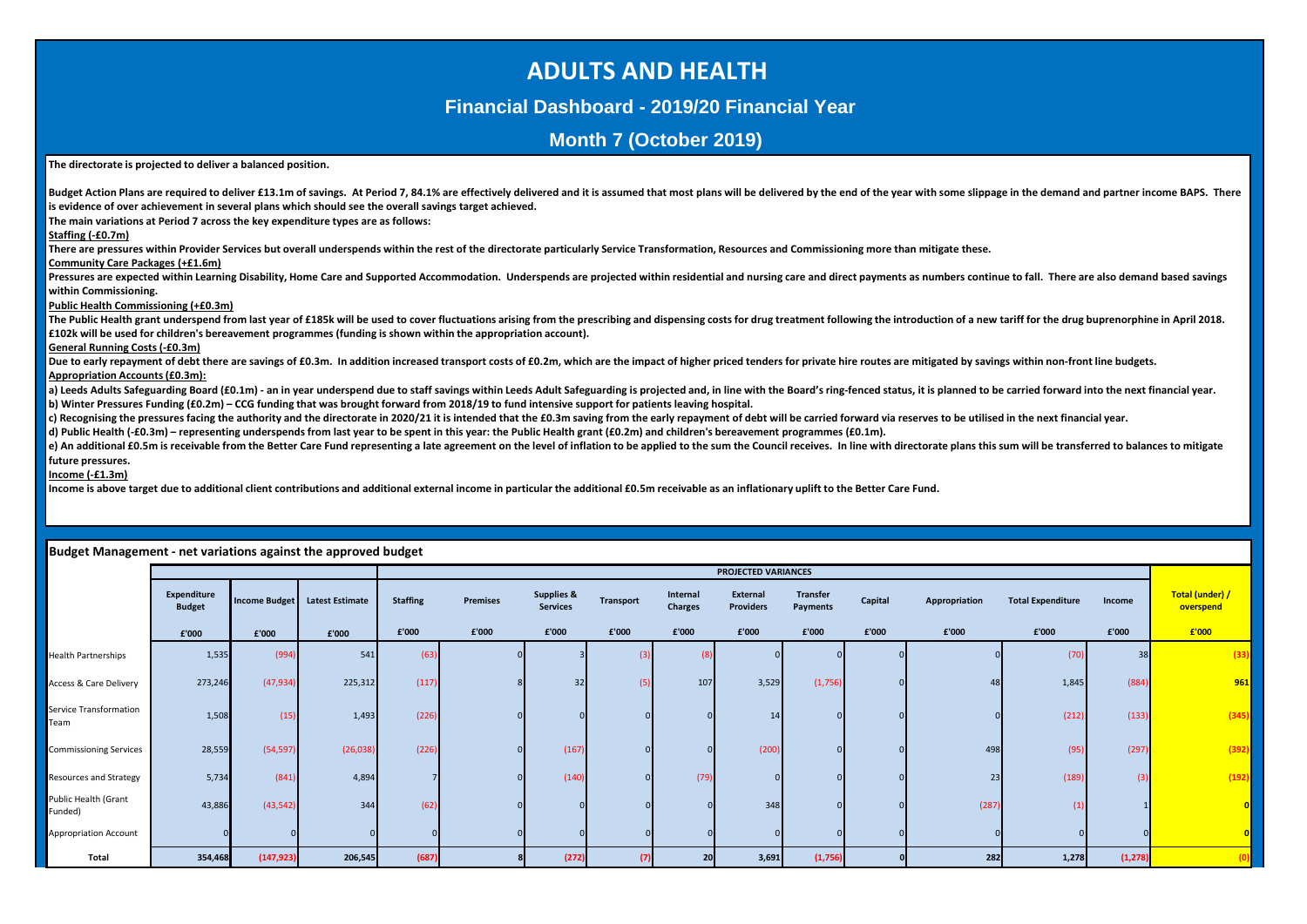| <b>Action Plan</b><br><b>Forecast Variation</b><br><b>Lead Officer</b><br><b>Additional Comments</b><br><b>RAG</b><br>Value<br>A. Key Budget Action Plans<br>£m<br>£m<br>Additional funding<br>iBCF, Spring Budget, Advonet Grant, Social Care Grant<br>В<br>1.<br>S Hume<br>7.3<br>Demand Based Savings - Ld<br>2.<br>G<br>S McFarlane<br>0.3<br>3.<br>Demand Based Savings - Mental Health<br>G<br>S McFarlane<br>0.1<br>Demand Based Savings - Telecare<br>${\mathbf R}$<br>S McFarlane<br>0.1<br>4.<br>Demand Based Savings - Reablement<br>${\mathbf R}$<br>5.<br>S McFarlane<br>0.1<br>Demand Based Savings - Chc / 117<br>G<br>6.<br>S McFarlane<br>0.3<br>Prudential Borrowing - Recovery Hubs<br>В<br>7.<br>S McFarlane<br>0.2<br>Ld - Funded Nursing Care Paid By Lcc On Chc Funded People S McFarlane<br>G<br>8.<br>0.1<br>Premises Running Cost Savings<br>G<br>9.<br>S McFarlane<br>0.1<br>Demand Based Savings - Demand Mgt<br>10.<br>S McFarlane<br>A<br>0.3<br>G<br><b>Managing Budget Reductions</b><br>0.1<br>11.<br>S Hume<br>G<br>0.2<br>12.<br>Demand Budgets (Commissioning)<br>S Hume<br>В<br>Staffing<br>primarily use of vacancy factors<br>0.8<br>13.<br>Various<br>better collection of assessed income and recovery of monies from<br>G<br>Income<br>2.2<br>14.<br>Various<br>partners<br>Public Health<br>review of commissioned services and use of reserves<br>В<br>1.0<br>15.<br>I Cameron<br><b>B. Other Significant Variations</b><br>relating to staffing turnover and slippage in employing new staff<br>Staffing<br>All<br>1.<br>2.<br>Community care packages<br>anticipated variation<br>Various<br>$\overline{3}$<br>non-spend of debt related budget saving reduced by transport cost increases<br>General running costs<br>All<br>net contribution to reserves (Leeds Adults Safeguarding Board and debt savings offset by transfers<br>Use of reserves<br>4<br>All<br>from reserves for Community Beds and Public Health and carry forward of debt underspend)<br>5<br>client contributions and CCG contribution to CHC transport costs<br>Income<br>S. McFarlane<br><b>Adults and Health Directorate - Forecast Variation</b> | <b>Key Budget Action Plans and Budget Variations:</b> |  |  |                     |
|---------------------------------------------------------------------------------------------------------------------------------------------------------------------------------------------------------------------------------------------------------------------------------------------------------------------------------------------------------------------------------------------------------------------------------------------------------------------------------------------------------------------------------------------------------------------------------------------------------------------------------------------------------------------------------------------------------------------------------------------------------------------------------------------------------------------------------------------------------------------------------------------------------------------------------------------------------------------------------------------------------------------------------------------------------------------------------------------------------------------------------------------------------------------------------------------------------------------------------------------------------------------------------------------------------------------------------------------------------------------------------------------------------------------------------------------------------------------------------------------------------------------------------------------------------------------------------------------------------------------------------------------------------------------------------------------------------------------------------------------------------------------------------------------------------------------------------------------------------------------------------------------------------------------------------------------------------------------------------------------------------------------------------------------------------------------------------------------------------------------------------------------------------------------------|-------------------------------------------------------|--|--|---------------------|
|                                                                                                                                                                                                                                                                                                                                                                                                                                                                                                                                                                                                                                                                                                                                                                                                                                                                                                                                                                                                                                                                                                                                                                                                                                                                                                                                                                                                                                                                                                                                                                                                                                                                                                                                                                                                                                                                                                                                                                                                                                                                                                                                                                           |                                                       |  |  | against Plan/Budget |
|                                                                                                                                                                                                                                                                                                                                                                                                                                                                                                                                                                                                                                                                                                                                                                                                                                                                                                                                                                                                                                                                                                                                                                                                                                                                                                                                                                                                                                                                                                                                                                                                                                                                                                                                                                                                                                                                                                                                                                                                                                                                                                                                                                           |                                                       |  |  |                     |
|                                                                                                                                                                                                                                                                                                                                                                                                                                                                                                                                                                                                                                                                                                                                                                                                                                                                                                                                                                                                                                                                                                                                                                                                                                                                                                                                                                                                                                                                                                                                                                                                                                                                                                                                                                                                                                                                                                                                                                                                                                                                                                                                                                           |                                                       |  |  | 0.0                 |
|                                                                                                                                                                                                                                                                                                                                                                                                                                                                                                                                                                                                                                                                                                                                                                                                                                                                                                                                                                                                                                                                                                                                                                                                                                                                                                                                                                                                                                                                                                                                                                                                                                                                                                                                                                                                                                                                                                                                                                                                                                                                                                                                                                           |                                                       |  |  | 0.0                 |
|                                                                                                                                                                                                                                                                                                                                                                                                                                                                                                                                                                                                                                                                                                                                                                                                                                                                                                                                                                                                                                                                                                                                                                                                                                                                                                                                                                                                                                                                                                                                                                                                                                                                                                                                                                                                                                                                                                                                                                                                                                                                                                                                                                           |                                                       |  |  | 0.0                 |
|                                                                                                                                                                                                                                                                                                                                                                                                                                                                                                                                                                                                                                                                                                                                                                                                                                                                                                                                                                                                                                                                                                                                                                                                                                                                                                                                                                                                                                                                                                                                                                                                                                                                                                                                                                                                                                                                                                                                                                                                                                                                                                                                                                           |                                                       |  |  | 0.1                 |
|                                                                                                                                                                                                                                                                                                                                                                                                                                                                                                                                                                                                                                                                                                                                                                                                                                                                                                                                                                                                                                                                                                                                                                                                                                                                                                                                                                                                                                                                                                                                                                                                                                                                                                                                                                                                                                                                                                                                                                                                                                                                                                                                                                           |                                                       |  |  | 0.1                 |
|                                                                                                                                                                                                                                                                                                                                                                                                                                                                                                                                                                                                                                                                                                                                                                                                                                                                                                                                                                                                                                                                                                                                                                                                                                                                                                                                                                                                                                                                                                                                                                                                                                                                                                                                                                                                                                                                                                                                                                                                                                                                                                                                                                           |                                                       |  |  | (0.1)               |
|                                                                                                                                                                                                                                                                                                                                                                                                                                                                                                                                                                                                                                                                                                                                                                                                                                                                                                                                                                                                                                                                                                                                                                                                                                                                                                                                                                                                                                                                                                                                                                                                                                                                                                                                                                                                                                                                                                                                                                                                                                                                                                                                                                           |                                                       |  |  | 0.0                 |
|                                                                                                                                                                                                                                                                                                                                                                                                                                                                                                                                                                                                                                                                                                                                                                                                                                                                                                                                                                                                                                                                                                                                                                                                                                                                                                                                                                                                                                                                                                                                                                                                                                                                                                                                                                                                                                                                                                                                                                                                                                                                                                                                                                           |                                                       |  |  | 0.0                 |
|                                                                                                                                                                                                                                                                                                                                                                                                                                                                                                                                                                                                                                                                                                                                                                                                                                                                                                                                                                                                                                                                                                                                                                                                                                                                                                                                                                                                                                                                                                                                                                                                                                                                                                                                                                                                                                                                                                                                                                                                                                                                                                                                                                           |                                                       |  |  | 0.0                 |
|                                                                                                                                                                                                                                                                                                                                                                                                                                                                                                                                                                                                                                                                                                                                                                                                                                                                                                                                                                                                                                                                                                                                                                                                                                                                                                                                                                                                                                                                                                                                                                                                                                                                                                                                                                                                                                                                                                                                                                                                                                                                                                                                                                           |                                                       |  |  | 0.0                 |
|                                                                                                                                                                                                                                                                                                                                                                                                                                                                                                                                                                                                                                                                                                                                                                                                                                                                                                                                                                                                                                                                                                                                                                                                                                                                                                                                                                                                                                                                                                                                                                                                                                                                                                                                                                                                                                                                                                                                                                                                                                                                                                                                                                           |                                                       |  |  | 0.0                 |
|                                                                                                                                                                                                                                                                                                                                                                                                                                                                                                                                                                                                                                                                                                                                                                                                                                                                                                                                                                                                                                                                                                                                                                                                                                                                                                                                                                                                                                                                                                                                                                                                                                                                                                                                                                                                                                                                                                                                                                                                                                                                                                                                                                           |                                                       |  |  | 0.0                 |
|                                                                                                                                                                                                                                                                                                                                                                                                                                                                                                                                                                                                                                                                                                                                                                                                                                                                                                                                                                                                                                                                                                                                                                                                                                                                                                                                                                                                                                                                                                                                                                                                                                                                                                                                                                                                                                                                                                                                                                                                                                                                                                                                                                           |                                                       |  |  | (0.2)               |
|                                                                                                                                                                                                                                                                                                                                                                                                                                                                                                                                                                                                                                                                                                                                                                                                                                                                                                                                                                                                                                                                                                                                                                                                                                                                                                                                                                                                                                                                                                                                                                                                                                                                                                                                                                                                                                                                                                                                                                                                                                                                                                                                                                           |                                                       |  |  | (0.4)               |
|                                                                                                                                                                                                                                                                                                                                                                                                                                                                                                                                                                                                                                                                                                                                                                                                                                                                                                                                                                                                                                                                                                                                                                                                                                                                                                                                                                                                                                                                                                                                                                                                                                                                                                                                                                                                                                                                                                                                                                                                                                                                                                                                                                           |                                                       |  |  | 0.0                 |
|                                                                                                                                                                                                                                                                                                                                                                                                                                                                                                                                                                                                                                                                                                                                                                                                                                                                                                                                                                                                                                                                                                                                                                                                                                                                                                                                                                                                                                                                                                                                                                                                                                                                                                                                                                                                                                                                                                                                                                                                                                                                                                                                                                           |                                                       |  |  |                     |
|                                                                                                                                                                                                                                                                                                                                                                                                                                                                                                                                                                                                                                                                                                                                                                                                                                                                                                                                                                                                                                                                                                                                                                                                                                                                                                                                                                                                                                                                                                                                                                                                                                                                                                                                                                                                                                                                                                                                                                                                                                                                                                                                                                           |                                                       |  |  | (0.5)               |
|                                                                                                                                                                                                                                                                                                                                                                                                                                                                                                                                                                                                                                                                                                                                                                                                                                                                                                                                                                                                                                                                                                                                                                                                                                                                                                                                                                                                                                                                                                                                                                                                                                                                                                                                                                                                                                                                                                                                                                                                                                                                                                                                                                           |                                                       |  |  | 1.8                 |
|                                                                                                                                                                                                                                                                                                                                                                                                                                                                                                                                                                                                                                                                                                                                                                                                                                                                                                                                                                                                                                                                                                                                                                                                                                                                                                                                                                                                                                                                                                                                                                                                                                                                                                                                                                                                                                                                                                                                                                                                                                                                                                                                                                           |                                                       |  |  | (0.3)               |
|                                                                                                                                                                                                                                                                                                                                                                                                                                                                                                                                                                                                                                                                                                                                                                                                                                                                                                                                                                                                                                                                                                                                                                                                                                                                                                                                                                                                                                                                                                                                                                                                                                                                                                                                                                                                                                                                                                                                                                                                                                                                                                                                                                           |                                                       |  |  | 0.3                 |
|                                                                                                                                                                                                                                                                                                                                                                                                                                                                                                                                                                                                                                                                                                                                                                                                                                                                                                                                                                                                                                                                                                                                                                                                                                                                                                                                                                                                                                                                                                                                                                                                                                                                                                                                                                                                                                                                                                                                                                                                                                                                                                                                                                           |                                                       |  |  | (0.9)               |
|                                                                                                                                                                                                                                                                                                                                                                                                                                                                                                                                                                                                                                                                                                                                                                                                                                                                                                                                                                                                                                                                                                                                                                                                                                                                                                                                                                                                                                                                                                                                                                                                                                                                                                                                                                                                                                                                                                                                                                                                                                                                                                                                                                           |                                                       |  |  | 0.0                 |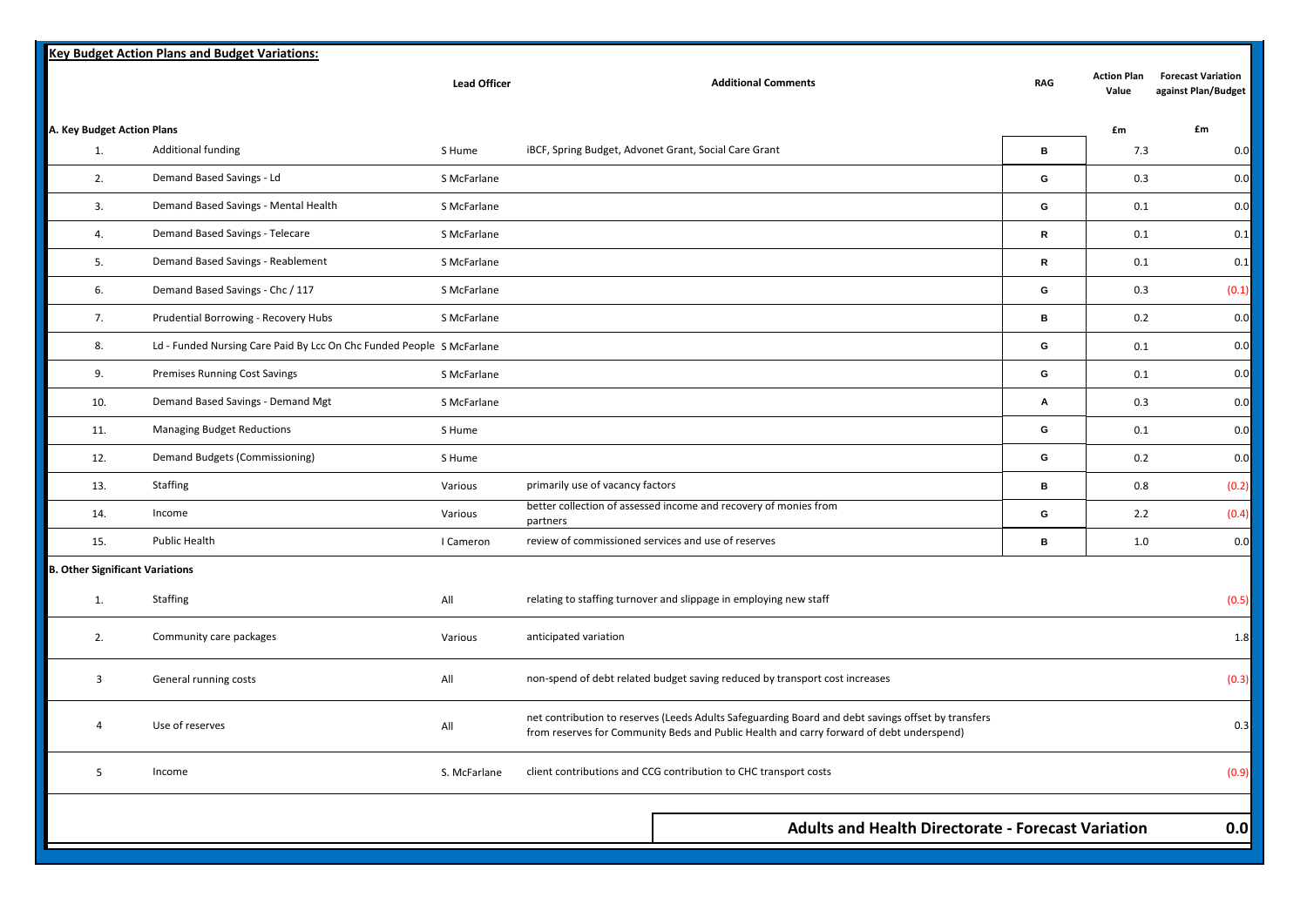#### **CHILDREN & FAMILIES 2019/20 FINANCIAL YEAR FINANCIAL DASHBOARD - Period 7**

Overall Summary - The 19-20 budget for C&F addressed the underlying 18-19 key budget pressures, with the following additional resources reflected in the 19-20 C&F budget; f4m pay, f4m fallout of grant (DFE PiP Innovation 2 Passenger Transport costs. At period 7 the directorate is projecting an overspend of £0.475m againsta gross expenditure budget of £293m which equates to an overspend of under 0.2%. This is an improvement of £0.05m from the identified a number of actions to help offset the projected overspend on demand-led budgets with a total of £2.3m in savings and additional income being proposed so far. The Directorate will continue to identify potential EO.4m Learning for Life (LfL) net pressure principally due to Children Centre fee income and £0.25m shortfall in Adel Beck income. These pressures are expected to be partly offset by additional £1.415m income; UASC grant i & Health grant & other income £0.1. An underspend on staffing of £0.5m, release from the Strategic budget for Children Service **£0.5m**, Other planned service action plans £0.135m and savings on Supplies & Services and Inte income, savings target for Staffing and Passenger Transport pressures at this reported position.

Children Looked After (CLA): - The Children Looked After budget (CLA) was increased by £1.5m to £42.4m in the 2019/20 budget. The budget took into account the level of supported children in the autumn of 2018, 1,284 and th External Residential (ER) and Independent Fostering Agencies (IFA) budgets although both placement numbers have remained steady since the previous month. Current ER numbers are 58 compared to the budgeted number of 58, whi reported pressure at \$1.70m. The reconfigurity of the ICC run children homes and their current limited canacity continues to impact on the CLA demand hudgets: although Luttrell Children's Home has now reponent This is furt risk that there will be further budget pressure increases in 2010-20.

Non Cla Binancially supported: -The non-Cla financially supported budget was increased by 60 Sm to 619 Sm to 619 Om in the 2019/20 budget Budgeted 19-20 numbers are 867 placements: current numbers are 871; increase of 11 f reflected.

Staffing: - The staffing budget for 19-20 is £87.4m. At P4 the Directorate made a comittment to deliver savings of £0.40m on the pay budget. Additional to this, via scrutiny of all post releases, a further saving of £0.05m Troubled Families Earned Autonomy. The directorate is strictly controlling all post releases and DDN requests to achieve this position and mitirate any potential pay pressures. The Directorate is also reviewing and control Overheads is now reflected in the overall saving savings making total savings of £0.5m.

Transport : - The overall budget for Passenger Transport is £14.7m: an increase of £0.65m from 18:19. The budget for CEL Passenger Transport has increased by £0.95m and the budget for CWCA reduced by £0.95m and the budget over the increase allowed for in the 2019/20 budget. The actual increase in demand will be clearer at the start of the autumn'19 academic term but at this stage an increase in costs for CEL Passenger Transport of *ED.625 m* demand and cost pressures, for example: route rationalisation, Independent travel Training and switch from Private Hire to In-House fleet transportation. There is a risk that demand continues to increase and unit costs inc

Trading and Commissioning : - Although the Trading areas of the directorate collectively underachieved their income targets in 2018/19, action plans have been developed for the areas where income was below budget in 2018/1 budget is now projected; £1m shortfall on Children Centres FEE income offset by other savings within LfL Services. Again there is a significant risk that the projected level of nursery fee income is not achieved. Occupancy 20 financial vear

Supplies & Services & Internal Charges:- The S&S budget for C&F directorate is £61.4m, of which £52.8m relates to Pfl payments and £1.0m for food costs for LCC run homes and nurseries. A savings target of £0.05m is now ref year. **£0.1m** savings on Legal Disbursement charges is also now projected.

Other Income / Projects: - On the 17th April 2019 the DfE announced that the authority was successful in its bid, Strengthening Families Protecting Children (SFPC). The award is for f.B.24m over 5 years, with f.1.5.8m bein current costs. Delivery of the Troubled Families - Earned Autonomy Project continues to be implemented. The impact of the realignment of grant funding within Early Help service continues to be reviewed to ensure no overall eligible UASC child; impact additional ED.3m Home Office grant income. ED.415m School Brokerage Grant contribution to current costs; covers the first 2 terms of the 19-20 academic year, The Government had previously indica Service £300k, Partnership & Health £100k offset by income pressure of £250k for Adel Beck.

**Dedicated Schools Grant -** There is a separate Dashboard for the DSG

#### **Budget Management - net variations against the approved budget**

|                               |                    |               |                 |                 |                 |                 |           |                | <b>PROJECTED VARIANCES</b> |                           |         |               |              |        |                 |
|-------------------------------|--------------------|---------------|-----------------|-----------------|-----------------|-----------------|-----------|----------------|----------------------------|---------------------------|---------|---------------|--------------|--------|-----------------|
|                               | <b>Expenditure</b> | Income        | Latest          | <b>Staffing</b> | <b>Premises</b> | Supplies &      | Transport | Internal       | <b>External</b>            | <b>Transfer</b>           | Capital | Appropriation | <b>Total</b> | Income | Total (under) / |
|                               | <b>Budget</b>      | <b>Budget</b> | <b>Estimate</b> |                 |                 | <b>Services</b> |           | <b>Charges</b> |                            | <b>Providers Payments</b> |         |               | Expenditure  |        | overspend       |
|                               |                    |               |                 |                 |                 |                 |           |                |                            |                           |         |               |              |        |                 |
|                               | £'000              | £'000         | £'000           | £'000           | £'000           | £'000           | £'000     | £'000          | £'000                      | £'000                     | £'000   | £'000         | £'000        | £'000  | £'000           |
| <b>Demand Led Budgets:</b>    |                    |               |                 |                 |                 |                 |           |                |                            |                           |         |               |              |        |                 |
| n House placed CLA            | 20,352             | (3,648)       | 16,704          |                 |                 |                 |           |                | (450)                      |                           |         |               | (450)        |        | (450)           |
| Independent Fostering Agency  | 7,546              |               | 7,546           |                 |                 |                 |           |                | 1,300                      |                           |         |               | 1,300        |        | 1,300           |
| <b>External Residential</b>   | 11,913             |               | 11,913          |                 |                 |                 |           |                | 500                        |                           |         |               | 500          | 300    | 800             |
| Other Externally placed CLA   | 2,566              |               | 2,566           |                 |                 |                 |           |                | 100                        |                           |         |               | 100          |        | 100             |
| Non CLA Financially Supported | 12,883             | (3,514)       | 9,369           |                 |                 |                 |           |                | 150                        |                           |         |               | 150          |        | 150             |
| Transport                     | 15,062             | (617)         | 14,445          |                 |                 |                 | 625       |                |                            |                           |         |               | 625          |        | 625             |
| Sub total Demand Led Budgets  | 70,322             | (7, 779)      | 62,542          |                 |                 |                 | 625       |                | 1,600                      |                           |         |               | 2,225        | 300    | 2,525           |
|                               |                    |               |                 |                 |                 |                 |           |                |                            |                           |         |               |              |        |                 |
| <b>Other Budgets</b>          |                    |               |                 |                 |                 |                 |           |                |                            |                           |         |               |              |        |                 |
| Partnerships & Health         | 4,977              | (1, 231)      | 3,746           | (50)            |                 |                 |           |                |                            |                           |         |               | (50)         | (235)  | (285)           |
| Learning                      | 31,500             | (26, 906)     | 4,594           | (100)           |                 |                 |           |                |                            |                           |         |               | (100)        | (415)  | (515)           |
| Social Care                   | 123,422            | (77, 400)     | 46,022          | (250)           |                 | (50)            |           | (100)          |                            |                           |         | (500)         | (900)        | (250)  | (1, 150)        |
| Resources and Strategy        | 65,291             | (60, 427)     | 4,864           | (100)           |                 |                 |           |                |                            |                           |         |               | (100)        |        | (100)           |
| Sub total Other Budgets       | 225,190            | (165, 964)    | 59,226          | (500)           |                 | (50)            |           | (100)          |                            |                           |         | (500)         | (1, 150)     | (900)  | (2,050)         |
| <b>Total</b>                  | 295,512            | (173, 743)    | 121,769         | (500)           |                 | (50)            | 625       | (100)          | 1,600                      |                           |         | (500)         | 1,075        | (600)  | 475             |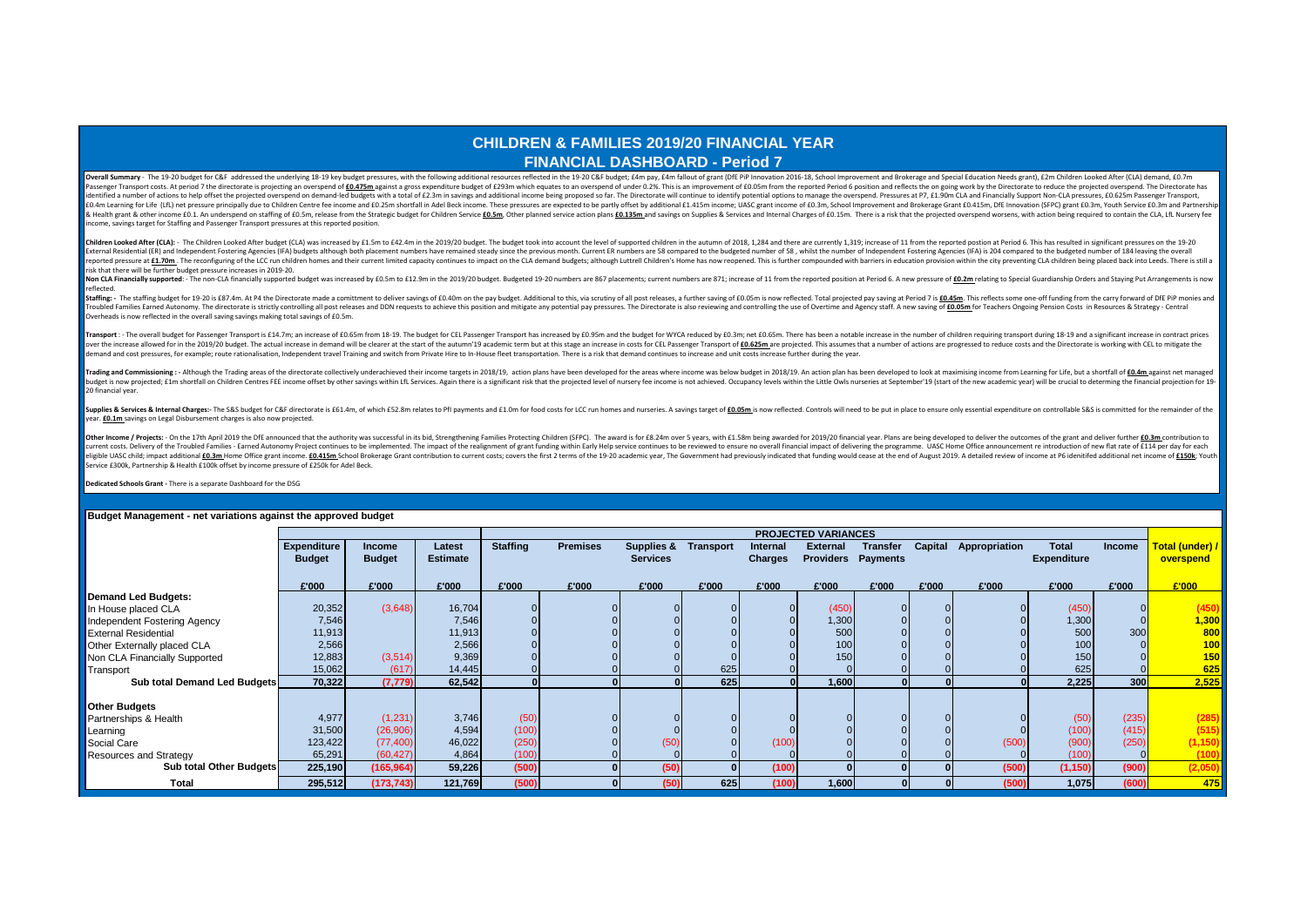| <b>Key Budget Action Plans and Budget Variations:</b> |                                                                                                                  | <b>Lead Officer</b>                 | <b>Additional Comments</b>                                                                                                                                                                                                                                                                                                                                                                                                                                                                                                           |            | Action<br><b>Plan Value</b> | Forecast<br>Variation |
|-------------------------------------------------------|------------------------------------------------------------------------------------------------------------------|-------------------------------------|--------------------------------------------------------------------------------------------------------------------------------------------------------------------------------------------------------------------------------------------------------------------------------------------------------------------------------------------------------------------------------------------------------------------------------------------------------------------------------------------------------------------------------------|------------|-----------------------------|-----------------------|
| A. Significant Variations                             |                                                                                                                  |                                     |                                                                                                                                                                                                                                                                                                                                                                                                                                                                                                                                      | <b>RAG</b> | £m                          | £m                    |
|                                                       | Children Looked After & Financially Support Non-CLA<br>Demand Budgets.                                           | Steve Walker<br>Sal Tariq           | The budget supports an average of 58 ER and 184 IFA Placements. Currently at 58 ER and 204 IFA<br>Placements. Partly impacted due to reduced capacity in LCC run homes; currently at 23 against potential<br>28 when 7 mainstream homes operational. Luttrell Children Home reopened beginning of October. At P6<br>revised the CLA and Financially Support non-CLA demand pressures; however the overall pressure<br>remained the same.                                                                                             | R          |                             | 1.900                 |
|                                                       | <b>Staffing Related Costs</b>                                                                                    | C&F Leadership<br>Team              | £0.8m High Level Action Plan target savings (£0.4m Social Care, £0.1m Learning and £0.3m<br>Attendance), Close control of recruitment & post releases and potential impact of any DDN's need to be<br>monitored and actioned to deliver the projected savings of £0.4m. Also control use of Agency and<br>Overtime costs. Further pay saving of £0.05m from controlling all post releases. Central Overheads<br>£0.05m saving on Teachers Ongoing Pension Costs (v047).                                                              | G          |                             | (0.500)               |
|                                                       | Learning For Life - Early Start & Youth Services                                                                 | Sal Tariq /<br>Andrea<br>Richardson | Net pressure of £0.4m explained by £1m shortfall in Children Centres income, offset by savings within<br>Family Services, Early Help and Youth services. Impact of numbers on roll at the start of the new<br>academic year will be crucial for determining the level of nursery fee income for 19-20.                                                                                                                                                                                                                               | R          |                             | 0.400                 |
|                                                       | Passenger Transport                                                                                              | Sue Rumbold                         | Continuation of increasing demand within LCC run Passenger Transport. Whilst the strategy provided<br>£0.7m additional funding, there is a further pressure of £0.625m due to increasing demand and prices<br>via commissioning. Impact of new demand and tenders for private hire arising from the commencement<br>of the academic year will be crucial.                                                                                                                                                                            | R          |                             | 0.625                 |
|                                                       | Income (Incl. Grants)                                                                                            | C&F Leadership<br>Team              | £0.3m Home Office announcement re new funding formulae for councils looking after asylum seeking<br>children (UASC) and implementation of a flat standard rate of £114 per day. £0.415m School Brokerage<br>grant income for the autumn and spring terms of the 19-20 academic year and £0.3m from slippage of<br>spend on externally funded programmes. £0.3m Youth Service additional income from Other LA's and<br>West Yorkshire Police, £0.1m Partnership & Health income offset by income pressure of £0.25m for Adel<br>Beck. | G          |                             | (1.165)               |
|                                                       | Supplies & Services and Internal Charges                                                                         | Team                                | C&F Leadership £0.05m savings target from S&S budget. To put in place controls to reduce overall spend. £0.1m savings<br>re Legal Disbursement charges reflecting lower in-year demand.                                                                                                                                                                                                                                                                                                                                              | Α          |                             | (0.150)               |
| B. Key Budget Action plans (BAP's)                    |                                                                                                                  |                                     |                                                                                                                                                                                                                                                                                                                                                                                                                                                                                                                                      |            |                             |                       |
| Transport                                             | Pasenger Transport - Other Transport savings                                                                     | Sue Rumbold                         | Savings from WYCA and additional schools swimming income                                                                                                                                                                                                                                                                                                                                                                                                                                                                             | G          | (0.30)                      | 0.000                 |
| Social Care                                           | Achieve running cost savings from former Partner in<br>Practice funded activities                                | Sal Tariq                           | review non-staffing expenditure previously funded through the PiP grant                                                                                                                                                                                                                                                                                                                                                                                                                                                              | G          | (0.15)                      | 0.000                 |
| Social Care                                           | Make savings on Independent Support workers within<br>CHAD.                                                      | RuthTerry                           | Based on 2018/19 spend this should be achievable                                                                                                                                                                                                                                                                                                                                                                                                                                                                                     | G          | (0.05)                      | 0.000                 |
| Social Care                                           | Achieve running cost savings in Learning for Life                                                                | Andrea<br>Richardson                | cease commissioned service with ASHA - saving £50k                                                                                                                                                                                                                                                                                                                                                                                                                                                                                   | G          | (0.05)                      | 0.000                 |
| Resources & Stratgey                                  | Reduction in Prudential borrowing charges                                                                        | <b>Tim Pouncey</b>                  | Savings achieved - borrowing repaid                                                                                                                                                                                                                                                                                                                                                                                                                                                                                                  | G          | (0.05)                      | 0.000                 |
| Social Care                                           | Achieve increased charges at Adel Beck                                                                           | Sal Tariq                           | Increases in charges agreed, overall position will depend on the placements.                                                                                                                                                                                                                                                                                                                                                                                                                                                         | G          | (0.20)                      | 0.000                 |
| Social Care                                           | Achieve other additional income targets                                                                          | All COs                             | Includes £0.2m secured from Housing capital for the capitalisation of part of the costs of the<br>CHAD team                                                                                                                                                                                                                                                                                                                                                                                                                          | G          | (0.40)                      | 0.000                 |
| Social Care/Transport                                 | Additional income from moving towards full the recovery of<br>appropriate costs from the Dedicated Schools Grant | Tim Pouncey                         | Should be achievable depending on the total costs incurred                                                                                                                                                                                                                                                                                                                                                                                                                                                                           | G          | (0.60)                      | 0.000                 |
| C. Contingency Plans                                  |                                                                                                                  |                                     |                                                                                                                                                                                                                                                                                                                                                                                                                                                                                                                                      |            |                             |                       |
|                                                       | Use of strategic contingency fro Children Services.                                                              | Steve Walker                        | Request release from strategic budget to support the directorates financial position                                                                                                                                                                                                                                                                                                                                                                                                                                                 |            |                             | (0.500)               |
|                                                       | Further service action plans                                                                                     |                                     | Steve Walker & To identify additional income or further savings on expenditure.<br>Leadership Team                                                                                                                                                                                                                                                                                                                                                                                                                                   |            |                             | (0.135)               |
|                                                       |                                                                                                                  |                                     | <b>Children and Families Directorate - Forecast Variation</b>                                                                                                                                                                                                                                                                                                                                                                                                                                                                        |            |                             | 0.475                 |
|                                                       |                                                                                                                  |                                     |                                                                                                                                                                                                                                                                                                                                                                                                                                                                                                                                      |            |                             |                       |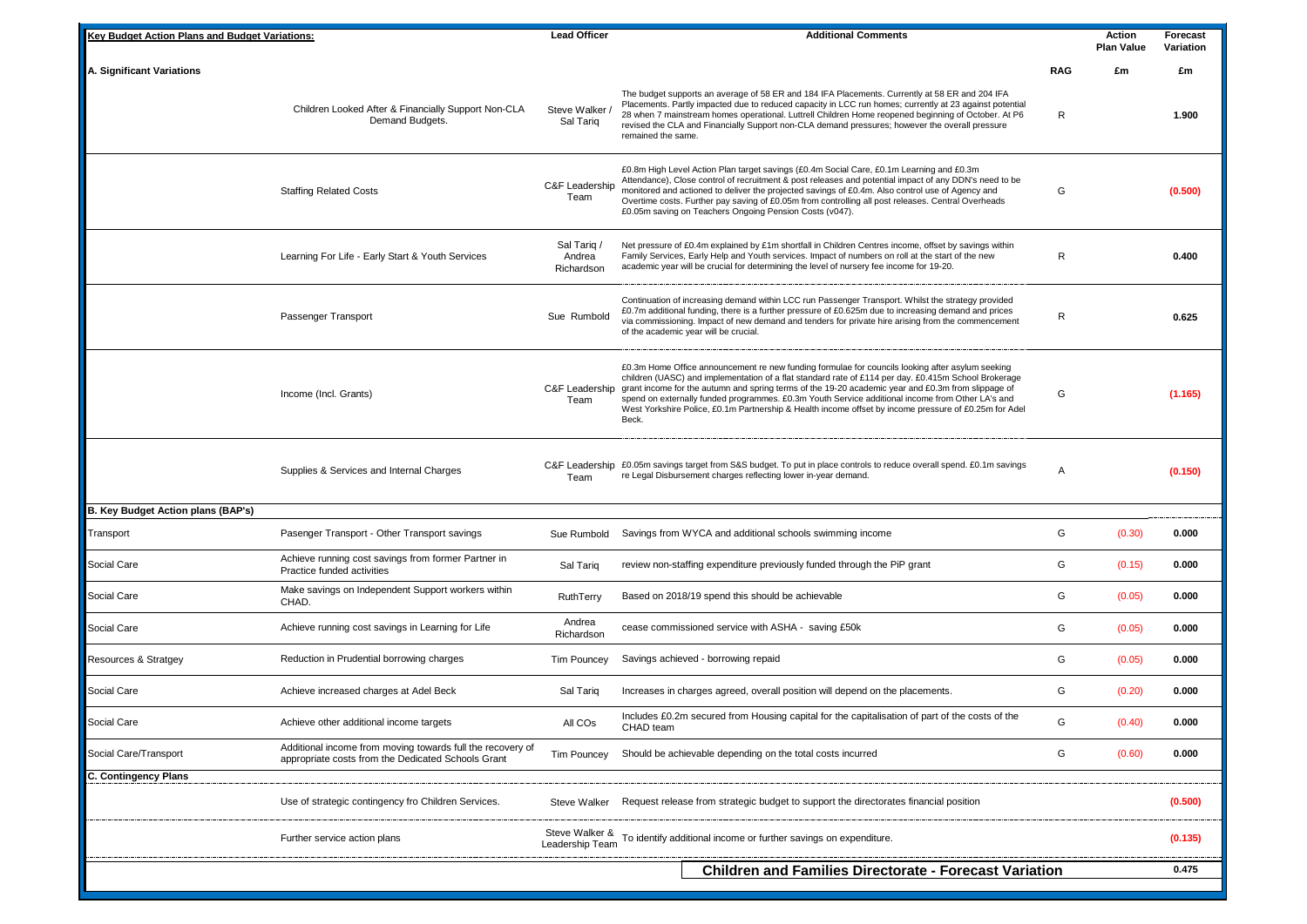## **CHILDREN & FAMILIES 2019/20 FINANCIAL YEAR DEDICATED SCHOOLS GRANT FINANCIAL DASHBOARD - PERIOD 7**

**Overall Summary** - The Dedicated Schools Grant (DSG) is made up of 4 separate blocks - the Schools Block, Central School Services Block, Early Years Block and High Needs Block. At month 7 there is a projected in year overspend of £5,261k on general DSG and an in year underspend of £124k on de-delegated services. This position includes the impact of the additional funding for the high needs block announced by the Secretary of State for Education on the 17th December 2018.

Schools Block - This is the largest element of the DSG and mostly consists of delegated funding to local authority maintained schools. When a school becomes an academy, funding payments are made directly by the ESFA and not paid to local authorities to distribute. When this happens, there is a reduction in grant income which is largely matched by reduced expenditure, though overall there is an underspend as a result of recoupment adjustme NNDR and growth funding in respect of schools which have converted to academies during 2019/20. There are a number of de-delegated services where schools have agreed for the local authority to retain funding to cover some costs centrally which otherwise would need to be charged to schools (such as maternity costs, trade unions costs and the libraries service). There is additional de-delegated income of £242k due to the way de-delegated budg are dealt with when a school becomes an academy and this is partly offset by increased costs on maternity pay and SIMS licences. The Growth Fund budget is part of this block and is currently projected to be £1.067k undersp which means that the £400k of the DSG surplus brought forward from 2018/19 which had been earmarked for this, is no longer needed.

Schools Forum have previously queried the significant level of reserves on de-delegated budgets and have requested a payment be made to schools from this reserve. A proposal was taken to the October Schools Forum to repay the 2018/19 underspend of £462k back to schools pro-rata to the amount of de-delegated funding paid in that year.

#### **Central School Services Block**

This block covers costs such as prudential borrowing repayment, equal pay costs, the admissions service and the retained duties element of what used to be the Education Services Grant (which covers statutory and regulatory duties, asset management and welfare services). There are no overall variances currently projected on these services.

Early Years Block - This element is concerned with provision to pre-school children. The final grant amount received is largely based on the January 2020 census and so will not be confirmed until the 2020/21 financial year Following the significant underspend in the past 2 years, the unit rates paid to providers has been increased for both 2 year old and 3 & 4 year old providers. However based on the summer term activity, it is still expecte there will be an underspend of £1,072k. This is due to an expected difference between the number of hours funded and the number of hours paid to providers.

High Needs Block - This element is used to support provision for pupils and students with special educational needs and disabilities. This block is currently experiencing increasing costs due to high levels of demand and increasing complexity of cases. The main variances in this block are:-

- a lack of suitable places in Leeds is expected to result in an overspend on outside placements of £2,300k.

- an increase in special school places required from September 2019 is expected to result in an overspend of £820k on SILC funding.

- a general increase in the FFI top-up to mainstream schools and academies is projected to result in an overspend of at least £2,586k based on the FFI database at the end of August. There is a risk that costs increase over the remainder of the year.

- the North West SILC is expected to become an academy during 2019/20 which means that additional funding will be needed to ensure that NW SILC is in a sustainable financial position going forward. It is expected that additional costs associated with this will be £1,497k.

There is also a risk around a disapplication request which is to be submitted around top-up funding in respect of the SEMH provision. If unsuccessful, there is a potential additional cost of approximately £0.9m which is no in the above projections.

Reserves - There is a surplus reserve brought forward from 2018/19 of £1,097k and a de-delegated reserve of £587k. As a result of the variations detailed above, there is expected to be an overall in year overspend of £5,26 which means that there is a projected deficit on general DSG carried forward to 2020/21 of £4.164k. Following the repayment of part of the accumulated reserves, the de-delegated reserves are expected to be a surplus of £24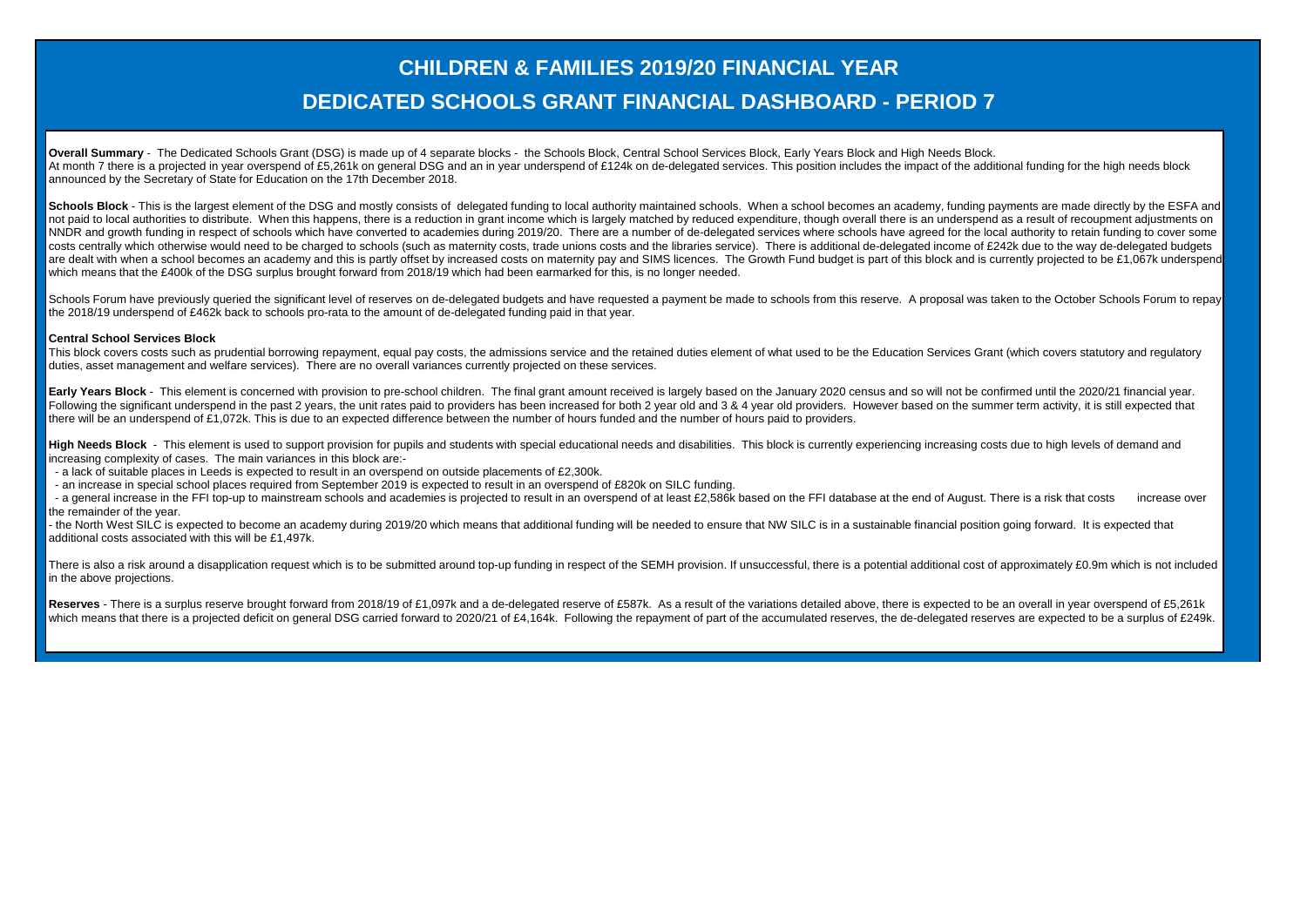| Budget Management - net variations against the approved budget |               |                                                                                                        |                |                                                                                                                                                                              | <b>DSG Grant Reserves</b> |              |                                              |            |       |                                                              |
|----------------------------------------------------------------|---------------|--------------------------------------------------------------------------------------------------------|----------------|------------------------------------------------------------------------------------------------------------------------------------------------------------------------------|---------------------------|--------------|----------------------------------------------|------------|-------|--------------------------------------------------------------|
|                                                                | <b>Budget</b> | Projection                                                                                             | Variance       |                                                                                                                                                                              |                           |              |                                              |            |       |                                                              |
|                                                                | £'000         | £'000                                                                                                  | £'000          |                                                                                                                                                                              |                           |              |                                              |            |       |                                                              |
| <b>Schools Block</b>                                           |               |                                                                                                        |                |                                                                                                                                                                              |                           |              |                                              |            |       |                                                              |
| <b>DSG</b> Income                                              | (301, 877)    | (300, 014)                                                                                             | 1,863          |                                                                                                                                                                              | General                   | De-delegated | <b>Total</b>                                 |            |       |                                                              |
| Individual Schools Budgets                                     | 295,939       | 293,871                                                                                                | (2,068)        |                                                                                                                                                                              | £'000                     | £'000        | £'000                                        |            |       |                                                              |
| De-delegated budgets                                           | 4,438         | 4,314                                                                                                  | (124)          |                                                                                                                                                                              |                           |              |                                              |            |       |                                                              |
| Growth Fund                                                    | 2,900         | 1,833                                                                                                  | (1,067)        | <b>Latest Estimate</b>                                                                                                                                                       |                           |              |                                              |            |       |                                                              |
| Contribution to /from reserves                                 | (1,400)       | (1,000)                                                                                                | 400            | Balance b/fwd from 2018/19                                                                                                                                                   | (1,097)                   | (587)        | (1,684)                                      |            |       |                                                              |
|                                                                | $\mathbf{0}$  | (996)                                                                                                  | (996)          | Net contribution to/from balances                                                                                                                                            | 400                       | $\Omega$     | 400                                          |            |       |                                                              |
|                                                                |               |                                                                                                        |                | Balance c/fwd to 2020/21                                                                                                                                                     | (697)                     | (587)        | (1, 284)                                     |            |       |                                                              |
| <b>Central School Services Block</b>                           |               |                                                                                                        |                |                                                                                                                                                                              |                           |              |                                              |            |       |                                                              |
| <b>DSG Income</b>                                              | (4, 725)      | (4, 725)                                                                                               |                | <b>Projected Outturn</b>                                                                                                                                                     |                           |              |                                              |            |       |                                                              |
| <b>CSSB Expenditure</b>                                        | 4,725         | 4,725                                                                                                  |                | Balance b/fwd from 2018/19                                                                                                                                                   | (1,097)                   | (587)        | (1,684)                                      |            |       |                                                              |
|                                                                | $\bf{0}$      | $\Omega$                                                                                               |                | Projected in year variance                                                                                                                                                   | 5,261                     | (124)        | 5,137                                        |            |       |                                                              |
|                                                                |               |                                                                                                        |                | Net contribution to/from balances                                                                                                                                            |                           | 462          | 462                                          |            |       |                                                              |
| <b>Early Years Block</b>                                       |               |                                                                                                        |                | Balance c/fwd to 2020/21                                                                                                                                                     | 4,164                     | (249)        | 3,915                                        |            |       |                                                              |
| <b>DSG</b> Income                                              | (55, 877)     | (57,057)                                                                                               | (1, 180)       |                                                                                                                                                                              |                           |              |                                              |            |       |                                                              |
| FEEE 3 and 4 year olds                                         | 45,708        | 45,927                                                                                                 | 219            |                                                                                                                                                                              |                           |              |                                              |            |       |                                                              |
| FEEE 2 year olds                                               | 7,312         | 7,050                                                                                                  | (262)          |                                                                                                                                                                              |                           |              |                                              |            |       |                                                              |
| Other early years provision                                    | 2,857         | 3,008                                                                                                  | 151            |                                                                                                                                                                              |                           |              |                                              |            |       |                                                              |
|                                                                | $\mathbf{0}$  | (1,072)                                                                                                | (1,072)        |                                                                                                                                                                              |                           |              |                                              |            |       |                                                              |
|                                                                |               |                                                                                                        |                |                                                                                                                                                                              |                           |              |                                              |            |       |                                                              |
| <b>High Needs Block</b>                                        |               |                                                                                                        |                |                                                                                                                                                                              |                           |              |                                              |            |       |                                                              |
| <b>DSG</b> Income                                              | (66, 389)     | (66, 318)                                                                                              | 71             |                                                                                                                                                                              |                           |              |                                              |            |       |                                                              |
| Funding passported to institutions                             | 59,524        | 66,643                                                                                                 | 7,119          |                                                                                                                                                                              |                           |              |                                              |            |       |                                                              |
| Commissioned services                                          | 1,702         | 1,702                                                                                                  |                |                                                                                                                                                                              |                           |              |                                              |            |       |                                                              |
| In house provision<br>Prudential borrowing                     | 4,605<br>558  | 4,620<br>558                                                                                           | 15<br>$\Omega$ |                                                                                                                                                                              |                           |              |                                              |            |       |                                                              |
|                                                                | $\bf{0}$      | 7,205                                                                                                  | 7,205          |                                                                                                                                                                              |                           |              |                                              |            |       |                                                              |
|                                                                |               |                                                                                                        |                |                                                                                                                                                                              |                           |              |                                              |            |       |                                                              |
| <b>Total</b>                                                   | $\mathbf{0}$  | 5,137                                                                                                  | 5,137          |                                                                                                                                                                              |                           |              |                                              |            |       |                                                              |
| <b>Key Budget Action Plans and Budget Variations:</b>          |               |                                                                                                        |                |                                                                                                                                                                              |                           |              |                                              |            |       |                                                              |
|                                                                |               |                                                                                                        |                | Lead<br><b>Additional</b>                                                                                                                                                    |                           |              |                                              | <b>RAG</b> | Value | <b>Action Plan Forecast Variation</b><br>against Plan/Budget |
|                                                                |               |                                                                                                        |                | Officer<br><b>Comments</b>                                                                                                                                                   |                           |              |                                              |            |       |                                                              |
| A. Key Budget Action Plans                                     |               |                                                                                                        |                |                                                                                                                                                                              |                           |              |                                              |            | £m    | £m                                                           |
| Transfer funding to High Needs Block                           |               |                                                                                                        |                | Transfer of £1.5m from the schools block and £800k from the central school services block to the high needs block as<br>detailed in report to Schools Forum in January 2019. |                           |              |                                              | B          | 2.30  | 0.00                                                         |
| <b>B. Significant Variations</b>                               |               |                                                                                                        |                |                                                                                                                                                                              |                           |              |                                              |            |       |                                                              |
| <b>Schools Block</b>                                           |               |                                                                                                        |                | Projected underspend on Growth Fund (net of reduced call on reserves)                                                                                                        |                           |              |                                              |            |       | (0.67)                                                       |
| <b>Schools Block</b>                                           |               |                                                                                                        |                | Underspend due to adjustments made as part of the academy conversion process                                                                                                 |                           |              |                                              |            |       | (0.21)                                                       |
| <b>Schools Block</b>                                           |               |                                                                                                        |                | Net underspend on de-delegated services.                                                                                                                                     |                           |              |                                              |            |       | (0.12)                                                       |
| Early Years Block                                              |               | Projected underspend on early years block mainly as a result of funding received for additional hours. |                |                                                                                                                                                                              | (1.07)                    |              |                                              |            |       |                                                              |
| <b>High Needs Block</b>                                        |               |                                                                                                        |                |                                                                                                                                                                              |                           |              |                                              |            |       | 2.30                                                         |
| <b>High Needs Block</b>                                        |               |                                                                                                        |                | Increase in funding to special schools                                                                                                                                       |                           |              |                                              |            |       | 0.82                                                         |
| <b>High Needs Block</b>                                        |               |                                                                                                        |                | Increase in FFI top-up to mainstream schools and academies                                                                                                                   |                           |              |                                              |            |       | 2.59                                                         |
| <b>High Needs Block</b>                                        |               |                                                                                                        |                | Additional cost relating to NW SILC academy conversion                                                                                                                       |                           |              |                                              |            |       | 1.50                                                         |
|                                                                |               |                                                                                                        |                |                                                                                                                                                                              |                           |              | Dedicated Schools Grant - Forecast Variation |            |       | 5.14                                                         |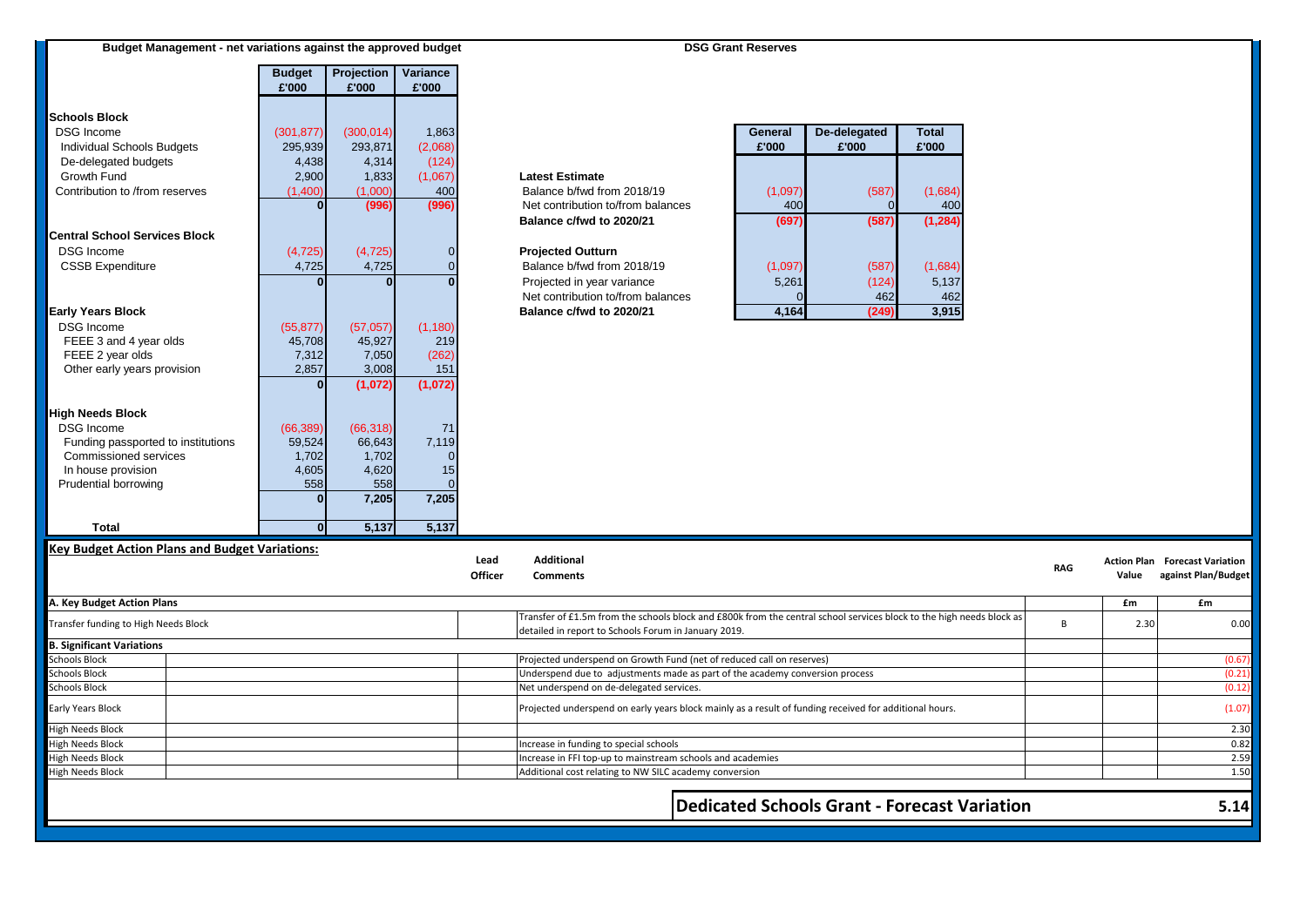### **CITY DEVELOPMENT 2019/20 BUDGET FINANCIAL DASHBOARD - MONTH 7 (APRIL - OCTOBER)**

At Period 7 the City Development Directorate is forecasting to deliver an underspend of £350k despite two significant pressures in relation to Kirkgate Market and the Strategic Investment Fund.

At Kirkgate Market traders have been granted a 20% rent discount for 7 months (April to October) as footfall continues to be an issue in the market, which comprises £200k of the forecast £674k shortfall in income, the rest units within the market. Theis projection reflects the implimentation of the £100k Action Plan to reduce expenditure and increase income.

The Strategic Investment Fund requires further acquisitions to be made in order to achieve the net income target of £3.36m, the current shortfall is circa £592k. Further investment opportunities continue to be sought and financially appraised. The impact of the 1% PWLB increase in funding rates on this target is currently being assessed.

The Street Lighting LED conversion programme was planned to start in September 2019 however the Deed of Variation for the PFI contract is not expected to be signed off until January 2020 and full commencement of works cann However some 'small works' instructions for lantern swaps have been issued to ensure energy savings are realised and at present there is no budget pressure arising from this delay.

Planning & Sustainable Development are projecting a £159k underspend this is the net position of vacancy savings, increased CIL administration income, and the SAP Inspector costs of £120k.

There is a £250k action plan in Highways to review and redress the projected overspend in Civil Engineering.

Finally there is a £514k Budget Action Plan to balance the Directorate budget - via careful vacancy management (Not all Saf release requests are approved, and as standard, non grant funded or income earning posts are now q which results in a time delay), reviewing and restricting other operational expenditure, additional one off income, and review and application of appropriate balances.

#### **Budget Management - net variations against the approved budget**

|                                          |                                              |                                         |                                    |                          |                          |                                                   |                           |                                            | <b>PROJECTED VARIANCES</b>                   |                                             |                         |                        |                                      |                        |                                       |
|------------------------------------------|----------------------------------------------|-----------------------------------------|------------------------------------|--------------------------|--------------------------|---------------------------------------------------|---------------------------|--------------------------------------------|----------------------------------------------|---------------------------------------------|-------------------------|------------------------|--------------------------------------|------------------------|---------------------------------------|
|                                          | <b>Expenditure</b><br><b>Budget</b><br>£'000 | <b>Income</b><br><b>Budget</b><br>£'000 | Latest<br><b>Estimate</b><br>£'000 | <b>Staffing</b><br>£'000 | <b>Premises</b><br>£'000 | <b>Supplies &amp;</b><br><b>Services</b><br>£'000 | <b>Transport</b><br>£'000 | <b>Internal</b><br><b>Charges</b><br>£'000 | <b>External</b><br><b>Providers</b><br>£'000 | <b>Transfer</b><br><b>Payments</b><br>£'000 | <b>Capital</b><br>£'000 | Appropriation<br>£'000 | Total<br><b>Expenditure</b><br>£'000 | <b>Income</b><br>£'000 | Total (under) /<br>overspend<br>£'000 |
|                                          |                                              |                                         |                                    |                          |                          |                                                   |                           |                                            |                                              |                                             |                         |                        |                                      |                        |                                       |
| Planning &<br>Sustainable<br>Development | 9,465                                        | (7, 519)                                | 1,946                              | (122)                    | (20)                     | 72                                                | (1)                       |                                            | $\overline{0}$                               | $\overline{0}$                              |                         |                        | (71)                                 | (88)                   | (159)                                 |
| Economic<br>Development                  | 2,194                                        | (521)                                   | 1,673                              | 36                       | (1)                      | (0)                                               | $\mathcal{P}$             | 10                                         | $\overline{0}$                               | $\overline{0}$                              |                         |                        | 47                                   | (7)                    | 40                                    |
| Asset<br>Management &<br>Regeneration    | 17,314                                       | (20, 571)                               | (3,257)                            | (664)                    | 100                      | (186)                                             | 3                         | 83                                         | $\overline{0}$                               | $\overline{0}$                              |                         |                        | (664)                                | 1,024                  | 359                                   |
| Employment &<br><b>Skills</b>            | 6,238                                        | (4, 544)                                | 1,694                              | (15)                     |                          | $\Omega$                                          |                           | 15                                         | $\overline{0}$                               | $\overline{0}$                              |                         |                        | 0                                    | $\Omega$               |                                       |
| Highways &<br>Transportation             | 65,348                                       | (48, 236)                               | 17,111                             | (1,066)                  | (454)                    | 705                                               | 56                        | 168                                        | $\overline{0}$                               | $\overline{0}$                              |                         |                        | (591)                                | 665                    | 74                                    |
| Arts & Heritage                          | 19,548                                       | (8,678)                                 | 10,870                             | 97                       | (69)                     | (56)                                              | (5)                       | 16                                         | 12                                           | $\overline{0}$                              |                         |                        | (5)                                  | (5)                    | (10)                                  |
| <b>Active Leeds</b>                      | 25,570                                       | (20, 431)                               | 5,139                              | 124                      | (63)                     | (177)                                             | $\Omega$                  | 10 <sup>1</sup>                            | $\overline{0}$                               | $\overline{0}$                              |                         |                        | (105)                                | 25                     | (80)                                  |
| Resources &<br>Strategy                  | 1,008                                        | $\overline{0}$                          | 1,008                              | (57)                     | 0                        | (375)                                             |                           |                                            | $\overline{0}$                               | $\overline{0}$                              |                         |                        | (433)                                | (764)                  | (1, 197)                              |
| Markets & City<br>Centre                 | 3,410                                        | (3,702)                                 | (292)                              | 6 <sup>1</sup>           | 15                       | (73)                                              | $\Omega$                  |                                            | $\overline{0}$                               | $\overline{0}$                              |                         |                        | (52)                                 | 674                    | 622                                   |
| <b>Total</b>                             |                                              | 146,684 (114,203)                       | 35,891                             | (1,661)                  | (492)                    | (90)                                              | 55                        | 303                                        | 12 <sup>1</sup>                              | $\mathbf{0}$                                |                         | $\Omega$               | (1, 873)                             | 1,523                  | (350)                                 |
|                                          |                                              |                                         |                                    |                          |                          |                                                   |                           |                                            |                                              |                                             |                         |                        |                                      |                        |                                       |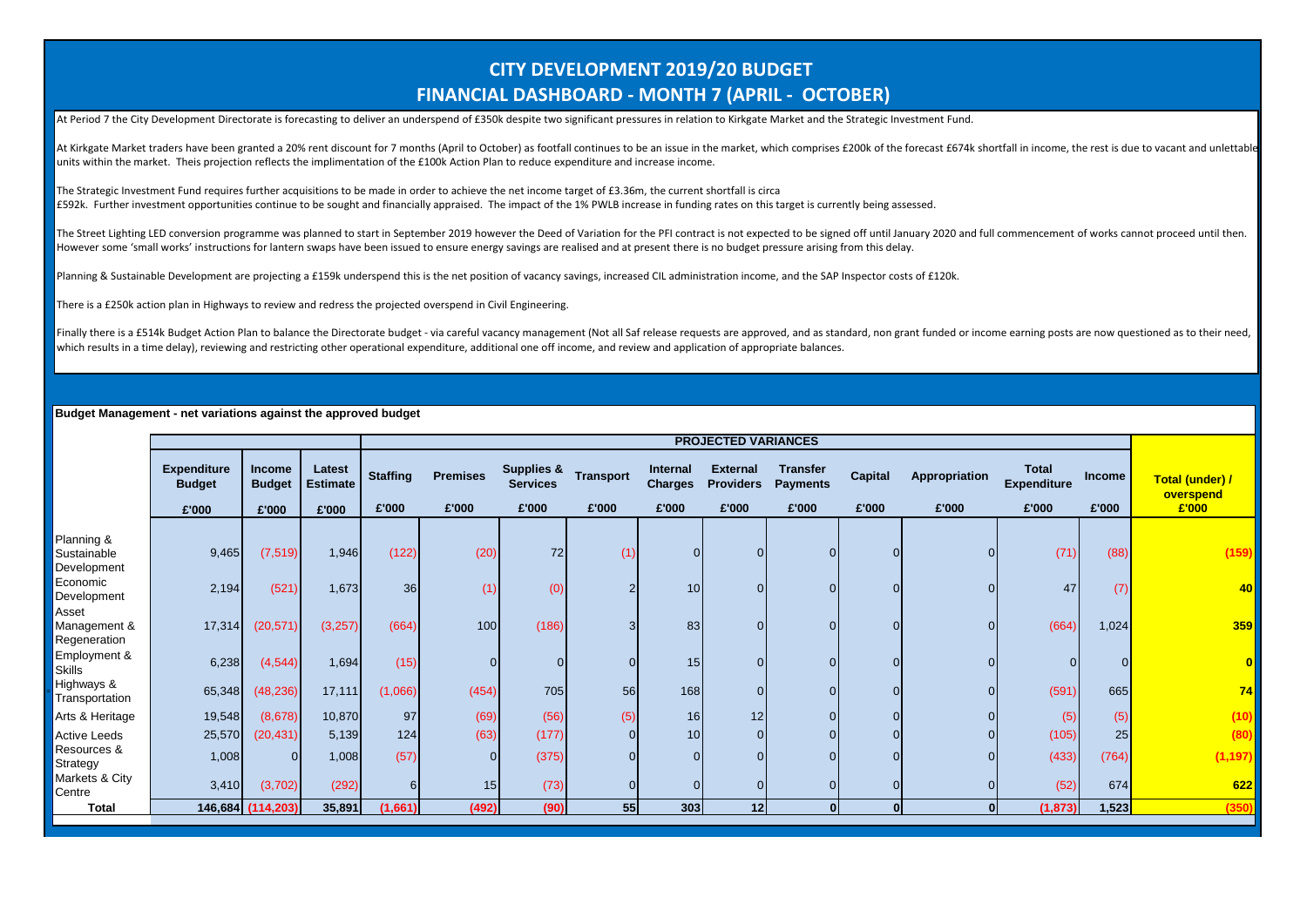|                        | <b>Key Budget Action Plans and Budget Variations:</b> |                     |                                                                                                                                                                                                                           | <b>RAG</b> | <b>Action</b><br>Plan<br>Value | <b>Forecast Variation</b><br>against Plan/Budget |
|------------------------|-------------------------------------------------------|---------------------|---------------------------------------------------------------------------------------------------------------------------------------------------------------------------------------------------------------------------|------------|--------------------------------|--------------------------------------------------|
| A. Budget Action Plans |                                                       | <b>Lead Officer</b> | <b>Additional Comments</b>                                                                                                                                                                                                |            | £'000                          | £'000                                            |
| 1.                     | Asset Management & Regeneration                       | Angela<br>Barnicle  | Purchase of commercial assets to generate additional rental income over and above the<br>annual costs of borrowing and other land-lord related costs                                                                      | R          | (1,000)                        | 592                                              |
| 2.                     | Asset Management & Regeneration                       | Angela<br>Barnicle  | <b>Asset Rationalisation</b>                                                                                                                                                                                              | G          | (250)                          | $\mathbf{0}$                                     |
| 3.                     | Highways & Transportation                             |                     | Gary Bartlett LED Street Lighting Conversion                                                                                                                                                                              | G          | (700)                          | $\overline{0}$                                   |
| 4.                     | Highways & Transportation                             |                     | Gary Bartlett Fees Capitalisation                                                                                                                                                                                         | G          | (400)                          | 74                                               |
| 5.                     | <b>Active Leeds</b>                                   | Cluny<br>MacPherson | Sport Income                                                                                                                                                                                                              | G          | (220)                          | 25                                               |
| 6.                     | <b>Active Leeds</b>                                   | Cluny<br>MacPherson | <b>Sport Efficiencies</b>                                                                                                                                                                                                 | G          | (150)                          | (105)                                            |
|                        |                                                       |                     | <b>Total Budget Action Plan Savings</b>                                                                                                                                                                                   |            | (2,720)                        | 586                                              |
|                        | <b>B. Other Significant Variations</b>                |                     |                                                                                                                                                                                                                           |            |                                |                                                  |
| 1.                     | Markets & City Centre                                 |                     | Markets net rental income re 20% rent reduction and loss of income re vacant/unlettable units                                                                                                                             |            |                                | 622                                              |
| 2.                     | Asset Management & Regeneration                       | Angela<br>Barnicle  | Vacancy savings net of income generating posts                                                                                                                                                                            |            |                                | (235)                                            |
| 3.                     | Planning & Sustainable Development                    |                     | David Feeney Vacancy savings and additonal CIL administration fees partially offset by SAP Inspector Fees                                                                                                                 |            |                                | (159)                                            |
| 4.                     | All                                                   | All                 | Other minor variations                                                                                                                                                                                                    |            |                                | (50)                                             |
|                        | C. In Year Budget Action Plans                        |                     |                                                                                                                                                                                                                           |            |                                |                                                  |
| 3.                     | <b>Resources &amp; Strategy</b>                       | Ed Mylan            | Action Plan to balance Directorate budget - via careful vacancy management, reviewing and<br>restricting other operational expenditure, additional one off income, and review and application<br>of appropriate balances. |            |                                | (514)                                            |
| 4.                     | All                                                   | All                 | Savings target of £350k on operational expenditure for the remainder of 2019/20 to support<br>the General Reserves position.                                                                                              |            |                                | (350)                                            |
| 2.                     | Highways                                              |                     | Gary Bartlett Civil Engineering - action plan to review and redress projected overspend                                                                                                                                   |            |                                | (250)                                            |
|                        |                                                       |                     |                                                                                                                                                                                                                           |            |                                |                                                  |
|                        |                                                       |                     | City Development Directorate - Forecast Variation                                                                                                                                                                         |            |                                | (350)                                            |
|                        |                                                       |                     |                                                                                                                                                                                                                           |            |                                |                                                  |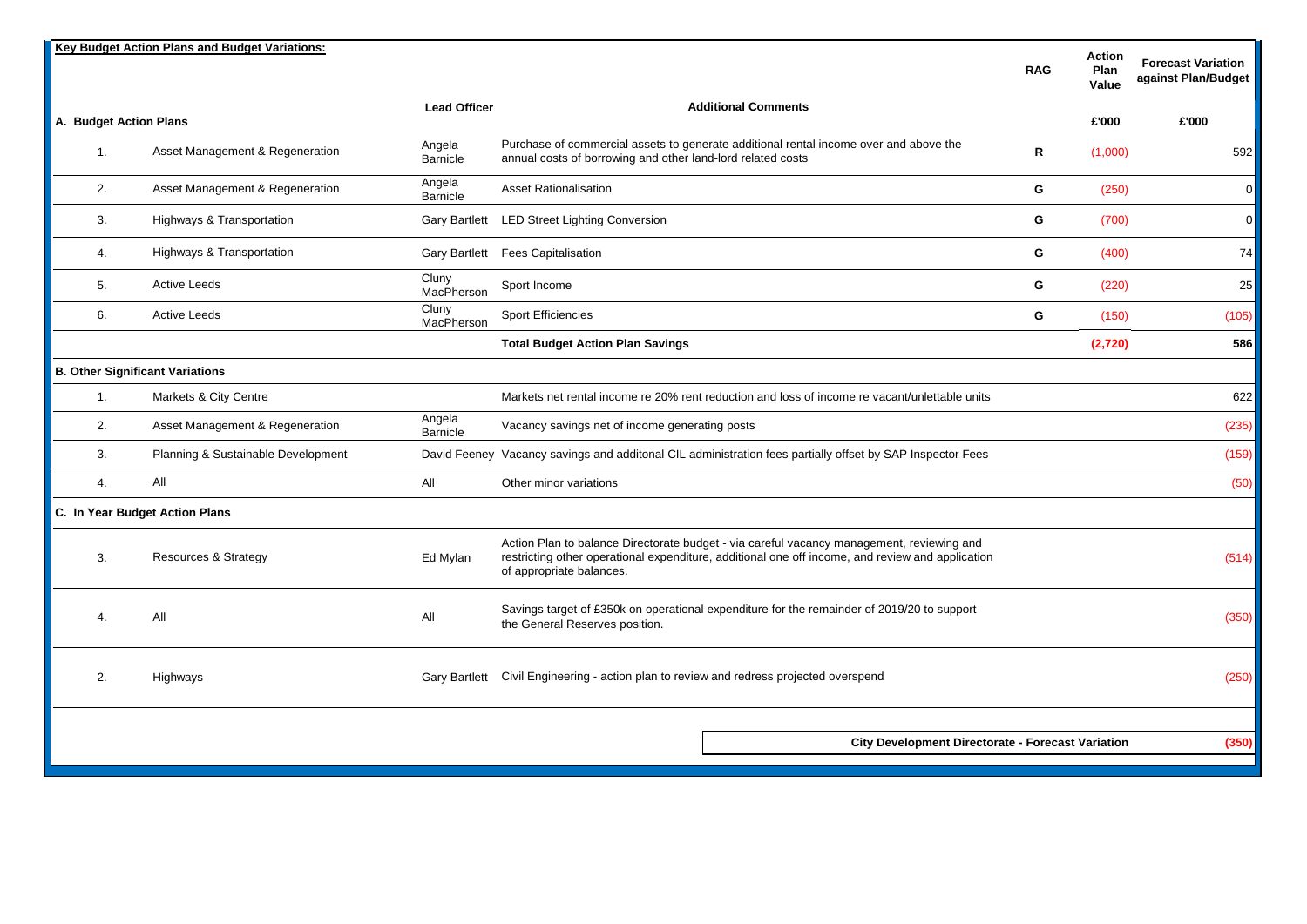### **RESOURCES AND HOUSING**

#### **FINANCIAL DASHBOARD - 2019/20 FINANCIAL YEAR**

#### **PERIOD 7**

#### **Overall**

The Directorate is now projecting an underspend of £324k, an improvement of £58k from the position reported at month 6 and this is mainly due to additional refunds received for Merrion House business rates. Further work is assess the potential for additional savings through turnover of posts and a review of operational expenditure which could improve the position further and will be reported accordingly. Budget pressures remain within Corpor Management (CPM) and LBS. However, these are more than offset by savings in business rates following the confirmation of the business rates valuation and a backdated refund at Merrion House.

#### **Resources**

The budget requires the delivery of over £3.2m of savings in this area of which approximately £2m are staffing savings. After a number of years of reductions in support services, this figure is becoming increasingly challe fundamental change to the way some of these services are provided. There may be a timing issue to deliver all the savings as planned. There are likely to be overall pressures in Shared Services of £0.3m. This figure assume Istaff turnover in the second half of the vear. Offsetting this are savings from a review of accruals, forecast to be (£0.2m). There are also forecast savings within Digital and Information Services relating to expenditure a further £50k from other expenditure and in Democratic services, savings in Members Allowances and general running costs of £100k.

#### **Leeds Building Services**

The budget assumes delivery of an £11m surplus with a turnover of just under £70m. At Period 7, it is projected that forecast that the service will be around £150k (1.3%) short of the budgeted surplus. This is mainly due t which will affect the overall recovery position. It is assumed that work will be sub contracted to deliver the business plan turnover levels.

#### **Housing and Property Services**

There are continuing pressures within the CPM function which are estimated at around £0.4m. This is after assuming additional capitalisation of building maintenance and staffing costs. At this stage there are no variations to report within the remainder of the Housing General Fund and Supporting People services.

#### **Civic Enterprise Leeds (CEL)**

Within Facilities Management, there is now a projected saving of £600k due to savings in business rates following the confirmation of the valuation of Merrion House by the VOA. This saving is partly offset by a £150k press covering income and staffing across elements of the service. Within School Crossing Patrol savings on staffing mean that the service is projecting a £20k saving and the remaining services within CEL are expected to be in l

| Budget Management - net variations against the approved budget |
|----------------------------------------------------------------|
|----------------------------------------------------------------|

|                                |                              |            |                               |                 |          |                                          |                 |                         | <b>PROJECTED VARIANCES</b>   |                      |         |               |                          |         |                              |
|--------------------------------|------------------------------|------------|-------------------------------|-----------------|----------|------------------------------------------|-----------------|-------------------------|------------------------------|----------------------|---------|---------------|--------------------------|---------|------------------------------|
|                                | Expenditure<br><b>Budget</b> |            | Income Budget Latest Estimate | <b>Staffing</b> | Premises | <b>Supplies &amp;</b><br><b>Services</b> | Transport       | <b>Internal Charges</b> | External<br><b>Providers</b> | Transfer<br>Payments | Capital | Appropriation | <b>Total Expenditure</b> | Income  | Total (under) /<br>overspend |
|                                | £'000                        | £'000      | £'000                         | £'000           | £'000    | £'000                                    | £'000           | £'000                   | £'000                        | £'000                | £'000   | £'000         | £'000                    | £'000   | £'000                        |
|                                |                              |            |                               |                 |          |                                          |                 |                         |                              |                      |         |               |                          |         |                              |
| Resources                      | 98,339                       | (31, 125)  | 67,214                        | 2,013           | (43)     | (588)                                    | (34)            | 37                      |                              |                      |         | 74            | 1,459                    | (1,843) | (384)                        |
| LBS                            | 58,336                       | (69, 345)  | (11,009)                      | (1, 257)        |          | 1,539                                    |                 | (132)                   |                              |                      |         |               | 150                      |         | <b>150</b>                   |
| Housing & Property             | 25,889                       | (12, 545)  | 13,344                        | 74              | 799      | (2)                                      | 17 <sup>1</sup> |                         |                              |                      |         |               | 888                      | (509    | 379                          |
| CEL                            | 80,845                       | (68, 219)  | 12,626                        | 152             | (563)    | (119)                                    | 562             | 12                      |                              |                      |         |               |                          | (513)   | (469)                        |
| <b>Driectorate Action Plan</b> |                              |            |                               |                 |          |                                          |                 |                         |                              |                      |         |               |                          |         |                              |
| Total                          | 263,409                      | (181, 234) | 82,175                        | 982             | 193      | 830                                      | 545             | (83)                    |                              |                      |         |               | 2,541                    | (2,865) |                              |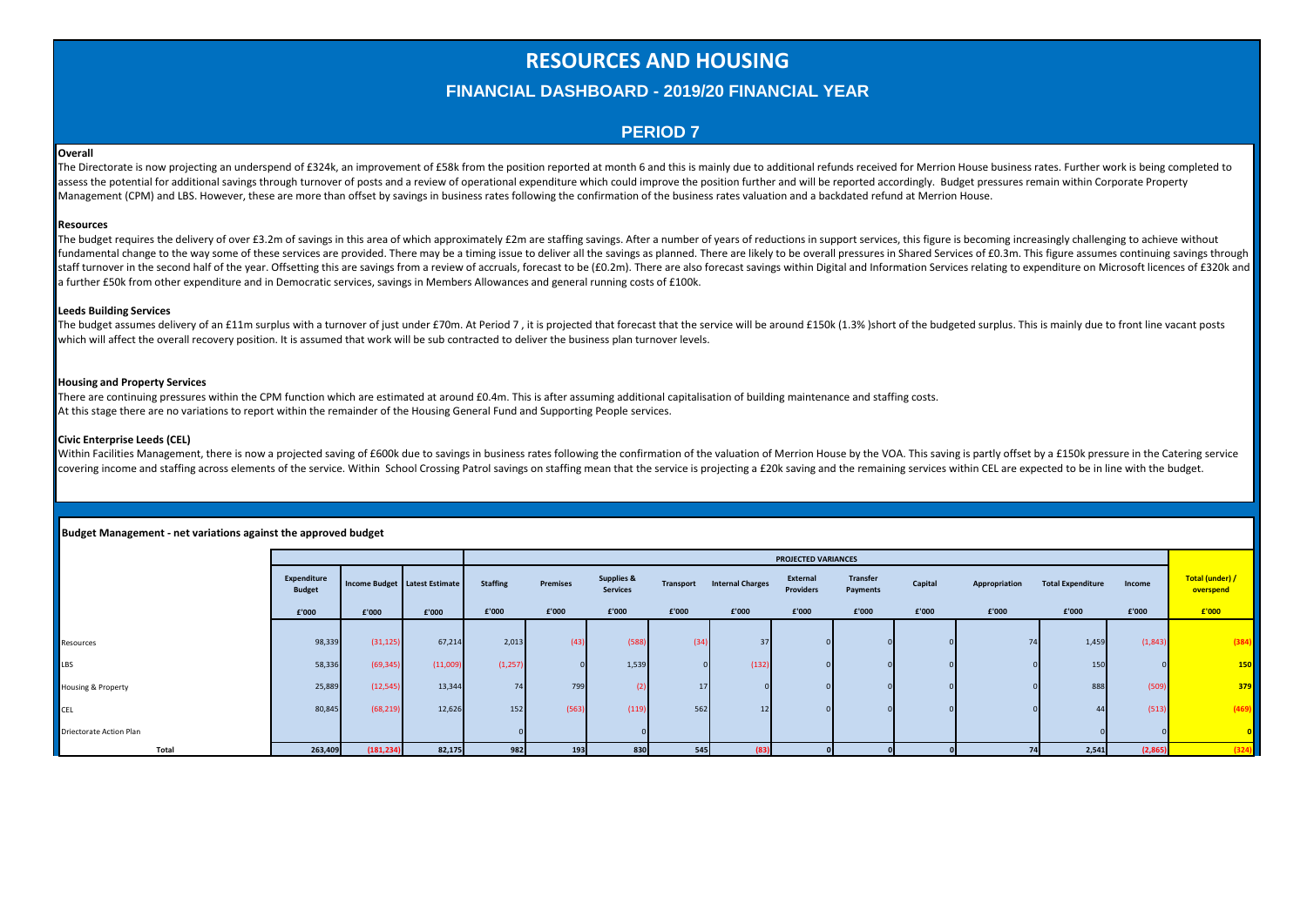| <b>Key Budget Action Plans and Budget Variations:</b> |                                                                                                     |                                                          |                                                                                                                                                                                      | RAG            | <b>Action Plan</b><br>Value | <b>Forecast Variation</b><br>against Plan/Budget |
|-------------------------------------------------------|-----------------------------------------------------------------------------------------------------|----------------------------------------------------------|--------------------------------------------------------------------------------------------------------------------------------------------------------------------------------------|----------------|-----------------------------|--------------------------------------------------|
| <b>Service</b>                                        | <b>Budget Action</b>                                                                                | <b>Lead Officer</b>                                      | <b>Comments</b>                                                                                                                                                                      |                | £m                          | £m                                               |
| <b>HOUSING</b>                                        |                                                                                                     |                                                          |                                                                                                                                                                                      |                |                             |                                                  |
| <b>Leeds Building Services</b>                        | To deliver an improved surplus of £1.4m from additional turnover;<br>efficiencies and productivity. | Simon Costigan                                           | Forecat shortfall of surplus manly due to vacant front line posts. (Permanent advert is out for these<br>trades)                                                                     | $\overline{A}$ | (1.40)                      | 0.15                                             |
| Housing                                               | Review of housing general fund staffing costs                                                       | Jill Wildman                                             | To be controlled through effective management of vacancies; No issues currently anticipated                                                                                          | G              | (0.10)                      |                                                  |
| CEL                                                   |                                                                                                     |                                                          |                                                                                                                                                                                      |                |                             |                                                  |
| Cleaning / Catering                                   | <b>Additional income</b>                                                                            | Sarah Martin                                             | Awarded window cleaning contract for Barnsley Council & headquarter clearance of Harrogate Council.<br>Plans to expand Civic Flavour.                                                | G              | (0.07)                      |                                                  |
| <b>Facilities Management</b>                          | Review of Entry systems at Civic Hall                                                               | Sarah Martin                                             | Quotes obtained for installation of speedgates from LBS, awaiting a slot from LBS for the work to be<br>done. This will enable a review of staffing levels.                          | G              | (0.04)                      |                                                  |
| <b>Facilities Management</b>                          | Energy savings                                                                                      | Sarah Martin                                             | More timely meter readings, use of energy efficient lighting & movement sensors & better use of<br>Trend system to remotely control heating systems.                                 | G              | (0.03)                      |                                                  |
| <b>Facilities Management</b>                          | In-sourcing of Waste and Voids contracts                                                            | Sarah Martin                                             | Proposals to vire budgets have been submitted to HoF. Virement codes received and virement to be<br>completed.                                                                       | G              | (0.06)                      |                                                  |
| <b>CEL Management</b>                                 | Staffing restructure                                                                                | Sarah Martin                                             | ELI case has been completed which will partially deliver savings                                                                                                                     | G              | (0.08)                      |                                                  |
| <b>Fleet Services</b>                                 | <b>Operational Savings</b>                                                                          | Sarah Martin                                             | Plans being developed and implemented to use capital funding to reduce spend on operational spend                                                                                    | G              | (0.05)                      |                                                  |
| <b>RESOURCES</b>                                      |                                                                                                     |                                                          |                                                                                                                                                                                      |                |                             |                                                  |
| DIS                                                   | Procurement efficiencies targeted to deliver £0.5m of contract<br>savings                           | <b>Dylan Roberts</b>                                     | £346k secured and savings realised; £180k under review; £20k pressure re HYDRA to be found                                                                                           | G              | (0.55)                      |                                                  |
| DIS                                                   | Staffing reductions                                                                                 | Dylan Roberts                                            | £245k savings completed; Remaining £75k relates to review of App Support team                                                                                                        | G              | (0.32)                      |                                                  |
| DIS                                                   | Secure net additional income from charges to Capital and external<br>income                         | Dylan Roberts                                            | External income has been completed; Capital programme reflects these proposals - staff have been<br>recruited to PM roles. Ongoing review of activity                                | G              | (0.40)                      |                                                  |
|                                                       |                                                                                                     |                                                          | Total staffing pressure circa £500k; Some savings from maternities and leavers since budget. Projected                                                                               | G              |                             | 0.07                                             |
| <b>Financial Services</b>                             | Deliver £0.3m staffing savings to balance the 19/20 budget                                          | Victoria Bradshaw                                        | £260k over on staffing, offset by £180k income; Expected to balance                                                                                                                  |                | (0.30)                      |                                                  |
| HR                                                    | Deliver £0.09m staffing savings to balance the 19/20 budget                                         | Andrew Dodman                                            | Budget should be delivered through management of releases                                                                                                                            | G              | (0.09)                      | (0.07)                                           |
| ΗR                                                    | Development of ULEV scheme                                                                          | Andrew Dodman (Alex Watson)                              | Initial Communications and promotion has gone out;                                                                                                                                   | A              | (0.06)                      |                                                  |
| HR                                                    | Secure £150k of income chargeable to the Apprentice Levy                                            | Andrew Dodman (Alex Watson) from savings in other areas. | Income not achievable through this plan, but service budget is expected to be balanced for 19-20                                                                                     | $\mathsf{R}$   | (0.15)                      | 0.15                                             |
| Legal Services                                        | To identify £206k of external legal costs that can be brought in<br>house                           | Catherine Witham (Nicole<br>Walker)                      | Delivered through staffing savings 19/20; Virement for 20/21 required                                                                                                                | G              | (0.21)                      |                                                  |
| <b>Shared Services</b>                                | Deliver £0.79m staffing savings to balance the 19/20 budget                                         | <b>Helena Phillips</b>                                   | Requires around 8% VF to deliver; Current staffing levels suggets £600k pressure after additional<br>income for funded posts; Careful management of turnover required.               | $\overline{A}$ | (0.79)                      | 0.15                                             |
| <b>Shared Services</b>                                | <b>Electronic Processing of Invoices</b>                                                            | <b>Helena Phillips</b>                                   | Unlikely to deliver project this Financial Year.                                                                                                                                     | A              | (0.15)                      | 0.15                                             |
| Strategy and Improvement                              | Deliver £0.255m staffing savings to balance the 19/20 budget                                        | Mariana Pexton                                           | Potential to use some new one off external funding to help offset pressures - circa £100k; Balance to<br>be delivered through management of vacancies.                               | G              | (0.26)                      | 0.01                                             |
|                                                       |                                                                                                     |                                                          |                                                                                                                                                                                      |                |                             |                                                  |
| $\mathbf{1}$                                          | CPM                                                                                                 | Simon Costigan                                           | Pressures on the maintenance budget (net of £0.4m additional capitalisation)                                                                                                         | $\mathsf{R}$   |                             | 0.38                                             |
| $\overline{2}$                                        | Finance -Court Fees                                                                                 | Victoria Bradshaw                                        | Budget reduced to £2m in 19/20. No significant variation at Month 7                                                                                                                  | G              |                             | 0.00                                             |
| 3                                                     | Resources - Schools Income                                                                          | All                                                      | No variation assumed from traded income with schools                                                                                                                                 | G              |                             | 0.00                                             |
| $\overline{4}$                                        | Facilities Management                                                                               | Sarah Martin                                             | VOA - Valuation of Merrion House finalised - in year saving £600k from 18/19 accrual and some<br>backdating                                                                          | G              |                             | (0.60)                                           |
| $\overline{4}$                                        | All Other Variations                                                                                | All                                                      | £370k savings mainly from DIS relating to Microsoft; £100k projected savings in Democratic Services,<br>£150k Catering pressure; Review of accruals £200k and other minor variations | G              |                             | (0.72)                                           |
|                                                       |                                                                                                     |                                                          |                                                                                                                                                                                      |                |                             |                                                  |
|                                                       |                                                                                                     |                                                          | <b>Resources and Housing Directorate - Outturn Variation</b>                                                                                                                         |                |                             | (0.325)                                          |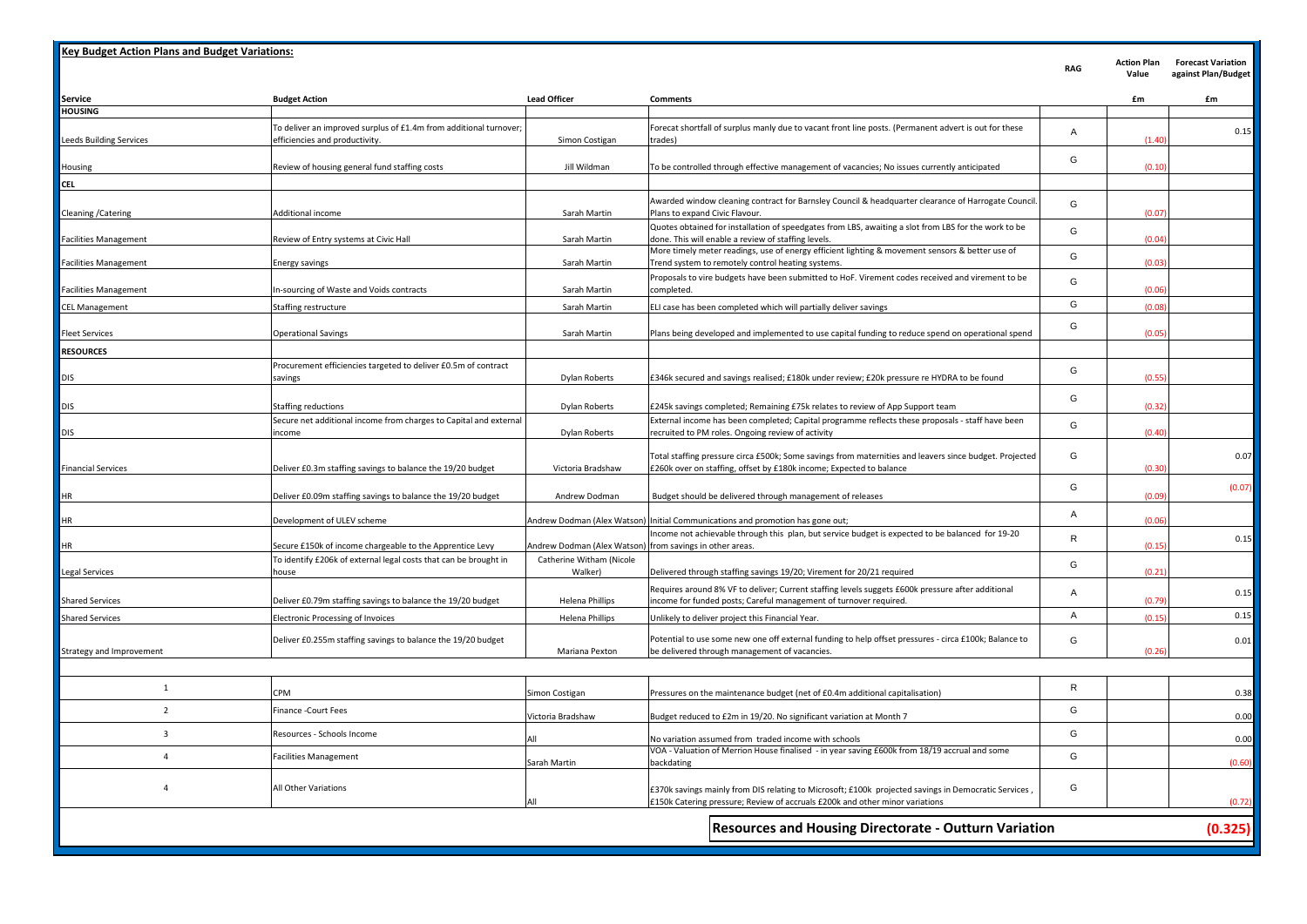### **COMMUNITIES & ENVIRONMENT DIRECTORATE SUMMARY FINANCIAL DASHBOARD - 2019/20 FINANCIAL YEAR**

#### **Period 7 (October 2019)**

#### **Overall Position (£88k Under budget)**

**Communities (Nil variance)** The service is projecting a nil variance.

#### **Customer Access (£293k Overspend)**

The service is currently projecting an overspend of £293k which is attributable to additional staffing costs within the Contact Centre (£450k) due to recruitment to improve call answer rates. This has been partially offset by funding of £300k secured from Housing Leeds in respect of Housing enquiries. In addition additional premises costs of £143k are projected which includes increased security costs and business rates at Hubs.

#### **Electoral and Regulatory Services (£70k Under budget)**

#### **Elections, Licensing and Registrars (£1k Over budget)**

The service is projecting an minor overspend of £1k across the service.

#### **Environmental Health (£71k Under budget)**

The Environmental Health service is projecting a saving of £71k, due to both staffing and operational savings across the service.

#### **Welfare and Benefits (£105k under budget)**

The service is currently projecting an underspend of £105k. This saving is mainly due additional grant funding within the Benefits service, partially offset by staffing variations within Council Tax. There remains an ongoing area of risk around the achievement of the budgeted level of overpayment income.

#### **Parks and Countryside (Nil variance)**

The service is projecting a balanced position. Although there is currently a net pressure across Attractions and the Arium of £0.3m, it is anticipated that these pressures will be offset by expenditure savings and additional income in other areas of the service.

#### **Car Parking (£131k Under budget)**

The service is currently projecting a saving of £131k. This saving is mainly due to staffing and other expenditure variations In addition, based on current trends, there is a projected shortfall against budget on the levels of 'on street' parking income (+£348k), although this is offset by additional income including 'off street' parking income and PCNs

#### **Cleaner Neighbourhoods Teams (£36k Under budget)**

The service is projecting a net saving of £36k which is due to projected staffing savings, partially offset by additional vehicle costs.

#### **City Centre (£16k Under budget)**

The service is projecting an under spend of £16k due to additional income across the service offset by increased staffing costs including the cost of covering events.

#### **Waste Management (Nil variance):**

Pressures within the Refuse service relating to the ongoing Refuse review combined with additional costs of recovery are anticipated to be offset by residual waste disposal contract savings. Other staffing pressures, mainly within Waste Operations, are assumed to be offset by other savings across the service. There are also pressures on the SORT disposal contract (£112k), mainly due to market income prices, and also pressures on a number of recently re-let waste stream contracts due to price increases (£112k), although these are largely offset by volume trend variations across waste streams.

#### **Community Safety (£22k Under budget)**

Community Safety is currently projecting an underspend of £22k which is mainly due to staff savings across the service.

#### **Budget Management - net variations against the approved budget;**

| <b>Summary By Service</b>                                                      |                                     |                      |                           |                 |                 |                                |                  | <b>Period 7 Projected variances</b> |                                     |                                    |         |               |                             |          |                                     |
|--------------------------------------------------------------------------------|-------------------------------------|----------------------|---------------------------|-----------------|-----------------|--------------------------------|------------------|-------------------------------------|-------------------------------------|------------------------------------|---------|---------------|-----------------------------|----------|-------------------------------------|
|                                                                                | <b>Expenditure</b><br><b>Budget</b> | <b>Income Budget</b> | Latest<br><b>Estimate</b> | <b>Staffing</b> | <b>Premises</b> | <b>Supplies &amp; Services</b> | <b>Transport</b> | Internal<br>Charges                 | <b>External</b><br><b>Providers</b> | <b>Transfer</b><br><b>Payments</b> | Capital | Appropriation | Total<br><b>Expenditure</b> | Income   | <b>Total (under) /</b><br>overspend |
|                                                                                | £'000                               | £'000                | £'000                     | £'000           | £'000           | £'000                          | £'000            | £'000                               | £'000                               | £'000                              | £'000   | £'000         | £'000                       | £'000    | £'000                               |
| <b>Communities</b>                                                             | 17,436                              | (12,080)             | 5,356                     |                 |                 |                                |                  | 21                                  |                                     |                                    |         |               |                             | 65       |                                     |
| <b>Customer Access</b>                                                         | 24,294                              | (4,282)              | 20,012                    | 448             | 133             | 245                            | (17)             |                                     |                                     |                                    |         |               | 809                         | (516)    | 293                                 |
| <b>Electoral &amp; Regulatory Services</b><br>(including Environmental Health) | 8,327                               | (5,913)              | 2,414                     | (76)            | 18 <sub>1</sub> | (36)                           | (2)              | 20                                  |                                     |                                    |         | 36            | (40)                        | (31)     | (71)                                |
| <b>Welfare And Benefits</b>                                                    | 265,394                             | (260, 867)           | 4,527                     | 74              | (12)            |                                | (1)              | 91                                  |                                     |                                    |         |               | 163                         | (268)    | (105)                               |
| <b>Car Parking Services</b>                                                    | 4,874                               | (13, 155)            | (8, 281)                  | (68)            | 25              | (70)                           |                  | 20                                  |                                     |                                    |         |               | (93)                        | (38)     | (131)                               |
| <b>Community Safety</b>                                                        | 8,735                               | (6, 342)             | 2,393                     | (307)           |                 | 145                            |                  | 65                                  |                                     |                                    |         |               | (90)                        | 68       | (22)                                |
| <b>Waste Management</b>                                                        | 42,737                              | (7,693)              | 35,044                    | 1,843           | 41              | (365)                          | 232              | (365)                               |                                     |                                    |         |               | 1,386                       | (1, 386) | $\overline{\mathbf{0}}$             |
| <b>Parks And Countryside</b>                                                   | 33,164                              | (25, 896)            | 7,268                     | (91)            | 135             | 854                            | (31)             | (10)                                |                                     |                                    |         |               | 857                         | (857)    |                                     |
| <b>Environmental Action (City Centre)</b>                                      | 2,079                               | (427)                | 1,652                     | 50              |                 |                                | $\overline{11}$  | (5)                                 |                                     |                                    |         |               | 44                          | (60)     | (16)                                |
| <b>Cleaner Neighbourhood Teams</b>                                             | 12,662                              | (4, 176)             | 8,486                     | (146)           | (11)            | (140)                          | 307              |                                     |                                     |                                    |         |               | 10 <sub>1</sub>             | (46)     | (36)                                |
| Directorate wide                                                               |                                     |                      |                           |                 |                 |                                |                  |                                     |                                     |                                    |         |               |                             |          |                                     |
| Total                                                                          | 419,702                             | (340, 831)           | 78,871                    | 1,727           | 330             | 557                            | 494              | (163)                               |                                     |                                    |         | 36            | 2,981                       | (3,069)  |                                     |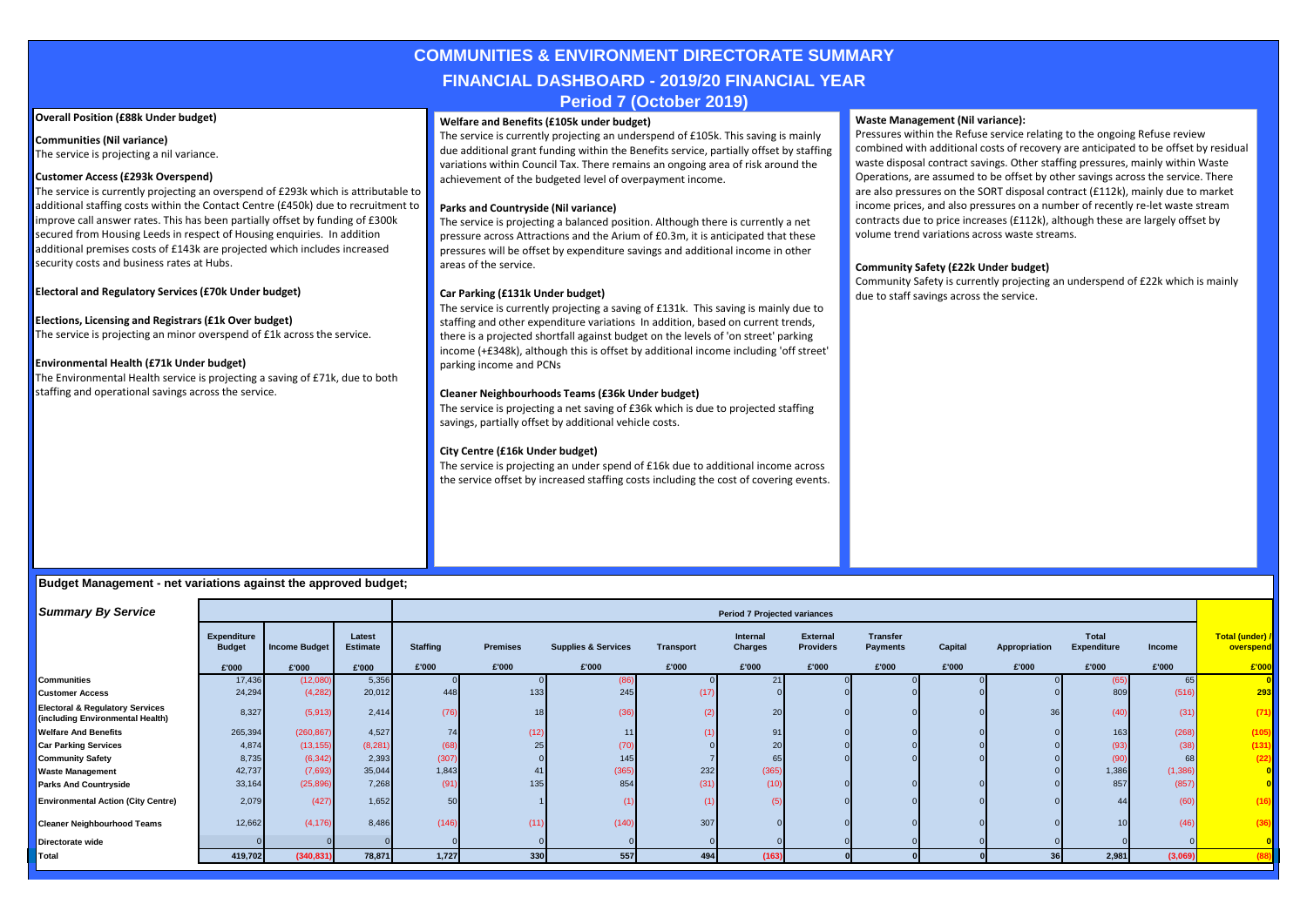**Key Budget Action Plans and Budget Variations:**

**Communities**

**Lead Officer Additional** 

**Comments RAG Action Plan Value (£000s)**

**Forecast Variation against Plan/Budget**

| Communities team                                                                          | Achievement of staffing efficiencies                                                                       | Shaid Mahmood | E40k of this to be delivered by the saving of 2 posts through ELI.                                                                                                                                                                                              | G              | (75)    | $\Omega$ |
|-------------------------------------------------------------------------------------------|------------------------------------------------------------------------------------------------------------|---------------|-----------------------------------------------------------------------------------------------------------------------------------------------------------------------------------------------------------------------------------------------------------------|----------------|---------|----------|
| <b>Community Centres</b>                                                                  | Asset transfer savings and general efficiencies within the service                                         | Shaid Mahmood | Asset transfers should generate £70k. Delivery of additional savings targets are to be<br>considered by Facilities Management.                                                                                                                                  | G              | (100)   |          |
| <b>Community Centres</b>                                                                  | Achievement of base income pressure                                                                        | Shaid Mahmood | The actual pressure at outturn 18/19 was £40k, options remain to review and increase<br>prices. This will be reviewed alongside the Facilities Management savings.                                                                                              | G              | (100)   |          |
|                                                                                           | Third Sector Infrastructure Fund 10% saving on Third Sector Infrastructure Fund                            | Shaid Mahmood | Agreed to taper the relief over the year with Voluntary Action Leeds.                                                                                                                                                                                           | G              | (30)    | 0        |
| Communities                                                                               | Achievement of base budget vacancy factor                                                                  | Shaid Mahmood | Service to review current staffing arrangements and look at where they can offset<br>existing staffing costs against grant income. Service may also consider holding some<br>posts vacant.                                                                      | G              | (175)   |          |
| <b>Customer Access</b>                                                                    |                                                                                                            |               |                                                                                                                                                                                                                                                                 |                |         |          |
| Libraries                                                                                 | Staffing efficiencies achieved through the planned restructure of the<br>Libraries and Information service | Lee Hemsworth | Structure to be agreed with the Unions. Currently have a significant number of vacant<br>posts.                                                                                                                                                                 | G              | (200)   |          |
| Libraries                                                                                 | Review and reduce the provision of publications in Libraries                                               | Lee Hemsworth | Awaiting outcome of review regarding what publications should be available at Library<br>sites. Any shortfall in savings will be delivered from elsewhere within the budget.                                                                                    | G              | (40)    |          |
| Libraries                                                                                 | Retender Library management system contract as single contract<br>$(18/19 \text{ saving})$                 | Lee Hemsworth | Retender process has now taken place and forecast savings will be delivered in year. A<br>data Migration process is required to facilitate the new support contract, this should be<br>funded out of savings delivered but may also need some capital resource. | G              | (50)    |          |
| <b>Customer Access</b>                                                                    | Achievement of base budget vacancy factor                                                                  | Lee Hemsworth | Most of this has already been delivered but there is some concern about achievability in<br>Hubs.                                                                                                                                                               | G              | (646)   |          |
| <b>Customer Access</b>                                                                    | Achievement of base budget efficiencies (18/19 channel shift saving)                                       | Lee Hemsworth | Agreed additional funding with HRA of £300k to improve performance. May potentially<br>overspend by £150k.                                                                                                                                                      | $\mathsf{R}$   | (310)   | 150      |
| <b>Welfare &amp; Benefits</b>                                                             |                                                                                                            |               |                                                                                                                                                                                                                                                                 |                |         |          |
| <b>Welfare and Benefits</b>                                                               | Achievement of staffing efficiencies                                                                       | Lee Hemsworth | The pending restructure of the benefits team which is still subject to approval may<br>impact on the delivery of this efficiency. To be monitored.                                                                                                              | $\overline{A}$ | (150)   | $\Omega$ |
| <b>Welfare and Benefits</b>                                                               | Local Welfare Support Scheme - passport the costs of carpets / flooring                                    | Lee Hemsworth | On target to deliver                                                                                                                                                                                                                                            | G              | (100)   |          |
| <b>Welfare and Benefits</b>                                                               | Achievement of base budget vacancy factor                                                                  | Lee Hemsworth | On target to deliver but will be affected by a restructure.                                                                                                                                                                                                     | G              | (47)    |          |
| <b>Elections, Licensing, Regulatory</b><br><b>Services (incl Environmental</b><br>Health) |                                                                                                            |               |                                                                                                                                                                                                                                                                 |                |         |          |
| <b>Registrars</b>                                                                         | Implement fee review in respect of non-statutory charges                                                   | John Mulcahy  | Fee review implemented - to be monitored in year.                                                                                                                                                                                                               | G              | (100)   |          |
| <b>Elections</b>                                                                          | Shared cost of local elections in 19/20                                                                    | John Mulcahy  | To be delivered.                                                                                                                                                                                                                                                | G              | (100)   |          |
| All                                                                                       | Achievement of base budget vacancy factor (including Environmental                                         | John Mulcahy  | To be delivered.                                                                                                                                                                                                                                                | G              | (100)   |          |
| <b>Waste Management</b>                                                                   |                                                                                                            |               |                                                                                                                                                                                                                                                                 |                |         |          |
| Refuse                                                                                    | Progress route review to deliver £1.1m savings in the base budget                                          | Helen Freeman | Route review ongoing, anticipated to be offset by other savings across the service.                                                                                                                                                                             | $\overline{A}$ | (1,100) | $\Omega$ |
|                                                                                           | Waste Management - all services Achievement of base budget vacancy factor                                  | Helen Freeman | Progress to be monitored in year.                                                                                                                                                                                                                               | G              | (83)    | $\Omega$ |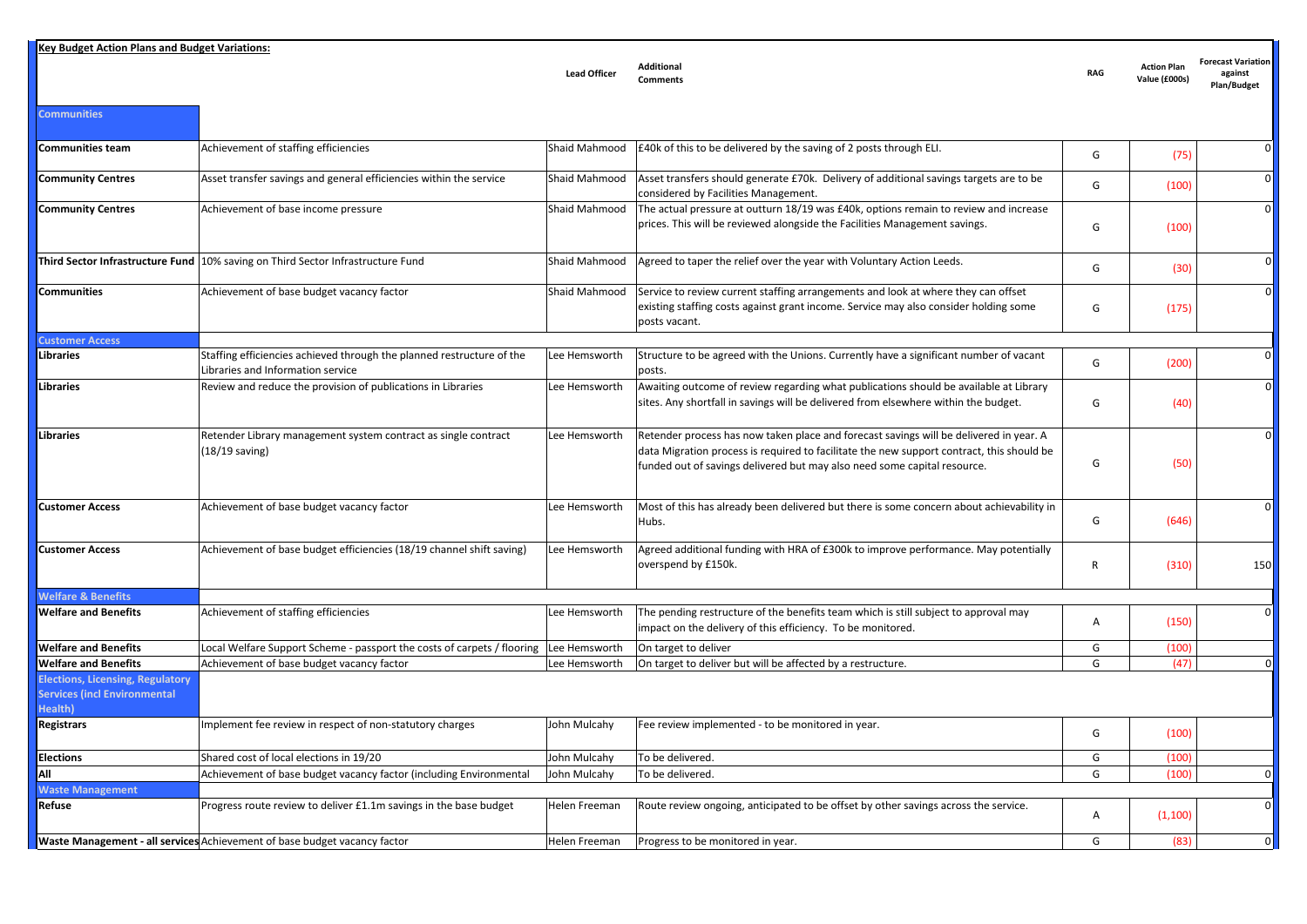| <b>Environmental Action Services</b><br>(incl Parking) |                                                                                                       |               |                                                                                                                                                  |   |          |                 |
|--------------------------------------------------------|-------------------------------------------------------------------------------------------------------|---------------|--------------------------------------------------------------------------------------------------------------------------------------------------|---|----------|-----------------|
| <b>Car Parking</b>                                     | Increase charges at Woodhouse Lane car park by 50p for a full day                                     | Helen Freeman | Increase has been implemented mid April 19. Need to monitor income levels during the<br>year.                                                    | G | (110)    | $\Omega$        |
| <b>Car Parking</b>                                     | Increase Sunday / Evening charges by 10%                                                              | Helen Freeman | Price increases including Sunday / evening charges are currently under review.                                                                   | G | (60)     | $\overline{0}$  |
|                                                        | Environmental Action Services (in Achievement of vacancy factor (Car parks £145k, CC £23k, CNT £139k) | Helen Freeman | Progress to be monitored in year.                                                                                                                | G | (310)    | $\Omega$        |
| <b>Parks and Countryside</b>                           |                                                                                                       |               |                                                                                                                                                  | G |          | $\overline{0}$  |
| <b>Parks and Countryside</b>                           | Maximise further commercial income generating opportunities                                           | Sean Flesher  | Progress to be monitored in year.                                                                                                                | G | (50)     | $\Omega$        |
| <b>Parks and Countryside</b>                           | Review and standardise leedscard discounts at Attractions                                             | Sean Flesher  | Following initial review and implementation the decision to standardise the leedscard<br>discounts has now been reversed pending further review. |   | (30)     | 30 <sup>1</sup> |
| <b>Parks and Countryside</b>                           | Identify appropriate staffing costs to charge to Capital                                              | Sean Flesher  | Progress to be monitored in year.                                                                                                                | G | (65)     | 0               |
| <b>Parks and Countryside</b>                           | Staffing savings - achievement of vacancy factor (5% all services, 9%<br>Parks Operations)            | Sean Flesher  | Progress to be monitored in year.                                                                                                                | G | (1, 181) | $\overline{0}$  |
| <b>Community Safety</b>                                |                                                                                                       |               |                                                                                                                                                  |   |          |                 |
| <b>Community Safety</b>                                | Identify efficiencies in use of external funding (£50k 18/19 + £60k<br>19/20                          | Paul Money    | Use of external funding has identified £80k to contribute to savings, further work to<br>identify the remaining £30k is on going.                | G | (110)    |                 |
| <b>Community Safety</b>                                | Replacement of CCTV infrastructure                                                                    | Paul Money    | Delays in the project.                                                                                                                           | R | (50)     | 50              |
| <b>Community Safety</b>                                | PCSO staffing savings - achievement of vacancy factor above base                                      | Paul Money    | Will be based on actuals once quarterly invoices are received                                                                                    | G | (10)     | 0               |
| <b>Community Safety</b>                                | Achievement of base vacancy factor                                                                    | Paul Money    | Progress to be monitored in year                                                                                                                 | G | (312)    |                 |
| <b>Directorate Wide</b>                                |                                                                                                       |               |                                                                                                                                                  |   |          | $\overline{0}$  |
|                                                        |                                                                                                       |               |                                                                                                                                                  |   |          |                 |
| <b>Other Significant Variations</b>                    |                                                                                                       |               |                                                                                                                                                  |   |          |                 |
| All services                                           |                                                                                                       |               | Other expenditure variations                                                                                                                     |   |          | (318)           |
|                                                        |                                                                                                       |               |                                                                                                                                                  |   |          |                 |
|                                                        |                                                                                                       |               | <b>Communities &amp; Environment - Forecast Variation</b>                                                                                        |   |          | (88)            |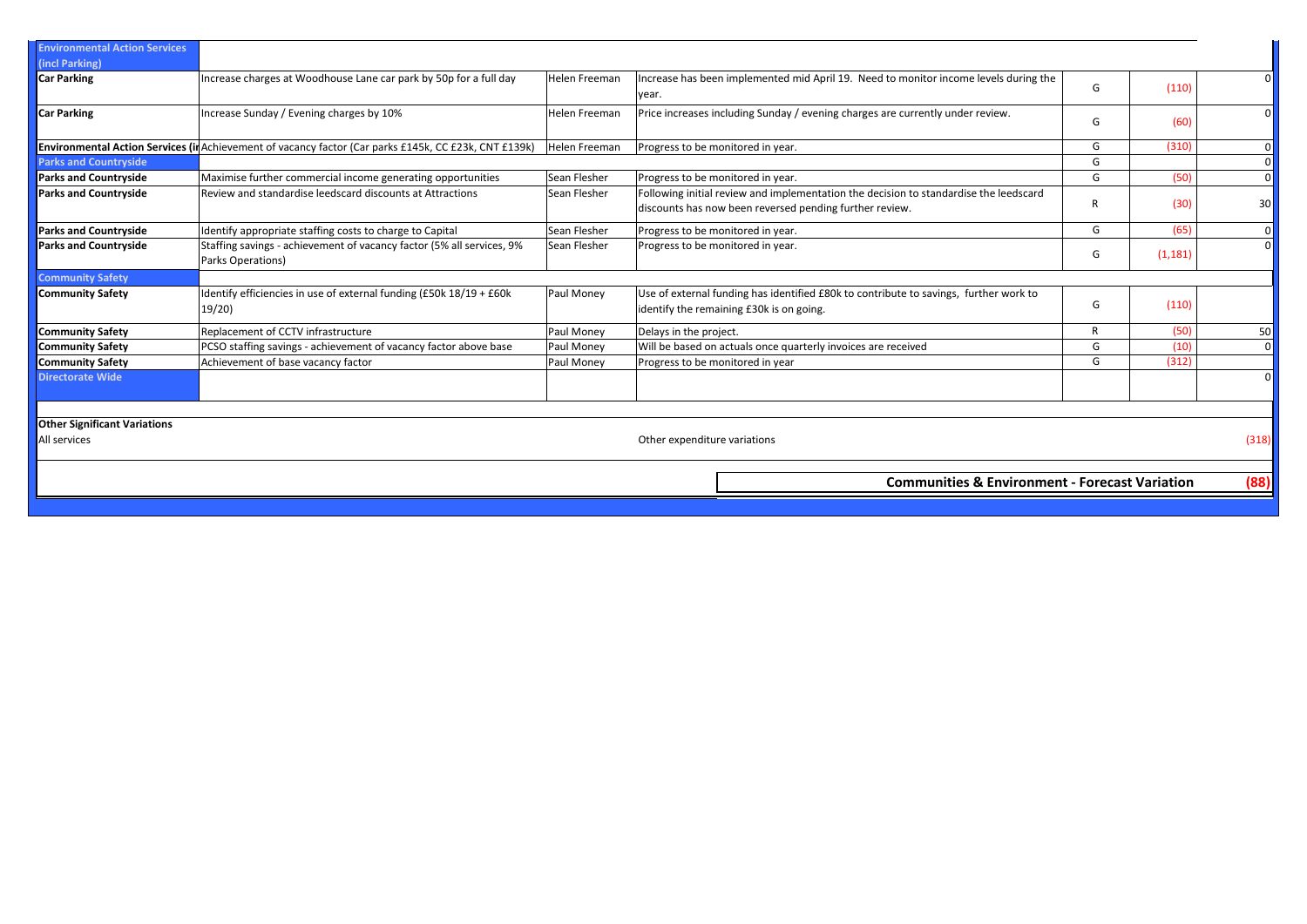#### **STRATEGIC & CENTRAL ACCOUNTS - 2019/20 FINANCIAL YEAR FINANCIAL DASHBOARD - PERIOD 7**

#### **Overall :**

At month 7 Strategic & Central Accounts are projected to show an overspend of £0.29m. The main factors within this are :

- There is a projected shortfall in the New Homes Bonus grant of £0.76m

- The current projection for Section 31 grant income is £0.92m higher than budget

- The debt budget is forecast to be on target, after taking into account the release of £1m from reserves to fund a move from short term to long term borrowing in order to take advantage of comparatively low long term rates

- It should also be noted that there are risks associated with both the general and schools capitalisation budgets. A potential shortfal of £0.5m has been recognised to reflect this.

- It is anticipated that the procurement exercise for insurance cover will generate savings of £0.64m to offset projected overspend of £1.98m on insurance claims.

**Budget Management - net variations against the approved budget**

|                           |                                              |                                         |                                    |                          |                          |                                                   |                           |                                     | <b>PROJECTED VARIANCES</b>                   |                                             |                  |                        |                                             |                        |                                       |
|---------------------------|----------------------------------------------|-----------------------------------------|------------------------------------|--------------------------|--------------------------|---------------------------------------------------|---------------------------|-------------------------------------|----------------------------------------------|---------------------------------------------|------------------|------------------------|---------------------------------------------|------------------------|---------------------------------------|
|                           | <b>Expenditure</b><br><b>Budget</b><br>£'000 | <b>Income</b><br><b>Budget</b><br>£'000 | Latest<br><b>Estimate</b><br>£'000 | <b>Staffing</b><br>£'000 | <b>Premises</b><br>£'000 | <b>Supplies &amp;</b><br><b>Services</b><br>£'000 | <b>Transport</b><br>£'000 | Internal<br><b>Charges</b><br>£'000 | <b>External</b><br><b>Providers</b><br>£'000 | <b>Transfer</b><br><b>Payments</b><br>£'000 | Capital<br>£'000 | Appropriation<br>£'000 | <b>Total</b><br><b>Expenditure</b><br>£'000 | <b>Income</b><br>£'000 | Total (under) /<br>overspend<br>£'000 |
|                           |                                              |                                         |                                    |                          |                          |                                                   |                           |                                     |                                              |                                             |                  |                        |                                             |                        |                                       |
| <b>Strategic Accounts</b> | (3,829)                                      | (18,998)                                | (22, 827)                          |                          |                          | 500                                               |                           |                                     |                                              |                                             |                  |                        | 500                                         |                        | 500                                   |
| Debt                      | 20,859                                       | (17, 376)                               | 3,483                              |                          |                          | 27 <sub>1</sub>                                   |                           |                                     |                                              |                                             |                  |                        | 27                                          | (60)                   | (33)                                  |
| <b>Govt Grants</b>        | 6,001                                        | (36, 209)                               | (30, 208)                          |                          |                          |                                                   |                           |                                     |                                              |                                             |                  |                        |                                             | (159)                  | (159)                                 |
| Joint Committees          | 35,902                                       | (7)                                     | 35,895                             |                          |                          |                                                   |                           |                                     |                                              |                                             |                  |                        | (2)                                         |                        |                                       |
| Miscellaneous             | 5,836                                        | (833)                                   | 5,003                              | (61)                     |                          |                                                   |                           |                                     |                                              |                                             |                  |                        | (60)                                        | 41                     | (19)                                  |
| Insurance                 | 10,470                                       | (10, 470)                               |                                    |                          |                          | 1,987                                             |                           | (648)                               |                                              |                                             |                  | (973)                  | 366                                         | (366)                  |                                       |
| <b>Total</b>              | 75,239                                       | (83, 893)                               | (8,654)                            | (61)                     |                          | 2,515                                             |                           | (648)                               |                                              |                                             |                  | (973)                  | 831                                         | (544)                  | 287                                   |
|                           |                                              |                                         |                                    |                          |                          |                                                   |                           |                                     |                                              |                                             |                  |                        |                                             |                        |                                       |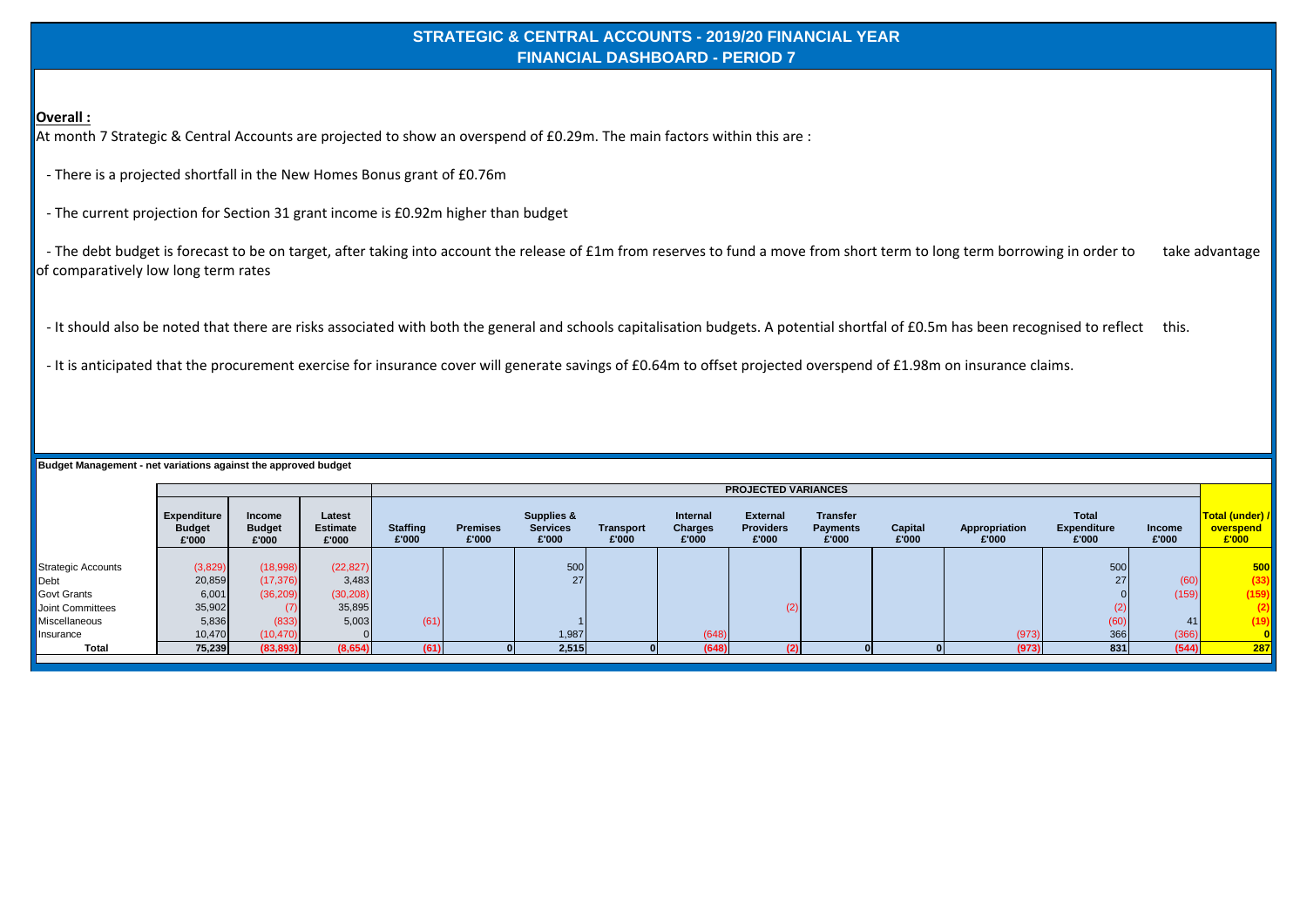|                                     |                                                |                             | <b>STRATEGIC &amp; CENTRAL ACCOUNTS - 2019/20 FINANCIAL YEAR</b>                                                                                                    |                |               |                                                   |
|-------------------------------------|------------------------------------------------|-----------------------------|---------------------------------------------------------------------------------------------------------------------------------------------------------------------|----------------|---------------|---------------------------------------------------|
|                                     | Key Budget Action Plans and Budget Variations: |                             |                                                                                                                                                                     | <b>RAG</b>     | <b>Budget</b> | Forecast<br>Variation<br>against<br><b>Budget</b> |
|                                     | $-22527$                                       | <b>Lead Officer</b>         | <b>Additional Comments</b>                                                                                                                                          |                |               |                                                   |
| A. Major Budget Issues              |                                                |                             |                                                                                                                                                                     |                | £m            | £m                                                |
| 1.                                  | Debt Costs and External Income                 | Victoria<br><b>Bradshaw</b> | Minor variation anticipated at Period 7 plus replacement of short term with long term borrowing to take advantage of<br>low long term interest rates                | G              | 18.6          | 0.0                                               |
| 2.                                  | Minimum Revenue Provision                      | Victoria<br><b>Bradshaw</b> | No variation anticipated at Period 7                                                                                                                                | G              | 1.0           | 0.0                                               |
| 3.                                  | New Homes Bonus                                | Victoria<br>Bradshaw        | Still expected to be £762k less than budgeted                                                                                                                       | $\mathsf{R}$   | (9.9)         | 0.8                                               |
| 4.                                  | Business Rates (S31 Grants & retained income)  | Victoria<br>Bradshaw        | Expected to be £960k more than budgeted                                                                                                                             | G              | (26.0)        | (1.0)                                             |
| 5.                                  | S278 Contributions                             | Victoria<br>Bradshaw        | A couple of new £m schemes due to start soon so expect to achieve budget.                                                                                           | G              | (3.5)         | 0.0                                               |
| 6.                                  | General capitalisation target                  | Victoria<br><b>Bradshaw</b> | Capitalisation of eligible spend in directorate/service revenue budgets. Based on 2018/19 outturn there is a risk that<br>this target may not be met.               | Α              | (4.1)         | 0.5                                               |
| 7.                                  | Schools capitalisation target                  | Victoria<br>Bradshaw        | Capitalisation of eligible spend in school revenue budgets. Based on 2018/19 outturn there is a risk that this will not<br>be met.                                  | Α              | (4.0)         | 0.0                                               |
| 8.                                  | <b>Joint Committees</b>                        | Victoria<br>Bradshaw        | Minor variation anticipated at Period 7                                                                                                                             | G              | 35.9          | 0.0                                               |
| <b>B. Other Significant Budgets</b> |                                                |                             |                                                                                                                                                                     |                |               |                                                   |
| $\mathbf{1}$ .                      | Insurance                                      | Victoria<br>Bradshaw        | 6 new large claims with an estimated cost of £1,615k plus cost of general insurance claims partially offset by lower<br>external premiums and higher schools income | $\overline{A}$ | 0.0           | 0.0                                               |
| 2.                                  | <b>Prudential Borrowing Recharges</b>          | Victoria<br>Bradshaw        | Current forecast is (£408k) above budget                                                                                                                            | G              | (16.1)        | 0.0                                               |
| 3.                                  | Miscellaneous                                  | Victoria<br><b>Bradshaw</b> | Cost of unfunded pensions is forecast to be £18k below budget.                                                                                                      | G              | 5.0           | 0.0                                               |

**Strategic & Central Accounts - Forecast Variation** 0.3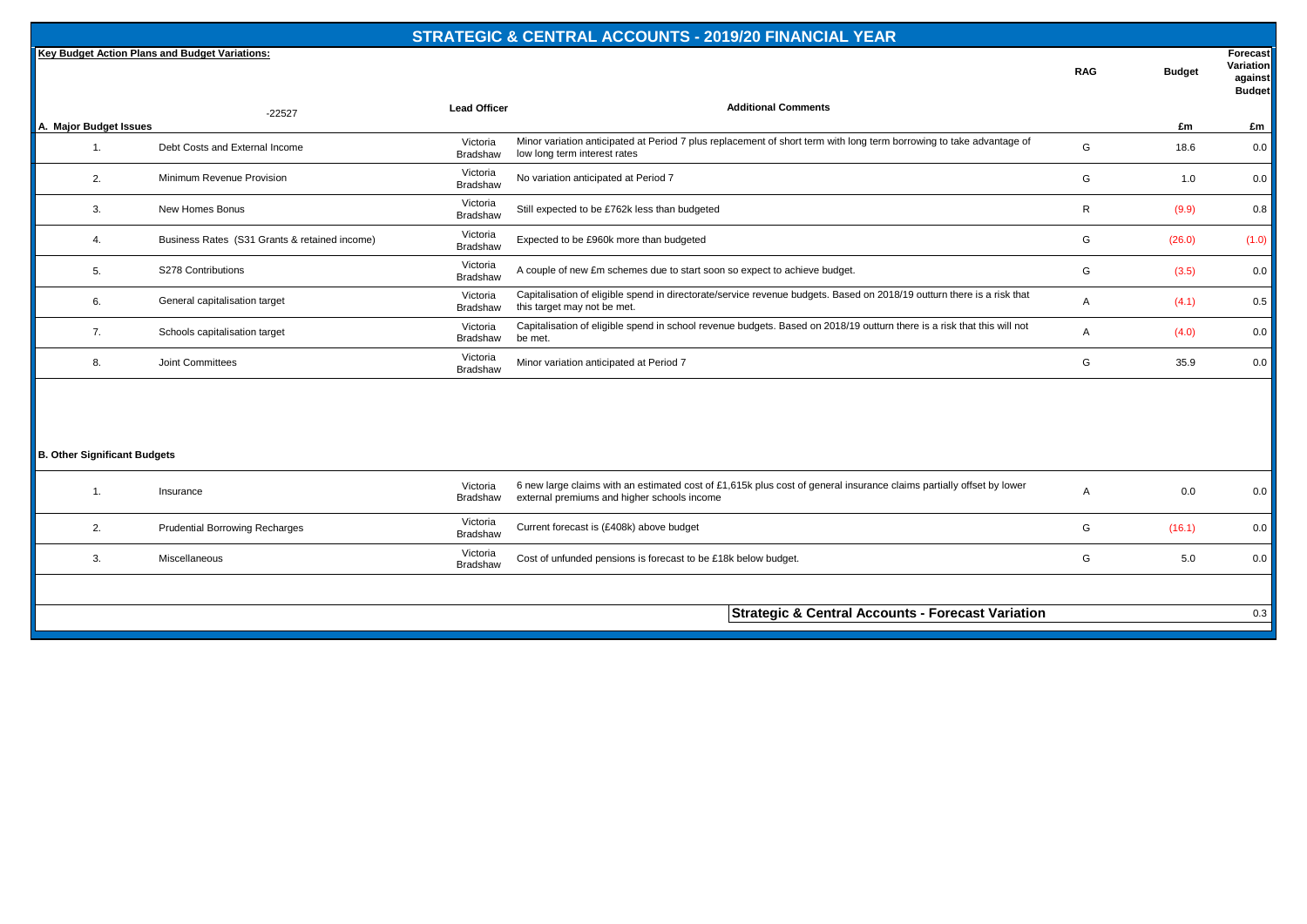## **Housing Revenue Account - Period 7 Financial Dashboard - 2019/20 Financial Year**

| <b>Directorate</b>           | <b>Current Budget</b> | <b>Projected Spend</b> | <b>Variance to</b><br>budget | <b>Comments</b>                                                                                                                                                                                                                            | <b>Previous period</b><br>variance |
|------------------------------|-----------------------|------------------------|------------------------------|--------------------------------------------------------------------------------------------------------------------------------------------------------------------------------------------------------------------------------------------|------------------------------------|
|                              | £000                  | £000                   | £000                         |                                                                                                                                                                                                                                            | £000                               |
| Income                       |                       |                        |                              |                                                                                                                                                                                                                                            |                                    |
| Rents                        | (209, 496)            | (209,093)              | 403                          | 19/20 budgeted RtB sales were 530. 18/19 Outturned 615 and assuming 645 19/20.                                                                                                                                                             |                                    |
| Service Charges              | (7, 976)              | (8,065)                | (89)                         | £125k Sheltered budget assumed 3.3% uplift - charge same as 18/19. [£-60k] Multi Story Flats. [£-140k] Leaseholder                                                                                                                         |                                    |
|                              |                       |                        |                              | income based on 1819 outturn.<br>£241k Reduced capitalisation due to staffing savings, £118k Reduction in Telecom Income - Lease renewals and £40k                                                                                         |                                    |
| Other Income                 | (34,083)              | (33, 679)              | 404                          | reduction in Switch 2 income                                                                                                                                                                                                               |                                    |
| <b>Total Income</b>          | (251, 556)            | (250, 837)             | 719                          |                                                                                                                                                                                                                                            |                                    |
| Expenditure                  |                       |                        |                              |                                                                                                                                                                                                                                            |                                    |
| <b>Disrepair Provision</b>   | 1,400                 | 2,400                  | 1,000                        | Projected overspend based on period 1-7 actuals.                                                                                                                                                                                           | 1,000                              |
| <b>Repairs to Dwellings</b>  | 44,791                | 45,201                 | 410                          | £330k based on 18/19 Outturn. £80k for Mears overhead.                                                                                                                                                                                     |                                    |
| Council Tax on Voids         | 680                   | 680                    | $\overline{\phantom{a}}$     | Assumed small saving based on 18/19 outturn but removed as actuals charges in line with budget.                                                                                                                                            |                                    |
| Employees                    | 30,806                | 29,515                 | (1, 290)                     | £65k Technical, [£-708k] Housing Management, [£-247k] Housing Growth and [£-400k] Property and Contracts. Saving<br>partly offset by reduced capitalisation showing in "Other Income".                                                     | (955)                              |
| Premises                     | 8,716                 | 8,742                  | 26                           | E42k Lease for Navigation House extended.                                                                                                                                                                                                  |                                    |
| Supplies & Services          | 4,100                 | 4,118                  | 18                           |                                                                                                                                                                                                                                            |                                    |
| <b>Internal Services</b>     | 41,451                | 42,135                 | 684                          | £300k Contact Centre statting, £300k Disrepair legal (inc £100k for external outsourcing to Swinburne Maddison), £100k<br>Horticultural Maintenance. £136k Environmental services. £115k Community safetly. £103k Community Hubs. [£-136k] |                                    |
| Capital Programme            | 62,441                | 60,882                 | (1,559)                      | Use of additional usable capital receipts from RtB sales.                                                                                                                                                                                  | (1,643)                            |
| Unitary Charge PFI           | 9,685                 | 9,685                  | $\overline{\phantom{a}}$     |                                                                                                                                                                                                                                            |                                    |
| Capital Charges              | 44,776                | 44,857                 | 81                           | Additional interest payments to GF as per period 6 Treasury report.                                                                                                                                                                        |                                    |
| Other Expenditure            | 6,192                 | 6,193                  | 1                            |                                                                                                                                                                                                                                            |                                    |
| <b>Total Expenditure</b>     | 255,037               | 254,408                | (629)                        |                                                                                                                                                                                                                                            | (443)                              |
| <b>Net Position</b>          | 3,481                 | 3,571                  | 90                           |                                                                                                                                                                                                                                            | 140                                |
| Appropriation: Sinking funds | (2, 345)              | (2, 457)               | (112)                        | <b>LLBH PFI</b>                                                                                                                                                                                                                            | (112)                              |
| Appropriation: Reserves      | (1, 137)              | (1, 115)               | 22                           |                                                                                                                                                                                                                                            |                                    |
| (Surplus)/Deficit            | (0)                   | (0)                    | (0)                          |                                                                                                                                                                                                                                            |                                    |
| Proposed New Reserves        |                       |                        | $\overline{\phantom{a}}$     |                                                                                                                                                                                                                                            |                                    |
| Transfer to Capital Reserve  |                       |                        | -                            |                                                                                                                                                                                                                                            |                                    |
| <b>Total Current Month</b>   | (0)                   | (0)                    | (0)                          |                                                                                                                                                                                                                                            |                                    |

|                        | 383     |
|------------------------|---------|
|                        | (91)    |
|                        | 291     |
|                        | 583     |
|                        |         |
|                        |         |
|                        | 1,000   |
|                        | 410     |
|                        | (85)    |
| ٦g                     | (955)   |
|                        | 85      |
|                        | 63      |
| 00 <sub>k</sub><br>ik1 | 495     |
|                        | (1,643) |
|                        |         |
|                        | 186     |
|                        | 1       |
|                        | (443)   |
|                        | 140     |
|                        | (112)   |
|                        | (28)    |
|                        | 0       |
|                        |         |
|                        |         |
|                        |         |
|                        | O       |
|                        |         |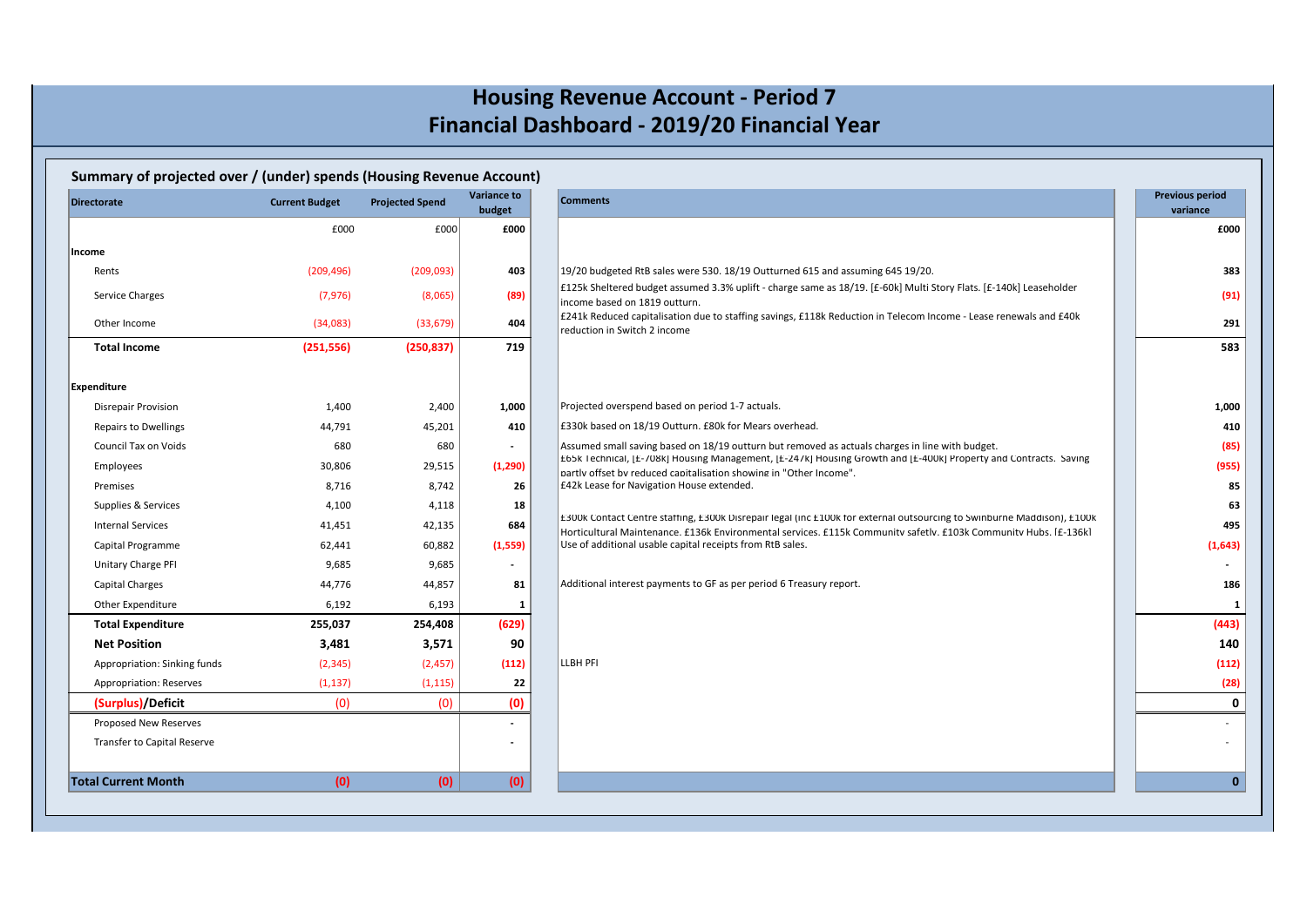

| <b>Change in Stock</b>                 | <b>Budget</b>  | Projection         |
|----------------------------------------|----------------|--------------------|
| Right to Buy sales                     | (530)          | (645)              |
| Right of First Refusals/ Buybacks      | 0              | 56                 |
| New Build (Council House Growth)       | 0              | 0                  |
| <b>Total</b>                           | (530)          | (589)              |
| <b>Right to Buy Receipts</b>           | 2018/19 Actual | 2019/20 Projection |
| Total Value of sales (£000s)           | 32,969         | 35,814             |
| Average Selling Price per unit (£000s) | 53.6           | 55.5               |
| Number of Sales*                       | 615            | 645                |
| Number of Live Applications            | 1,428          | 1,567              |
| Sales to end P7: 330                   |                |                    |

|                    | Comparison of Former Tenant Arrears by Financial Year                                        |
|--------------------|----------------------------------------------------------------------------------------------|
| 6000000            |                                                                                              |
| 5000000            | NZ.<br>$\overline{\mathcal{L}}$<br><b>N</b><br>$\mathbf{v}$<br>$\overline{\phantom{a}}$<br>ᅑ |
| 4000000            |                                                                                              |
| Arrears<br>3000000 |                                                                                              |
| 2000000            | $\rightarrow$ 2018/19<br>2019/20<br>$-2017/18$<br>$-2016/17$                                 |
| 1000000            |                                                                                              |
|                    |                                                                                              |
| $\mathbf{0}$       | Period Period Period Period Period Period Period Period Period Period Period Period          |

| <b>Arrears</b>            | 2018/19         | 2019/20         | <b>Variance</b> |
|---------------------------|-----------------|-----------------|-----------------|
|                           | £000            | £000            | £000            |
| Dwelling rents & charges  | 2018/19 Week 26 | 2019/20 Week 27 |                 |
| Current dwellings         | 6,175           | 7,371           | 1,195           |
| <b>Former Tenants</b>     | 4,808           | 4,576           | (231)           |
|                           | 10,983          | 11,947          | 964             |
| <b>Under occupation</b>   | 2018/19 Week 52 | 2019/20 Week 27 |                 |
| <b>Volume of Accounts</b> | 3,650           | 3,326           | (324)           |
| <b>Volume in Arrears</b>  | 1,316           | 1,292           | (24)            |
| % in Arrears              | 36.1%           | 38.9%           | 2.8%            |
| Value of Arrears          | 295             | 220             | (75)            |
| <b>Collection Rates</b>   | 2018/19 Week 52 | 2019/20 Week 27 |                 |
| Dwelling rents            | 97.27%          | 96.37%          | $-0.9%$         |
| Target                    | 97.50%          | 97.50%          | 0.0%            |
| Variance to Target        | $-0.23%$        | $-1.13%$        | $-0.9%$         |

## **Housing Revenue Account - Period 7 Financial Dashboard - 2019/20 Financial Year**